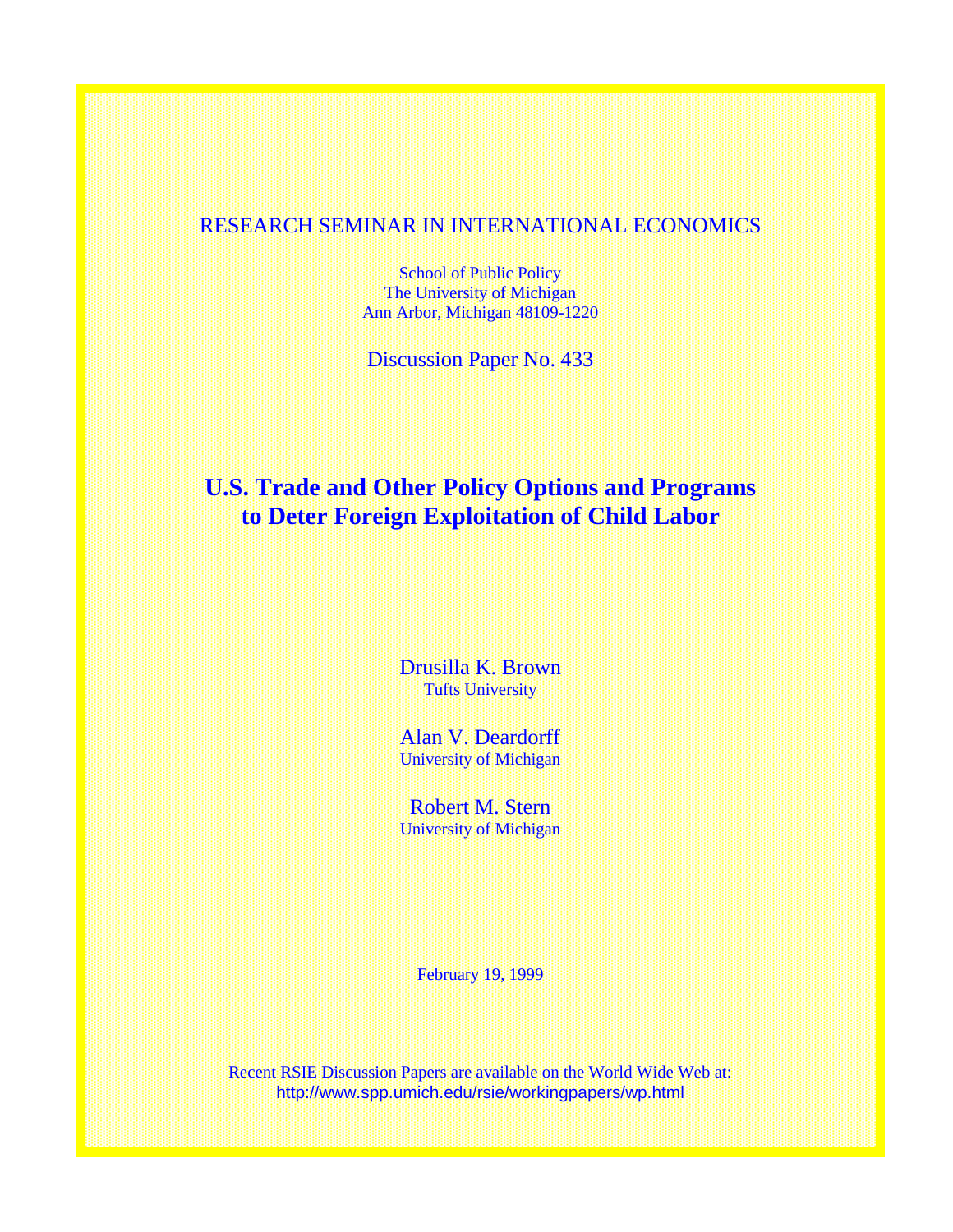# **U.S. Trade and Other Policy Options and Programs to Deter Foreign Exploitation of Child Labor**

**Drusilla K. Brown, Tufts University Alan V. Deardorff, University of Michigan Robert M. Stern, University of Michigan**

**For presentation at National Bureau of Economic Research Conference "Topics in Empirical International Economics: A Festschrift in Honor of Bob Lipsey" Federal Reserve Bank of New York, December 3-4, 1998**

JEL Codes:

Keywords:

February 19, 1999

Address correspondence to:

Robert M. Stern School of Public Policy University of Michigan Ann Arbor, MI 48109-1220

Tel. 734-764-2373 Fax 734-763-9181 E-Mail rmstern@umich.edu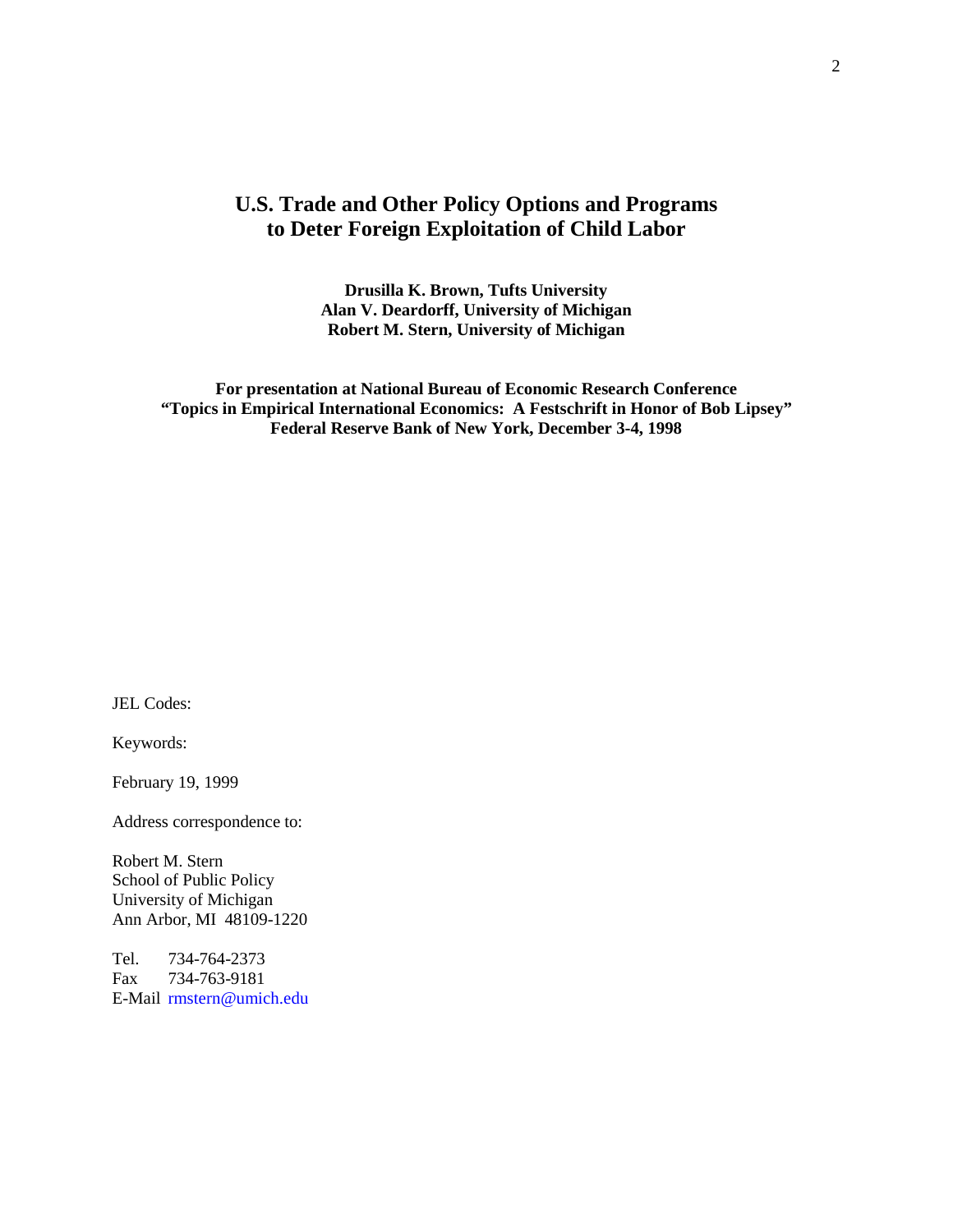# **U.S. Trade and Other Policy Options and Programs to Deter Foreign Exploitation of Child Labor**

**Drusilla K. Brown, Tufts University Alan V. Deardorff, University of Michigan Robert M. Stern, University of Michigan**

#### **I. Introduction**

The purpose of our paper is to explore issues of child labor exploitation in developing countries and the variety of trade and other policy options and programs that are available to the United States and other major industrialized countries to deter such exploitation. Child labor exploitation is by no means a new issue, but in recent years it has obviously become a highly emotionally charged one. It has evoked considerable discussion and controversy in the United States and elsewhere as labor unions and human rights and other public interest groups have advocated the pursuit of improved labor standards and conditions of work in developing countries. While we have explored the conceptual and policy issues involving international labor standards<sup>1</sup> and trade in a number of previous papers – Brown, Deardorff, and Stern (1996, 1998a,b) and Stern (1997, 1998) – our focus in this paper is more narrowly on child labor. It will be evident in what follows that there are numerous complexities involved in understanding the causes and consequences of child labor and therefore in devising appropriate measures that will effectively and beneficially reduce employment of children.

We begin in Section II with a discussion of the determinants of child labor and selected information on the global, national, and sectoral employment of children. In Section III, we discuss the range of policies and programs used in the United States to help effect a reduction in foreign child labor. With the foregoing as background, we turn in Section IV to conceptual considerations, using a framework that we have developed to analyze the economic determinants of child labor and the expected

 $\overline{a}$ 

<sup>&</sup>lt;sup>1</sup> So-called core international labor standards, according to OECD (1996, p. 26), include: (1) prohibition of forced labor; (2) freedom of association; (3) the right to organize and bargain collectively; (4) elimination of child labor exploitation; and (5) nondiscrimination in employment.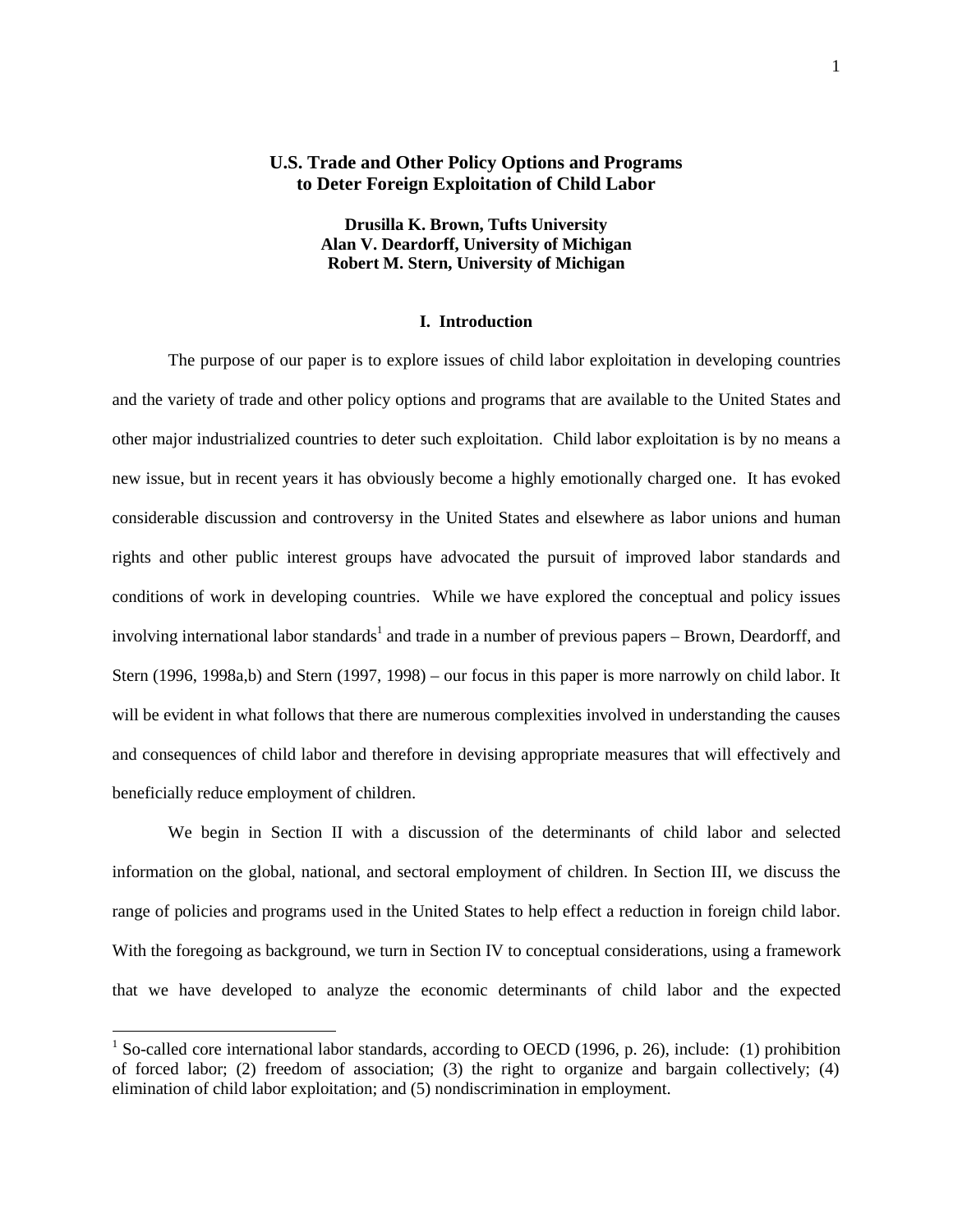consequences of alternative measures that are designed to reduce child labor. Conclusions and implications for further research and policy are presented in Section V.

#### **II. Determinants, Magnitudes, and Characteristics of Child Labor**

#### **Determinants of Child Labor**

It is useful to begin by considering what is meant by child labor. As Grootaert and Kanbur (1995, p. 188) point out, it is by no means obvious how to define a "child." In western societies, chronological age is customarily used. However, in other societies, the concept of a child is not merely a matter of chronological age. Rather, how children are viewed will often be determined by societal factors, including: (1) the level of economic development; (2) the level and composition of social expenditures; (3) cultural considerations; and (4) the phase of demographic transition. Thus, it is common and taken for granted in many developing countries that children may be involved in a variety of work-related activities, ranging from helping out with domestic tasks in the home, working in home enterprises or on farms, or working in wage employment outside the home. Attending school rather than working is of course another option, but this will vary depending on family circumstances and the conditions and availability of schooling.

In considering the potential supply of child labor, Grootaert and Kanbur (1995, p. 191) note that the household will allocate a child's time devoted to different activities depending on such factors as: (1) the size, age, and gender structure of the household; (2) the level and variability of family income in relation to work at home and in the market; (3) income and substitution effects between the labor of the child and parents; (4) parental education; (5) accessibility of schooling; (5) family wealth holdings; and (6) the complex of government economic and social policies that bear upon family decision making. The contribution that children may make to family income will in turn influence decisions on household size, both when children are young and when they may later become the source of support for aging parents.

On the demand side, Grootaert and Kanbur (1995, pp. 192-93) note that the level and flexibility of the wages of adults and children and the degree of monopsony power will influence the employment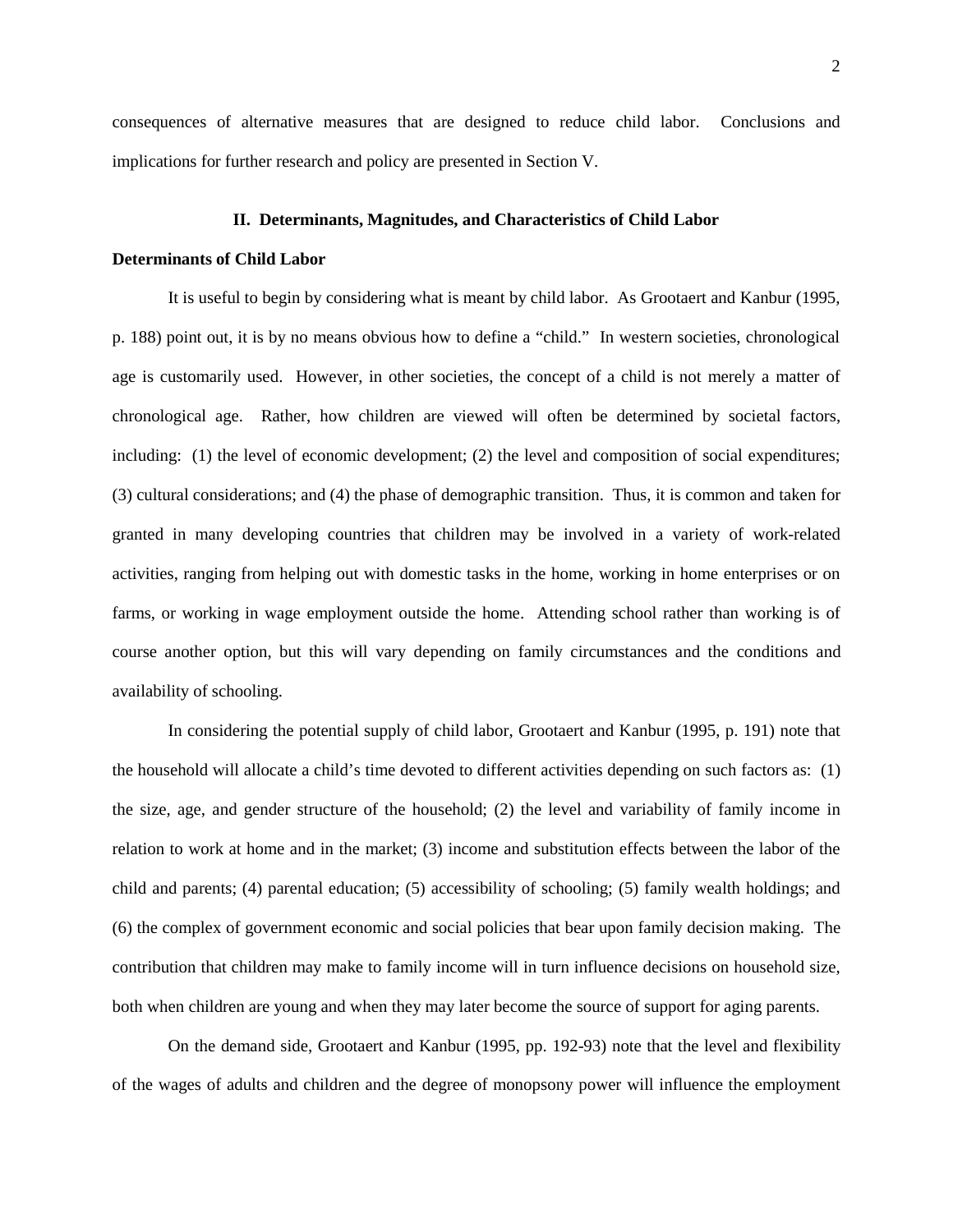decisions that firms may make and determine the mix between adult and child labor. The demand for child labor will also depend on the relative importance and the degree of segmentation of the formal and informal sectors in the economy. While children are more likely to be employed in the informal sector, there may be an interaction between the formal and informal sectors as firms decide to break up into smaller units or to subcontract parts of their production to households or informal enterprises in an effort to avoid the costs of conforming to social legislation. In these circumstances, the demand for child labor may increase.

There may be sectors in which children are apprenticed for long periods of time in exchange for benefits that may come later as they are trained and acquire on-the-job experience. The issue of course is whether the apprenticed children will in fact benefit at a later time, or whether instead their employers are simply exploiting them. An extreme form of exploitation occurs when children become the objects of forced or bonded (indentured) labor and can remain subjugated for long periods of time without adequate recompense and with resulting permanent damage to their long-run health and welfare.

The nature of production technology may also condition the demand for child labor according to Grootaert and Kanbur (1995, pp. 195-96) in cases where children may be preferred because of their pliability, small stature, and nimbleness of their fingers (e.g., as in the case of carpet weaving, operation of sewing machines in making clothing, and electronic assembly). By the same token, there have been technological changes that have reduced the demand for child labor, examples being mechanization of spinning and weaving, the green revolution and mechanization of agriculture, expanded use of electrical power, and more efficient equipment for transporting heavy loads.

## **Child Labor: What are the Facts?**

Child labor is a pervasive phenomenon especially in developing countries, but there is a wide range of uncertainty about the actual magnitudes involved. Since child labor is prevalent especially in agriculture and in the informal sectors, it is obviously difficult to design and implement surveys that will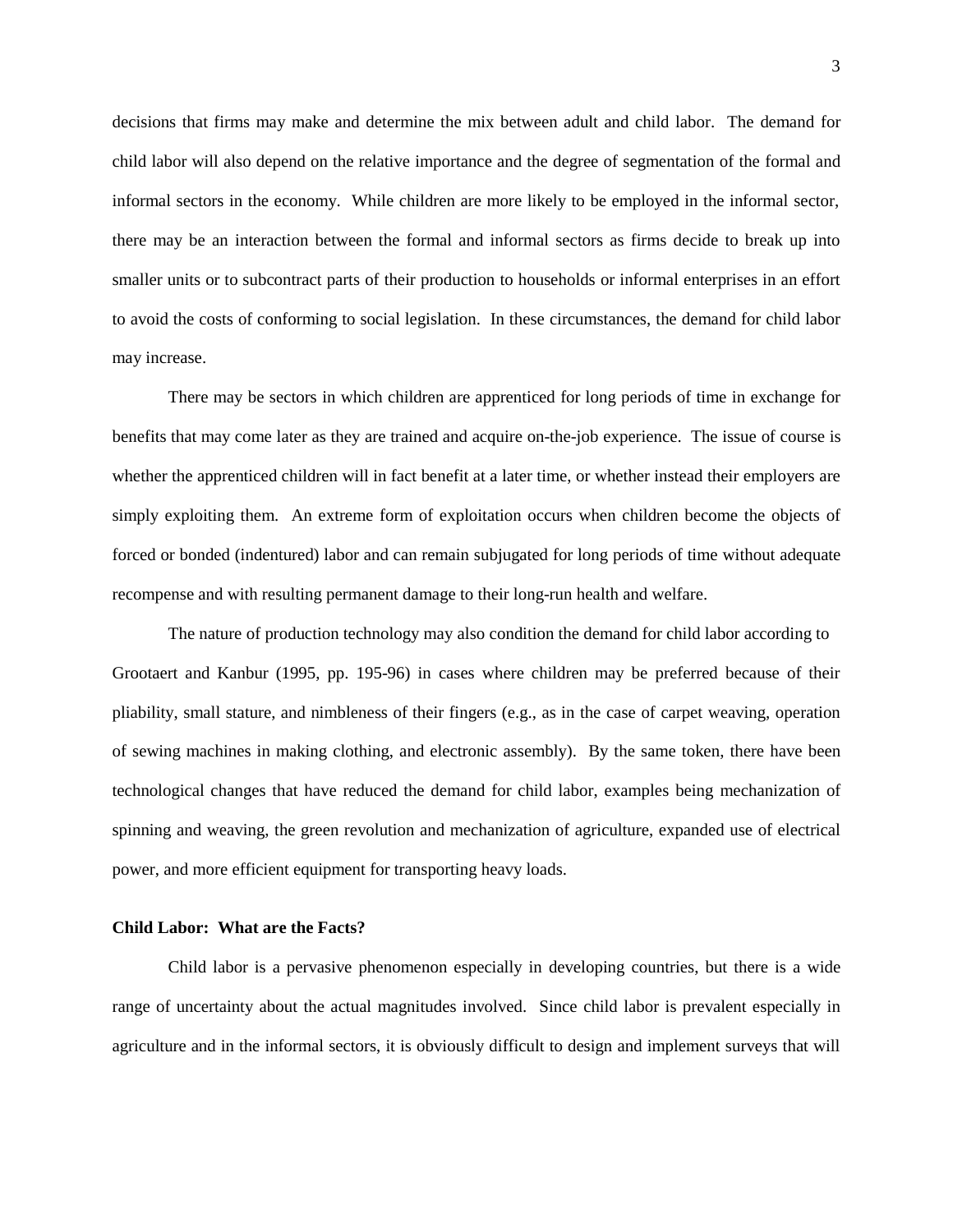guarantee a high degree of accuracy within and across countries. Thus, as reported in Grootaert and Kanbur (1995, pp. 188-89):

"The ILO recently produced statistics on child labour based on a uniform definition – economically active population under the age of 15 (Ashagrie, 1993). That attempt highlighted the difficulties that arise in terms of data availability; a number of sources had to be used, including a set of specially designed questionnaires sent to 200 countries and territories (with an uneven response rate across regions). On the basis of returns from 124 countries, the ILO obtained an acknowledged underestimate of 78.5 million economically active children under 15 years of age in 1990; 70.9 million of them were aged 10-14 (a participation rate of 13.7 per cent).

Similarly, UNICEF (1991) reports 80 million children aged 10-14 whose work is characterized as "so long or onerous that it interfered with their normal development." However, the total number of working children worldwide is thought to be far greater. The ILO places the figure closer to 100-200 million (Bureau of International Labor Affairs, 1994, p.2). An even larger estimate of child labor is found when the work of younger children is included. For children aged between 5 and 14, the ILO estimates that 250 million are working, of which 120 million are working full-time (US-DOL, 1998, p. 1). $<sup>2</sup>$ </sup>

## *Child Labor and Poverty*

l

Basu (1998, p. 7) reports cross-country data on participation rates for children, 10-14 years of age, taken from ILO (1996b) for the period from 1990 to 1995, with projections to 2010. In 1995, the regional participation rates were: Africa, 26.2%; Asia, 12.8%; and Latin America & Caribbean, 9.8%; and the participation rates for selected countries were: Brazil, 16.1%; China, 11.6%; Ethiopia, 42.3%; and India, 14.4%. While these participation rates are sizable and perhaps represent understatements, it is especially noteworthy that they have shown marked declines from their 1950 levels which, by region, were: Africa, 38.4%; Asia, 36.1%; and Latin America, 19.4%; and, by country: Brazil, 23.5%; China, 47.8%; Ethiopia, 53.0%; and India, 35.4%. According to Basu (p. 8), this striking decline in child-labor

 $2^{2}$  See Kruse and Mahony (1998) for estimates of children and youth working under conditions that violate U.S. federal and state child labor laws.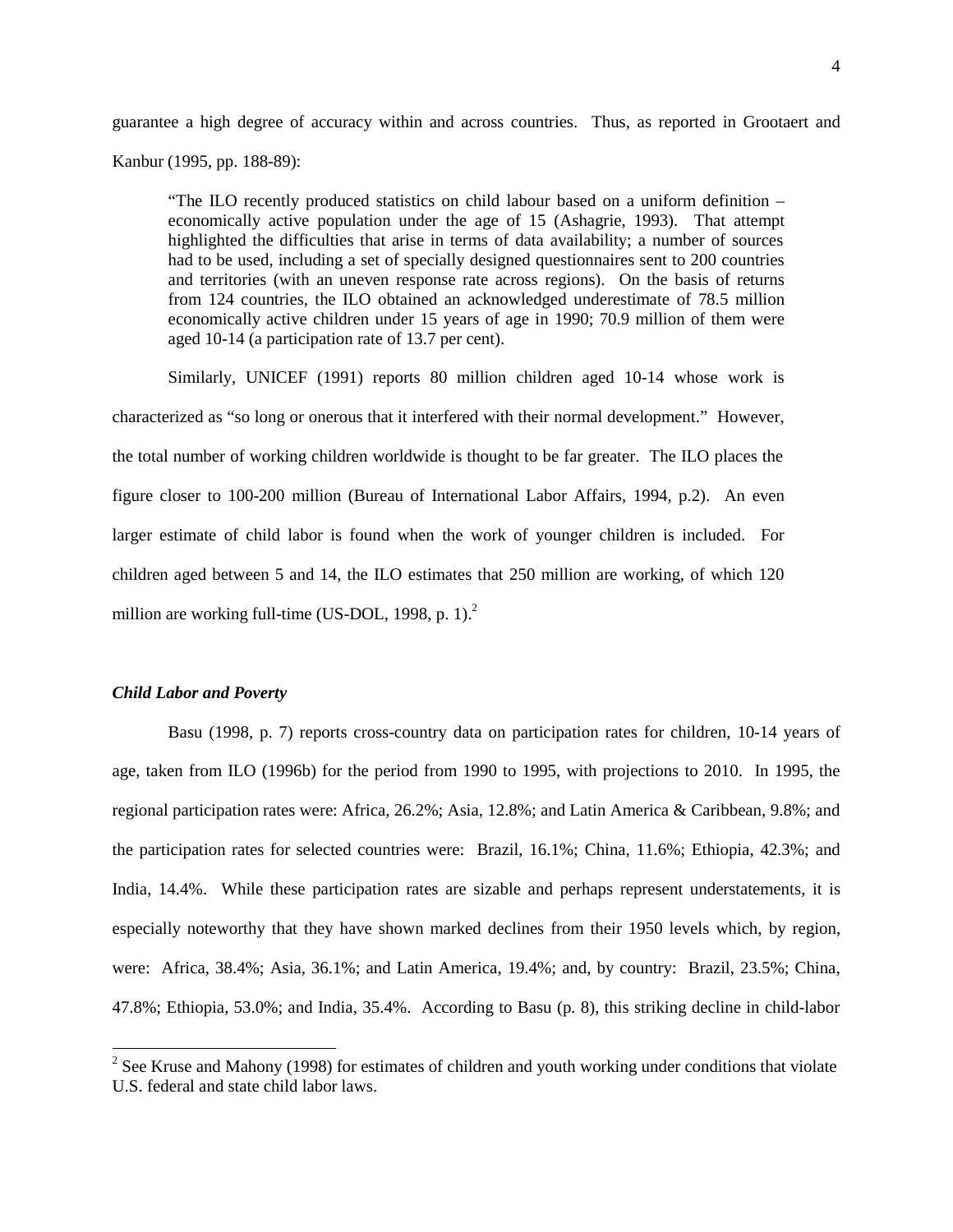participation rates over these  $4\frac{1}{2}$  decades may be attributed to overall economic growth,<sup>3</sup> changes in technology, improved labor market conditions for adult workers, and greater availability and accessibility of schooling for children.<sup>4</sup> Basu also points out (pp. 12-13) the widespread use of child labor historically in the industrialized countries in the  $18<sup>th</sup>$  and first half of the  $19<sup>th</sup>$  centuries and the decline that occurred thereafter, which was due to the same set of factors just mentioned.

The importance of poverty as a major cause of child labor is formally documented in work by Krueger (1997), who finds a strong negative correlation between per capita income and labor force participation by children. Labor force participation by children under the age of 14 is clearly highest in the world's poorest countries, reaching as high as 49% in Burundi, 45% in Uganda and 42% in Rwanda. By comparison, Krueger finds virtually no children under 14 years of age working in countries in which GDP per capita exceeds \$5000.

## *Child Labor in International Trade*

 $\overline{a}$ 

Since issues of foreign child labor are addressed in the United States in the context of trade with developing countries, it is of interest to inquire about the employment of children in the export industries of developing-country U.S. trading partners. Though the United States has made much of the possibility of using trade sanctions to prohibit goods produced by children, it appears to be the case that few child

<sup>&</sup>lt;sup>3</sup> Note that there is some risk in relying too much on economic growth to alleviate the financial burden that poverty places on children. That is, countries differ dramatically in terms of the income level at which child labor begins to decline. On the negative side, for example, Turkey continues to have a relatively high labor-force participation rate by children despite a standard of living that is closing in on those achieved by other industrialized countries. In comparison, China has virtually no industrial employment by children. The *one-child* policy has no doubt raised the value of children in the family. Mandatory, publicly funded, high quality education almost certainly has played a role, as well.

<sup>&</sup>lt;sup>4</sup> Inadequate educational opportunities are often cited as a cause of child labor. Pakistan, for example, is one of the few countries targeted with complaints of child labor that does not have publicly-funded or compulsory education. According to Khan (1996), children who work in tanneries in Kasur had a dropout rate of 63 percent and on average had only one year of schooling. Reasons given by the children for dropping out included physical abuse by teachers, teachers forcing students to do domestic chores at their homes, boring classes and economic reasons. By contrast, the high standards of formal education in China are frequently cited as a primary reason that children are not generally found in the work force.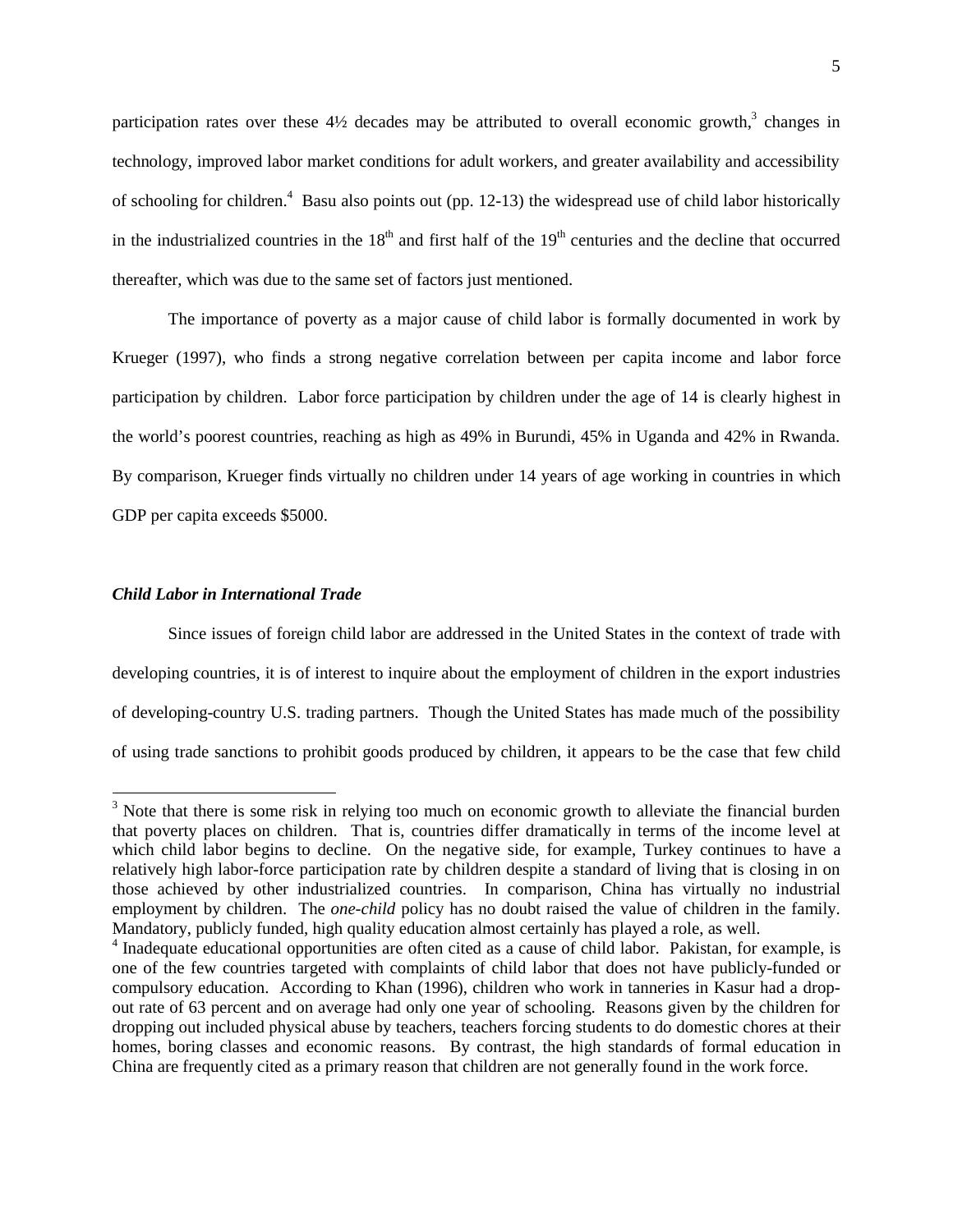workers can be found in the export sectors. According to the Bureau of International Labor Affairs (1994, p. 2):

"Only a very small percentage of all child workers, probably less than five percent, are employed in export industries in manufacturing and mining. And they are not commonly found in large enterprises; but rather in small and medium-sized firms and in neighborhood and home settings. Those export industries which most commonly employ children include garments, carpets, shoes, small-scale mining, gem-polishing, foodprocessing, leather tanning, and furniture. In some cases, government policies to promote exports of low-skilled, labor intensive products, such as garments and carpets, may have resulted in an increase in the demand and use of child labor.

Rather, as noted in the Bureau of International Labor Affairs (1994, p. 2) children are usually found in family-based agriculture, in services such as domestic servants, restaurants, and street vending, prostitution, and in small-scale manufacturing such as carpets, garments, and furniture. Due to the informal nature of the type of work usually undertaken by children, their work is not always regulated by national law<sup>5</sup>

# *The Working Conditions of Children*

 $\overline{a}$ 

In addition to the incidence of child labor, it is worthwhile to consider the conditions under which children work. There is a wealth of information provided by various sources concerning the nature of child labor. For example, the Bureau of International Labor Affairs (1995, pp.2-5) describes work for children employed in commercial agriculture:

"…Large numbers of children may be found toiling in the fields and fisheries from daybreak until dusk. Many of these children work for commercial farms and plantations or fishing operations. Plantations, which produce commodities exclusively for export, employ 20 million persons, or 2 percent of the persons working in the agricultural sector in developing countries. Children make up an estimated 7 to 12 percent of the work force on plantations. …Among the products produced by children are cocoa, coffee, coconuts, cotton, fruit and vegetables, jasmine, palm oil, rubber, sisal, sugar cane, tea, tobacco, and vanilla. Children also dive for fish, work on fishing platforms and boats, and work in factories that process fish. …The great majority of children in agriculture work as part of a family unit. …Workdays can be extremely long. …Children in agriculture face many

<sup>&</sup>lt;sup>5</sup> Selected sectoral estimates of child labor for Africa and Asia based on micro-data collection undertaken to study household behavior are reported in Grootaert and Kanbur (1995, p. 190). These data indicate labor force participation rates ranging from 20-60 per cent, depending on the age and gender of the children and the type of work performed.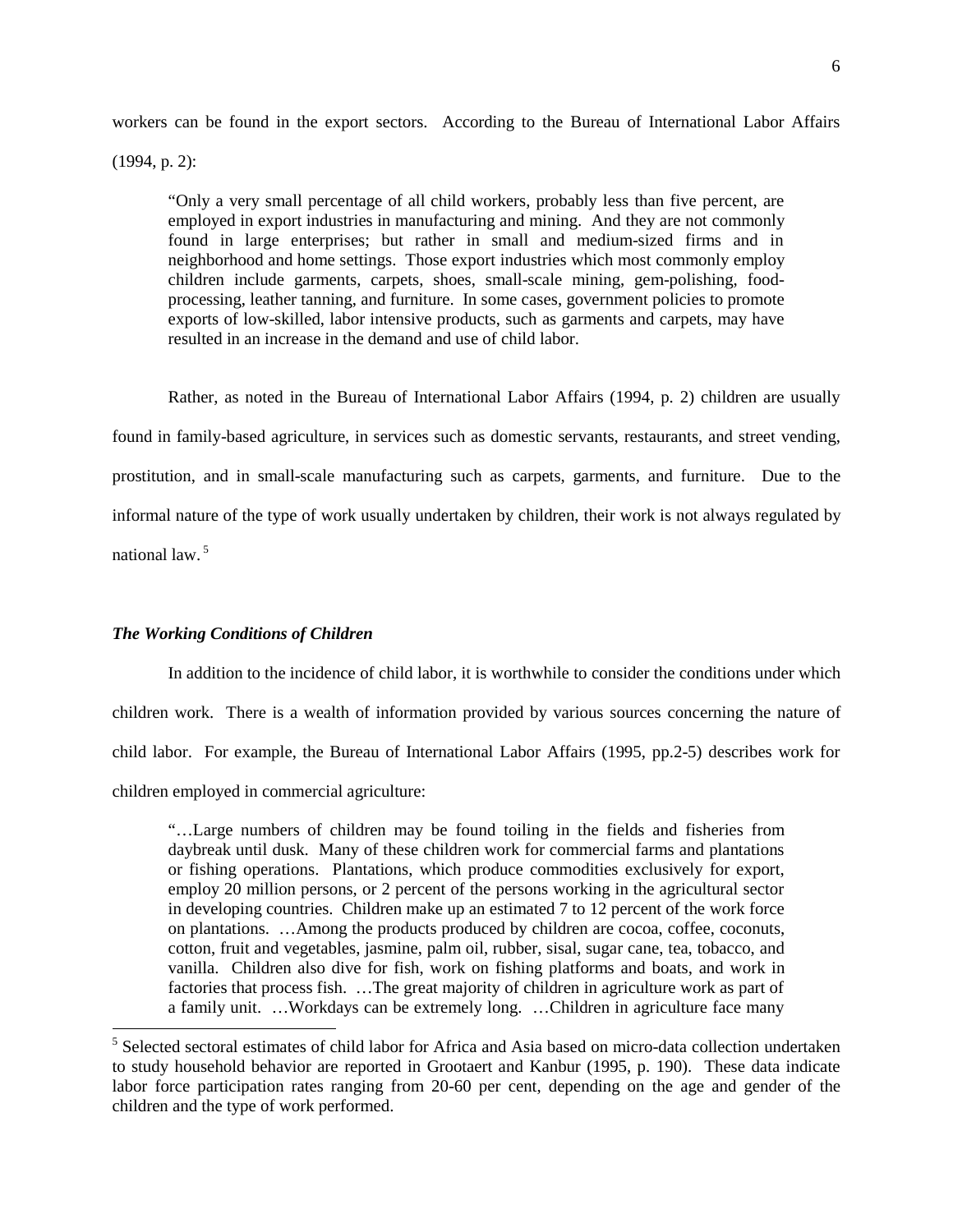safety and health risks. …Regular exposure to dangerous chemical fertilizers and pesticides poses another threat to children.

Children delivered into bonded labor for the purposes of intergenerational debt servitude perhaps suffer most of all. Human Rights Watch (1996, p. 54) has documented bonded child labor in the Indian footwear industry. They estimate that between 2,000 and 20,000 bonded child laborers as young as 6 or 7 years old are trafficked from the rural villages of Rajasthan to Mumbai annually. Further, Human Rights Watch (1996, pp. 104-105) estimates that 10 to 20 percent of child laborers in the Indian hand-knotted carpet industry are bonded workers. Generally, these children are trafficked from Bihar or Nepal. A similar situation exists in Nepal. Brokers, known as *naikes*, offer rural families loans in exchange for their children. The children are then sent to Kathmandu to discharge the families' debts by working in carpet factories.

Intergenerational servitude is clearly a form of child labor that is most easily characterized as *exploitative.* Children are removed from the home, have their housing and food provided by the employer and earn little or nothing for their work. Wages are remitted back to the families either in the form of a lump-sum payment when the child is taken or paid as earned. As a consequence, it is necessarily the case that the standard of living enjoyed by the child falls short of the child's total earnings. Thus, on balance, the child is subsidizing the living standard of his or her family.

Furthermore, working conditions for bonded child laborers can be quite horrific. The Bureau of International Labor Affairs (1995, pp.2-5) reports that

…Forced and bonded child labor can be found in all sectors of the economy. Bonded children working in the carpet industries of India, Pakistan, and Nepal may work up to 20 hours a day. They often sleep, eat and work in the same small, damp room, and are sometimes locked in at night. …Many of the children suffer from skin ailments, chronic colds, respiratory problems, spine deformities, and weakened eyesight. …In the jungle of south-eastern Peru, children recruited by contractors to work for nine months in gold mines find they must continue to work well beyond that period to pay [what]… they owe the contractors. …The forced labor of children occurs in the fishing industries of Indonesia, Sri Lanka, the Philippines, India, and Pakistan. …Forced child labor is also widespread in the informal service sector, particularly in the employment of child domestic servants and in the sex industry. …A different form of child labor in the service sector is the use of young boys, usually kidnapped from southern Asia, as camel jockeys in Persian Gulf States.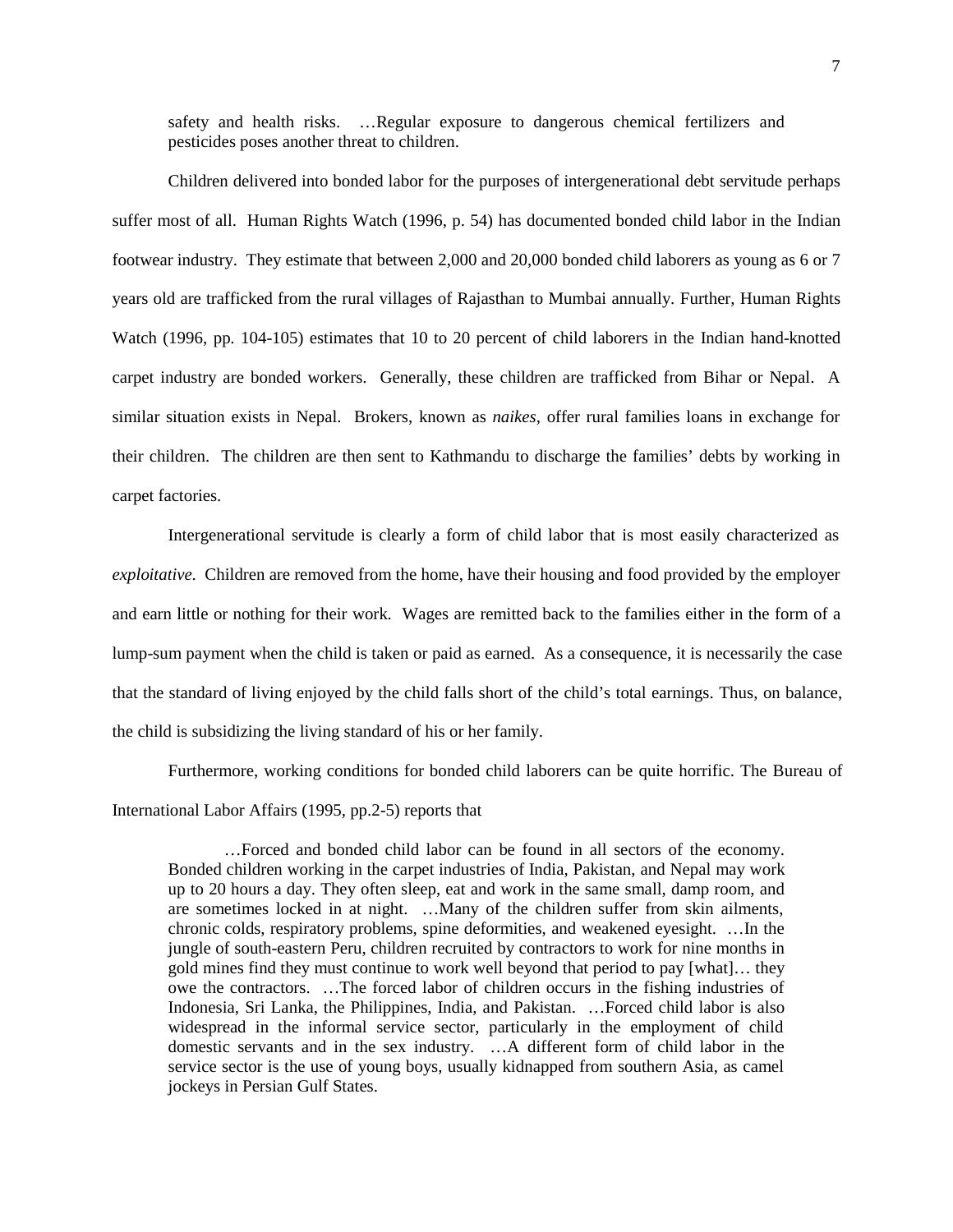Similarly, Human Rights Watch (1996, p. 104, 109) documents cases in the Indian hand-knotted carpet industry in which children are "forced to work long hours…for no wages or nominal wages…some being ill-treated, beaten, tortured, abused, branded, and kept half fed, half clad." Children working with sharp instruments, frequently cut themselves. The wounds may be treated by "…putting sulphur from match heads into the cuts and then lighting them on fire, thereby sealing the wound" and avoiding infection. As adults, these former child workers suffer from badly damaged hands and eyes and stunted growth.

#### **III. Policies and Programs for Reducing Foreign Child Labor**

Having discussed the determinants, magnitudes, and characteristics of child labor, we now consider the policies and programs used in the United States to deter the foreign employment and exploitation of child labor. These include: (1) U.S. trade policies; (2) economic and technical assistance provided though the ILO; (3) supra-national measures; (4) codes of conduct for U.S. firms engaged in foreign production, and (5) consumer labeling. We discuss briefly each of the foregoing.

# **U.S. Trade Policies**

As indicated above, elimination of child labor exploitation is considered to be a core international labor standard, the others being: prohibition of forced labor; freedom of association; the right to organize and bargain collectively; and nondiscrimination in employment. For some time, the United States has had in effect a number of policies and programs designed to achieve these core standards and other standards that bear upon conditions of work. These are summarized in table 1. The most recent measure is one sponsored by Congressman Sanders (I, VT) in October 1997 as a rider to the Fiscal Year 1998 Treasury Appropriations Act, which was approved by voice vote in Congress and signed by President Clinton. Section 1307 of the U.S. Tariff Act of 1930 provides authority for the U.S. Customs Service to prohibit "…importation of products made, in whole or in part, with use of convict, forced, or indentured labor under penal sanctions." The Sanders Amendment makes it "…explicit that merchandise manufactured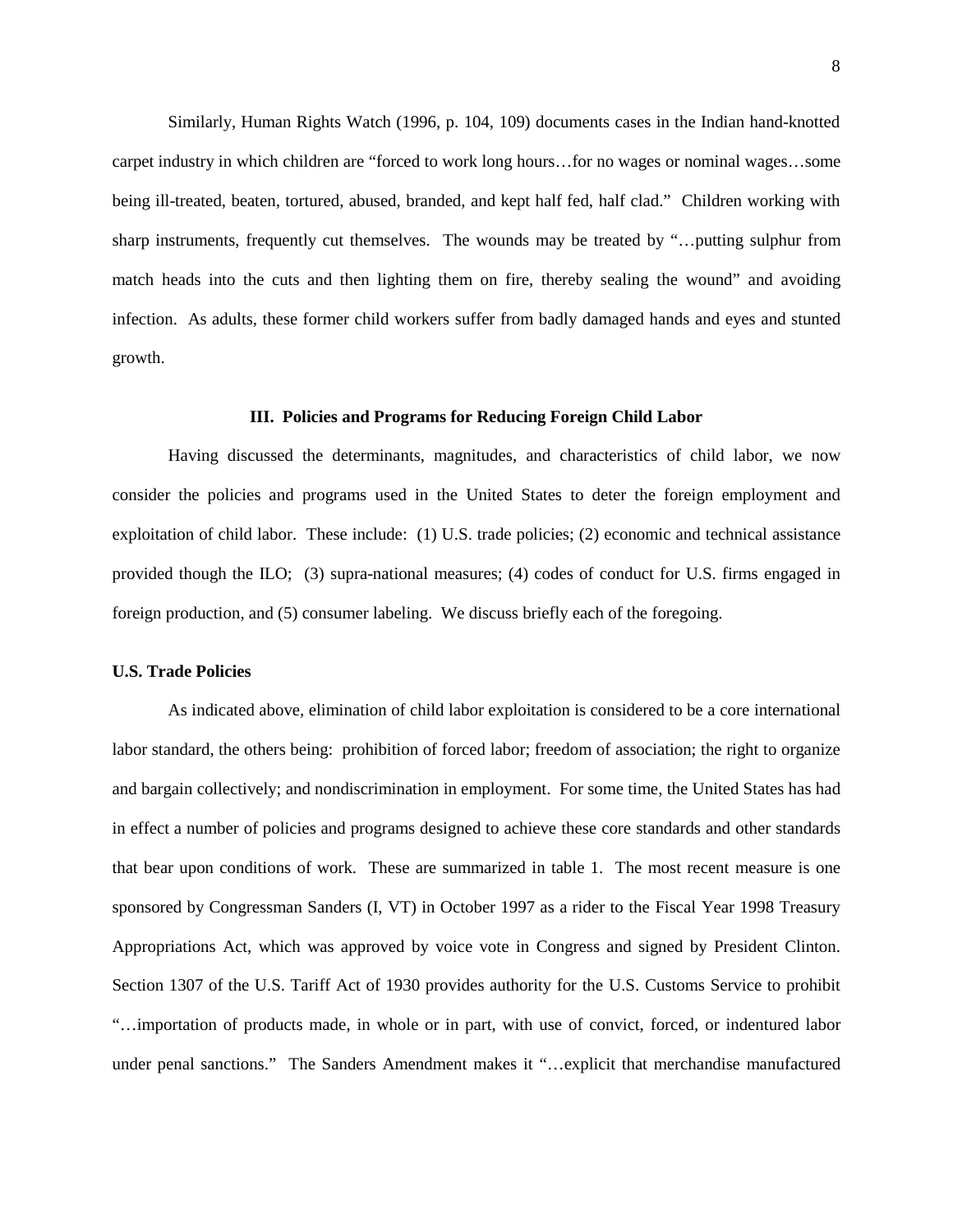with 'forced or indentured child labor' falls within the prohibition of this statute."<sup>6</sup> With funding made available by the Congress, the U.S. Customs Service is currently involved in devising and implementing monitoring and inspection procedures to take action to ban imports embodying forced child labor in response to complaints that are filed.<sup>7</sup>

The United States also uses preferential tariff treatment of exports to induce developing country trade partners to reduce child labor under the U.S. Generalized System of Preferences (GSP). Since 1984, the GSP program specifies a number of labor rights violations that might be cause for suspension of GSP. Evidence of a change in policies is a condition for the preferences to be reinstated.<sup>8</sup>

### **Economic and Technical Assistance Provided Through the ILO**

 $\overline{a}$ 

The United States provides a significant amount of economic and technical assistance to developing countries through its bilateral foreign aid programs and its contributions to multilateral institutions. But for our purposes here, we wish to call attention to the U.S. assistance to address issues of child labor that is channeled through the ILO. Thus, as noted in U.S.-DOL (1998), President Clinton proposed in his Fiscal Year 1999 budget:

"…a new initiative to fight abusive child labor. The initiative builds on the administration's record of reporting on child labor, aiding the private sector in the development of codes of conduct and labeling efforts, pressing successfully for a greater ILO focus on exploitative child labor, leveraging change in the domestic garment industry though the use of 'hot goods' [sic] laws, and using U.S. laws to suspend trade benefits in response to persistent exploitative child labor practices."

<sup>&</sup>lt;sup>6</sup> For further details, see: <http://www.customs.ustreas.gov/enforce, childfi2.htm>. See also the *Journal of Commerce*, October 14, 1997, NEWS, p. 1A, "Customs walks tightrope on new child labor law."

<sup>&</sup>lt;sup>7</sup> According to the *New York Times*, November 6, 1997, p. 12, "Ban Sought on South Asian Rugs in Campaign Against Child Labor," the International Labor Rights Fund filed a complaint to ban imports of South Asian carpets under the provisions of the Sanders Amendment. This complaint is presently under investigation by the Customs Service. See also *The Wall Street Journal,* September 9, 1998, p. A1, "Citrus Squeeze: U.S. Child Labor Law Sparks a Trade Debate over Brazilian Oranges." <sup>8</sup> Further details can be found in Brown, Deardorff, and Stern (1996, pp. 234-36).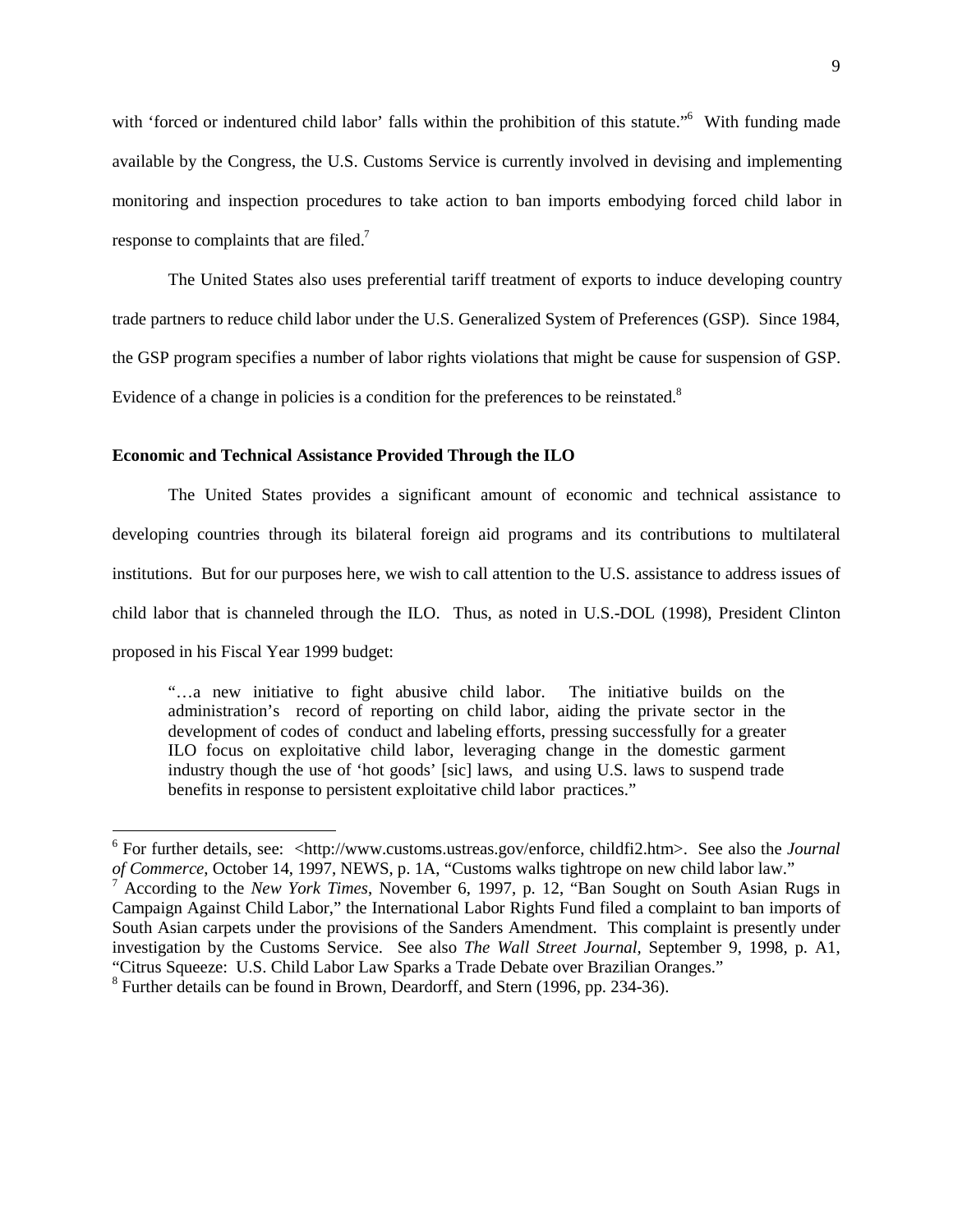What is especially noteworthy in particular is the U.S. assistance provided to the ILO International Programme for the Elimination of Child Labor (IPEC):<sup>9</sup>

"The President's FY 99...budget proposes that the U.S. contribute a total of \$30 million – *a 10-fold increase –* to IPEC in support of programs aimed at reducing the most intolerable forms of child labor – forced or indentured work, work by very young children, and work in the most hazardous occupations. The U.S. funds will support multi-dimensional programs including key elements such as in-country ownership, innovative partnerships between governments, workers, and NGOs, development of reasonable educational alternatives, monitoring, creative use of media, and documentation."

U.S. contributions/pledges to IPEC as of March 1998 are indicated in table 2. The total U.S. assistance of \$8.1 million contributed to IPEC since its inception in 1992 will be increased significantly by the funds appropriated in the FY 99 U.S. budget. There are presently 20 donor countries providing IPEC support to 29 developing countries, with an additional 24 developing countries preparing to participate. The U.S.-supported IPEC programs noted in table 2 evidently address many different aspects of child labor. As noted in U.S.-DOL (p. 3), this range of programs: "…suggests that interventions need to be made on all fronts and that no single type of intervention is sufficient in itself. It is exactly this type of broad based multi-sectoral action that ILO-IPEC is promoting." It is also noteworthy that IPEC strives to involve trade unions and NGOs in its programmatic activities. Thus (p. 6): "In recent years, a broad social alliance involving governments, NGOs, workers, and employers' organizations, media, academic institutions and various other actors has emerged in many countries – often as [a] result of the catalytic and facilitating role IPEC has played."

## **Supra-National Measures**

l

It should be clear from the preceding discussion that the ILO is the main international organization that is concerned with labor standards. Established in 1919, the methods and principles set out in the ILO constitution deal with all conceivable aspects of labor standards. In particular, the ILO is primarily concerned with: (1) the definition of worker rights, especially through the adoption of ILO

<sup>&</sup>lt;sup>9</sup> IPEC (ILO, 1996a) identifies three conditions that characterize "intolerable" child labor: children working under forced labor conditions and in bondage; children in hazardous working conditions and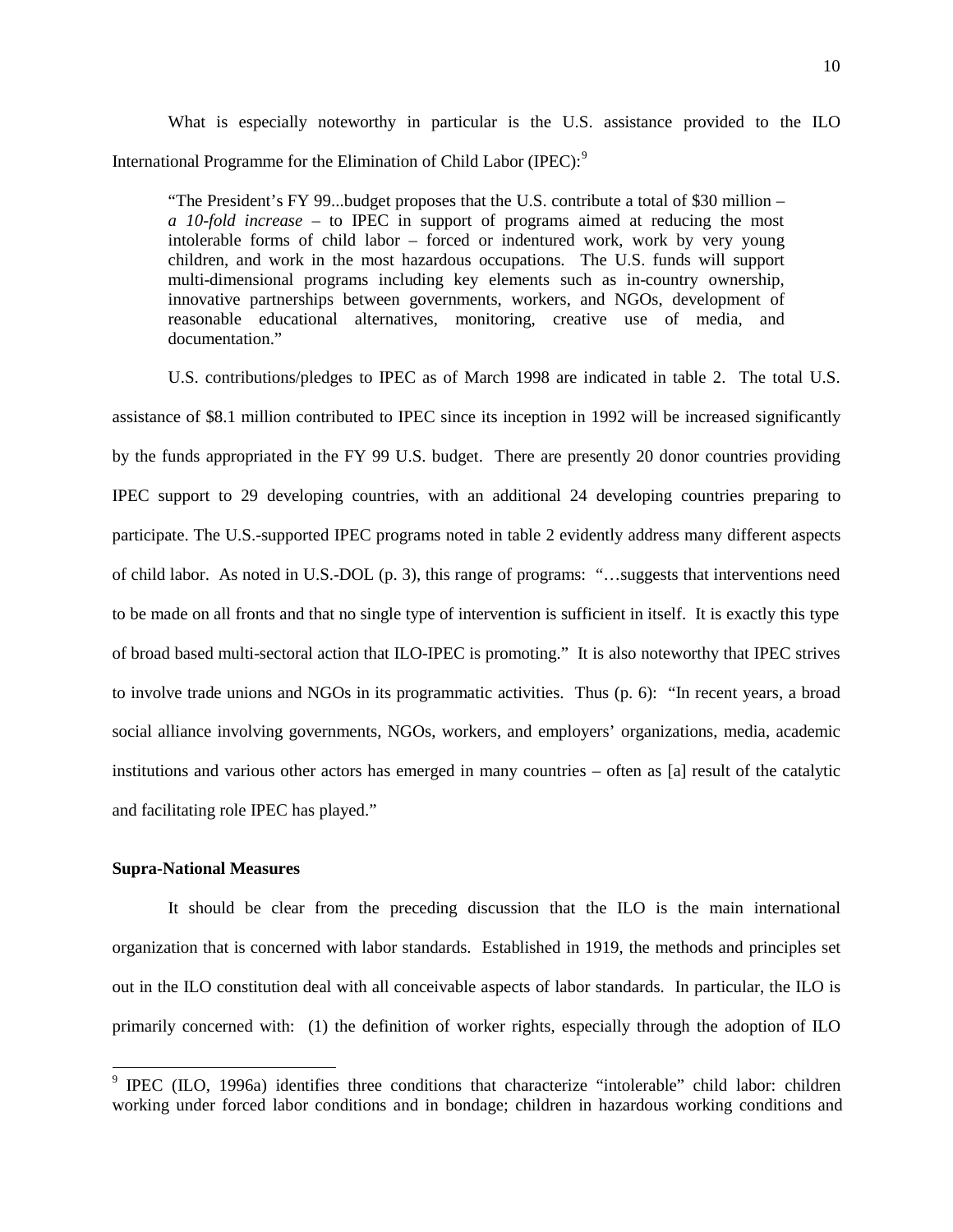Conventions and Recommendations<sup>10</sup>; (2) measures to secure the realization of worker rights, especially by means of international monitoring and supervision, but not by imposition of trade sanctions; and (3) assistance in implementing measures, especially through technical cooperation and advisory services.

Since the establishment of the GATT following World War II, the United States has attempted unsuccessfully on several occasions, most recently in the Uruguay Round, to place labor standards on the multilateral negotiating agenda. When the Uruguay Round accords were signed in April 1994, the United States put the international community on notice that it intended to pursue issues of labor standards in future multilateral negotiations. Subsequently, efforts were made to develop a so-called social clause dealing with core labor standards that would be monitored by the ILO and that included trade sanctions for noncompliance that might be incorporated into the newly created World Trade Organization (WTO). The United States, with support from some members of the European Union, Canada, and Japan, sought to add this issue to the agenda of the WTO Ministerial Meeting held in Singapore in December 1996. As a result, there was considerable debate and controversy at the Singapore Ministerial over whether labor standards should be brought under WTO auspices. But, in the end, this was not done. As reported in *The Financial Times*, December 16, 1996, p. 4:

"…hardest to resolve was the issue of labour standards, where the U.S. threatened to veto the entire declaration if no mention was made. Ministers eventually agreed to uphold internationally recognised core labor standards….But trade sanctions to enforce them were rejected and there is no provision to follow-up such work in the WTO, which is asked simply to maintain its (minimal) collaboration with the International Labour Organization."<sup>11</sup>

 $\overline{a}$ 

occupations; and very young children under the age of 12.

 $10$  It is interesting that formal ratification of ILO Conventions differs considerably among ILO members, apparently because particular conventions may be at variance with national laws and institutional practices. Thus, for example, as Rodrik (1996, pp. 15-16) notes, the United States has ratified only 11 of the 176 ILO Conventions, whereas several other industrialized and developing countries have ratified a significantly larger number. Ratification of ILO Conventions may therefore not be an accurate indicator of existing national regulations governing labor standards, and there are many cases in which ratified Conventions are in fact not enforced.

<sup>&</sup>lt;sup>11</sup> In considering whether or not the WTO is an appropriate forum for dealing with trade and alleged violations of core labor standards, it is pertinent to note the conclusion reached in OECD (1996, pp. 16- 17):

<sup>&</sup>quot;Existing WTO provisions have not been designed for promoting core standards. Some of the suggestions under discussion would imply a reinterpretation of WTO practices and procedures while others would require to a greater or lesser extent renegotiation and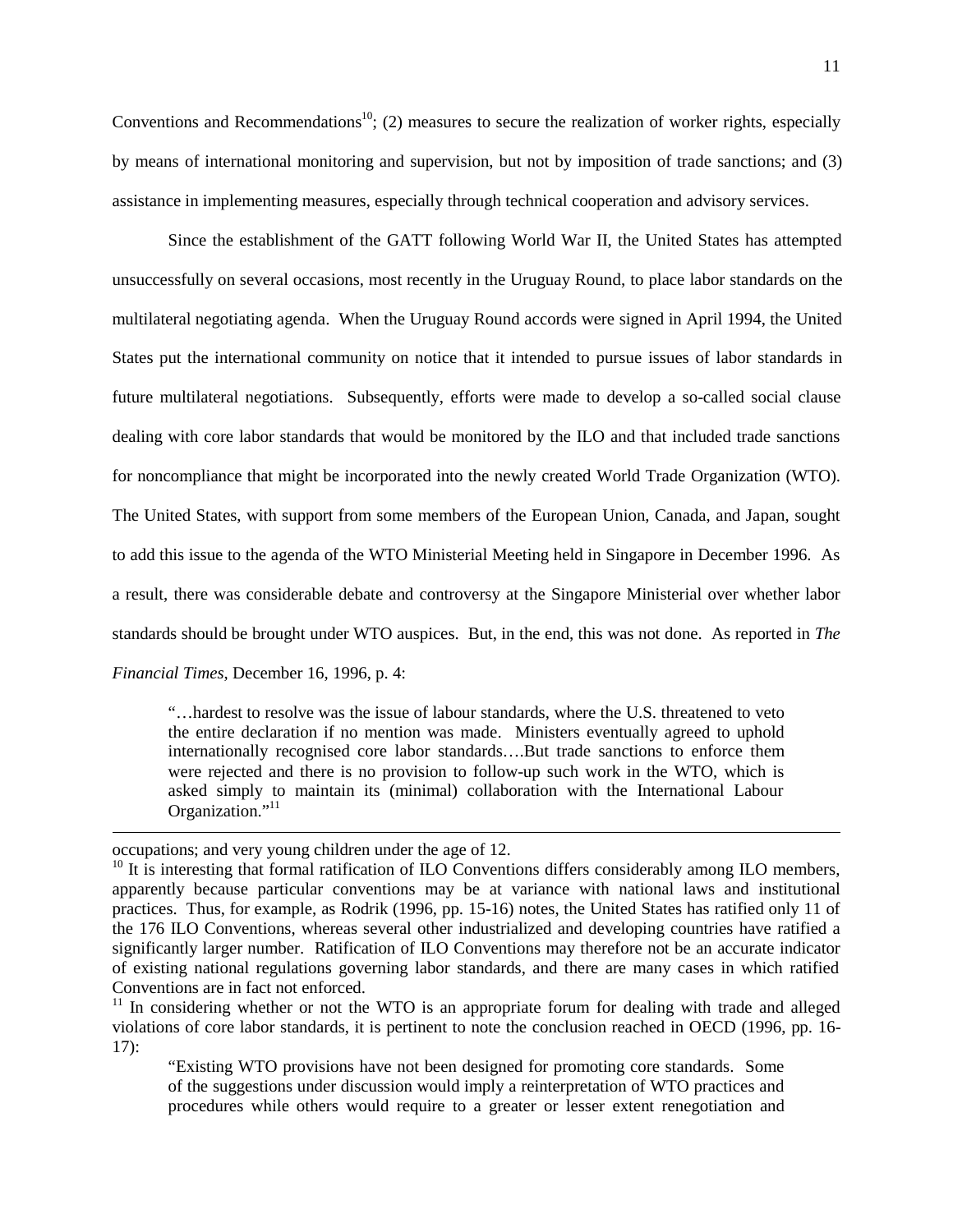In the U.S. Congress, the Republicans have been opposed to linking labor standards and trade. The Clinton Administration made an effort in the fall of 1997 to induce Republicans to approve fast-track negotiating authority by downplaying its support for including labor standards in future trade agreements. However, organized labor, environmental interest groups, and labor and human rights public interest groups mounted an intensive campaign to oppose fast track unless the legislation included protection of labor rights and the environment. When it became clear in mid-November 1997 that there were insufficient Democratic votes to obtain fast-track approval in the House of Representatives, the legislation was withdrawn. Fast-track legislation was re-introduced in the fall of 1998 and again failed to pass. The link between trade and labor standards thus remains a highly visible and controversial issue of public discourse on future trade legislation.

On a global level, it seems evident that the ILO has been ceded responsibility for dealing with issues of international labor standards. With regard to child labor, as noted above, the United States has greatly increased its support for the ILO's International Programme for the Elimination of Child Labor (IPEC). In our judgment, it would be desirable for the United States to enlarge further its financial and technical support for the ILO and to encourage efforts to increase the effectiveness of the ILO's role in monitoring and bringing about improvements in labor standards.<sup>12</sup>

 $\overline{a}$ 

amendment of WTO articles. …a consensus among WTO Members on the appropriateness and effectiveness of using WTO procedures to promote core labour standards and on the institutional changes required would have to be reached. Such a consensus does not exist at present."

<sup>&</sup>lt;sup>12</sup> See Brown (1998) for a transactions cost politics analysis of the handling of child labor issues as between the ILO and the WTO and a conclusion that supports giving the ILO sole authority and responsibility for dealing with child labor and other labor standards. In contrast, Bagwell and Staiger (1998) provide an analytical structure in which they develop a negotiating strategy designed to accommodate national sovereignty over labor standards in a context that resembles the negotiating procedures spelled out in the GATT/WTO. They do not address the question of which of the two international organizations may be best suited to deal with labor standards.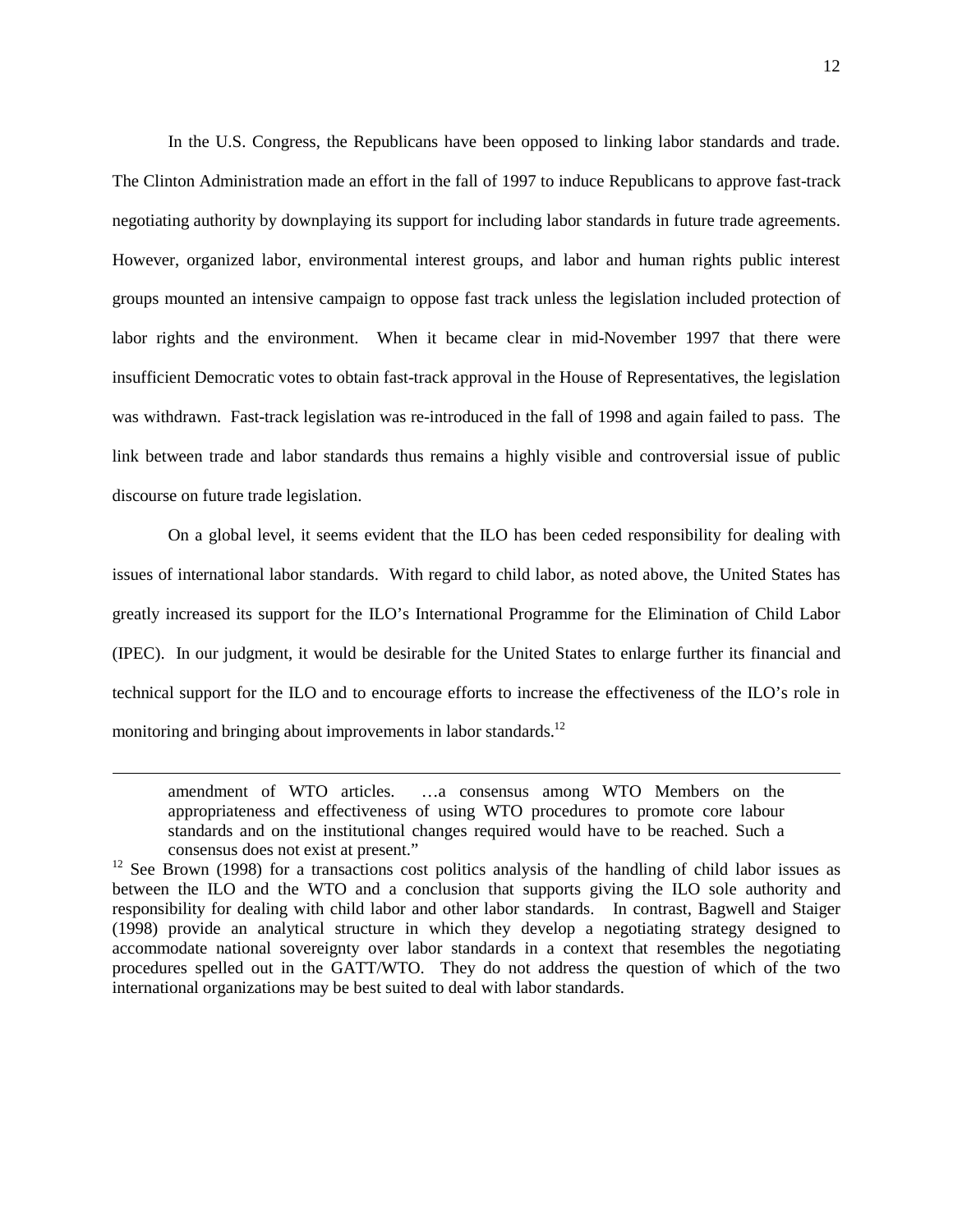# **Codes of Conduct**

On the domestic side, the Clinton Administration has sought to work with U.S. firms to develop codes of the conduct that would limit imports of goods produced by children as a matter of corporate policy. As noted by the Bureau of International Labor Affairs (1996, p. 12):

"Corporate codes of conduct are policy statements that define ethical standards for companies. Corporations voluntarily develop such codes to inform consumers about the principles that they follow in the production of goods and services they manufacture or sell. Corporate codes of conduct usually address many workplace issues – including child labor – and, according to some observers are part of a broader movement toward corporate social responsibility."

Codes of conduct have become more widespread in recent years, especially in the apparel

industry. However, how meaningful and effective codes of conduct will be depends above all on their

credibility. Of particular importance are: (1) the transparency of the codes of conduct; (2) monitoring;

and (3) enforcement (pp. 9-10):

 $\overline{a}$ 

"First, codes of conduct cannot be effectively implemented without transparency. It is critical that all actors affected by a code – buying agents, contractors, subcontractors, union representatives and the workers themselves – be aware of its provisions. Research conducted for this report suggests that codes of conduct in the headquarters of U.S. apparel importers are not necessarily well known in the overseas facilities that produce their goods.

Second, while a credible system of monitoring -- to verify that a code is indeed being followed in practice – is essential, there is no agreement on the best way to conduct monitoring. Some companies only monitor their largest contractors or contractors that produce private-label merchandise for them and rely on buyer agents or self-monitoring for other facilities. Several methods of monitoring are currently being used and developed, including monitoring by outside auditors and local and international NGOs. The most effective type of monitoring may vary according to the characteristics of the importing company, such as whether it has a strong presence abroad or whether it is vertically integrated. It appears that the closer a company is to the production, the more leverage it has to ensure that the conditions of manufacturing facilities comply with its policies. There also appears to be some dispute among retailers, manufacturers, overseas contractors and other parties as to who has the ultimate responsibility for monitoring.

Third, the issue of enforcement presents some complex issues. If a company discovers child workers in a facility, the quickest and perhaps easiest way to resolve the problem is to require their immediate dismissal. A small number of companies have strived to come up with more comprehensive solutions to the problem – such as providing financial support for the education of the children."<sup>13</sup>

<sup>&</sup>lt;sup>13</sup> Programs intended to subsidize educational expenses by the family can sometimes have disappointing results. For example, the Carpet Export Promotion Council (ECPC) is a quasi-governmental body which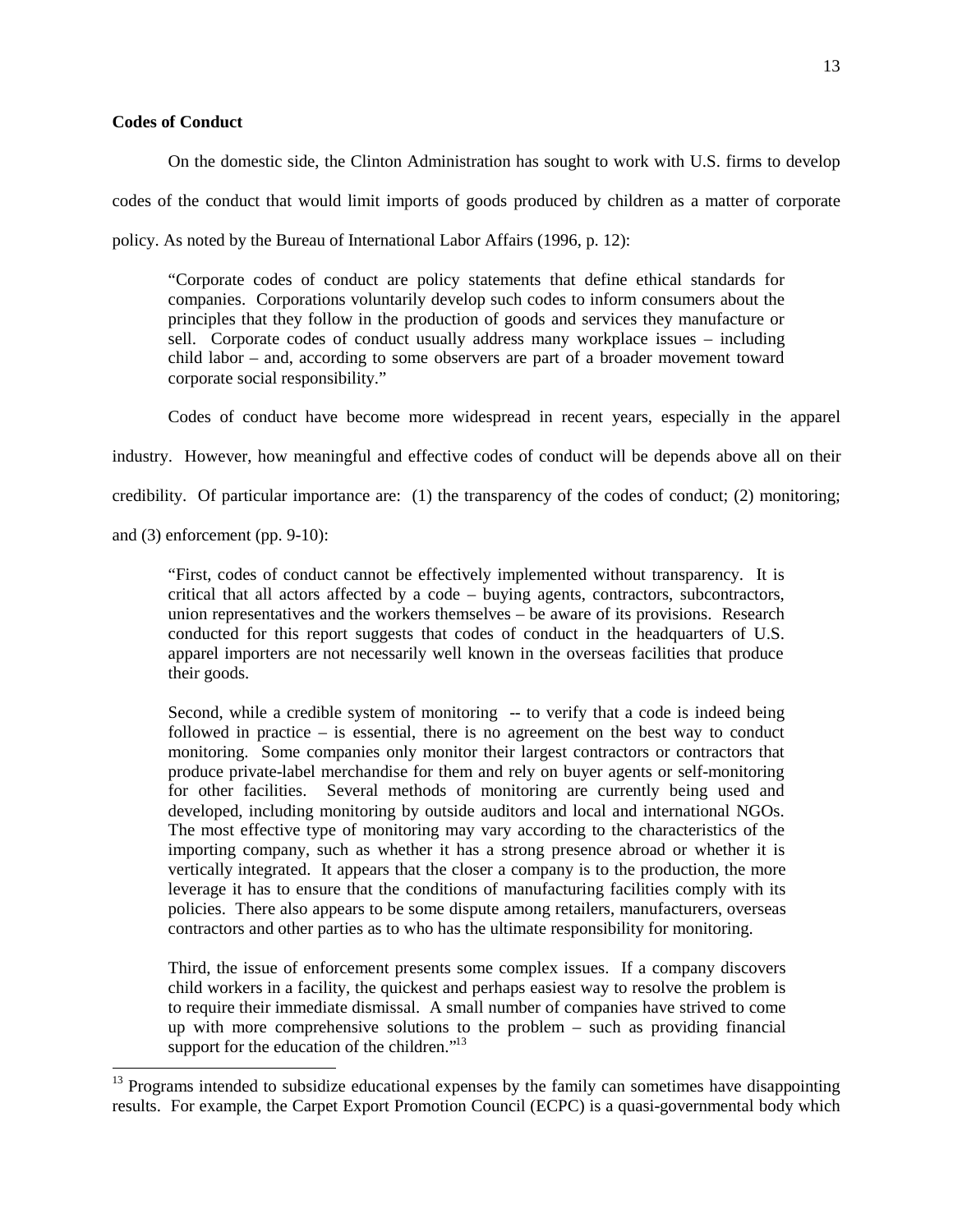It is evident from the foregoing that many difficulties may arise in designing and implementing codes of conduct. For the reasons mentioned above, firms in industries like apparel that rely importantly on foreign production may have a strong incentive to articulate and carry out codes of conduct. By doing so, the firms can reassure consumers that they are seriously making efforts to upgrade foreign labor standards and working conditions for both adults and children.<sup>14</sup>

## **Consumer Labeling**

 $\overline{a}$ 

Several American and European importers have recently attempted to go beyond a corporate code of conduct to communicate standards of employment to consumers. Many firms have adopted the strategy of labeling products with statements that are intended to give the impression that child labor was not employed during production.

Product labeling as a strategy for improving labor market conditions has a century-long history in the United States. The length of the work day and working conditions for women and children were targets of labeling efforts toward the end of the  $19<sup>th</sup>$  century. Product labeling as a market-based avenue in which consumers could express their views on desirable labor market conditions subsequently received analytical support from Freeman (1994).

Product labeling intended to combat illegal child labor began in earnest in the 1990s. A brief summary of existing programs in hand-knotted carpets, footwear and soccer balls is provided in Table 3.

oversees the mandatory registration of all Indian carpet exporters and issues export licenses. Since 1995 the CEPC has been providing funding for twelve schools, two of which are part of Project Mala in the village of Amoi. The program provides children with three years of non-formal vocational education, medical check-ups, a mid-day meal, and a \$2.90 monthly stipend. However, it was found that the stipend was used by the family to retire debt rather than for the intended purpose of furthering the child's education. The monthly stipend was replaced with a contribution to a special account that could be used by the student at the end of the three year program only for specified purposes.

<sup>&</sup>lt;sup>14</sup> According to the *New York Times*, April 9, 1997, p. A11, "Apparel Industry Group Moves to End Sweatshops: Agreement to Bring Worldwide Inspection," a Presidential task force comprising human rights groups, labor unions, and apparel industry giants reached an agreement that seeks to end sweatshops by means of a code of conduct on wages and working conditions for foreign apparel factories that American companies use. Subsequently, it turned out that it was not possible for all parties concerned to reach agreement on the link between wages and the basic needs of workers. For this reason, some of the participating labor unions and labor rights groups declined to support the agreement.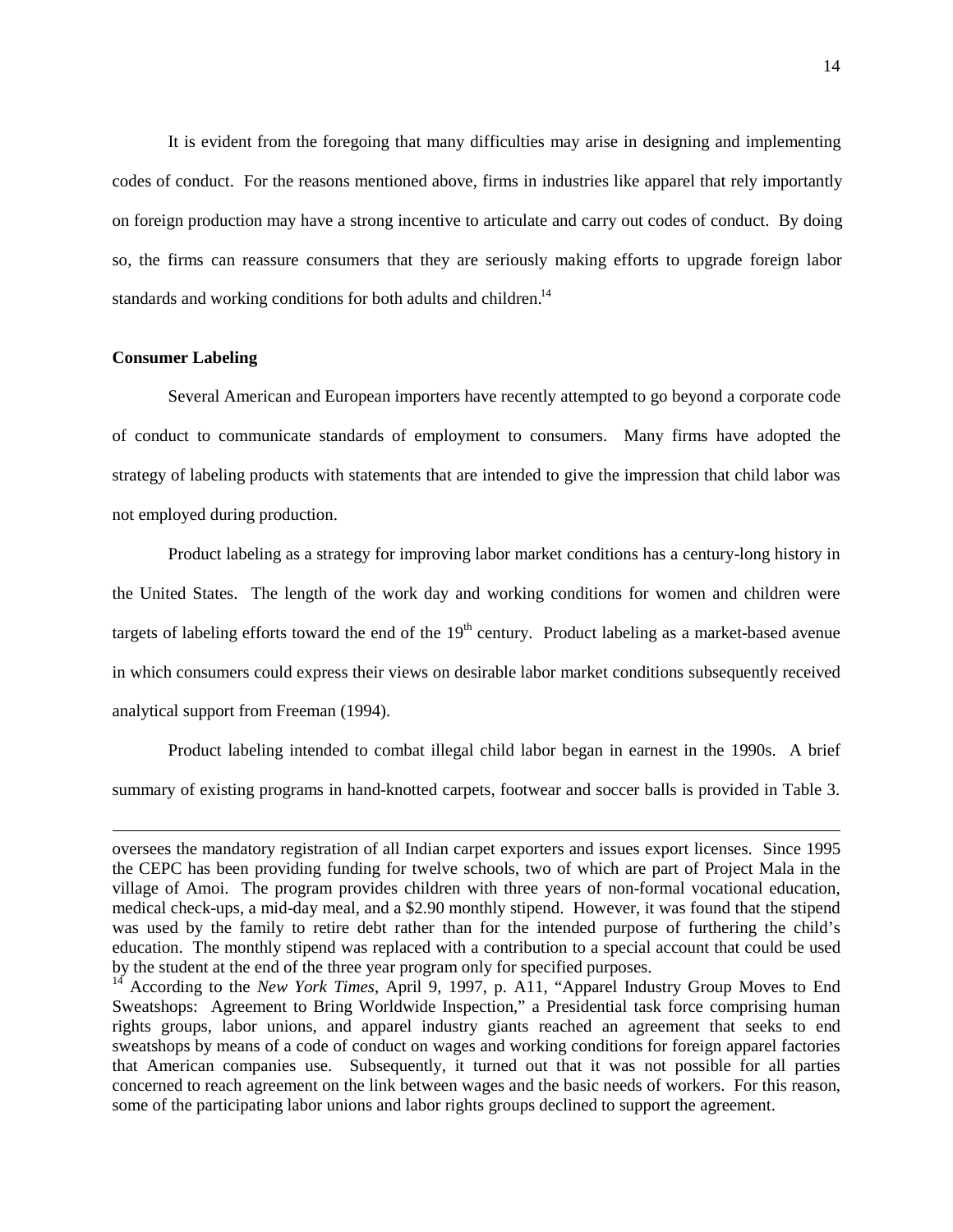A thorough description of each program can be found in the Bureau of International Affairs (1997). The programs differ dramatically in their structure, underlying philosophy and objective. However, all state either on the product label or in the program's literature that the objective is to produce goods that are not manufactured with illegal child labor.

*Rugmark*, is one of the most widely publicized and rigorous of the product labeling programs. Like most labeling programs, the founders include a combination of governmental agencies, international agencies, human rights activists, labor activists and industry interests in both the importing and exporting countries. Initial funding for the program in India was provided by the German Development Agency. The program in Nepal has received funding from UNICEF and the German Development Agency as well as from the Asian American Free Labor Institute which is now part of the AFL-CIO's American Center for International Labor Solidarity.

*Rugmark*'s primary goals are to eliminate child labor in the carpet industry and to rehabilitate former child weavers. However, *Rugmark* is distinguished by its rigorous licensing and monitoring procedures. A license applicant must submit a list of all looms and their locations on which carpets are produced. The number of looms is compared to the applicant's production level as a device for ensuring that all of the applicant's looms are identified. *Rugmark* agents then inspect a random sample of the applicant's looms. If child workers are found on two separate inspections, the application is rejected. Otherwise, the applicant is accepted.

All of the looms of a licensee are assigned an individual identification number. Each purchase order received by the licensee must be registered with *Rugmark* and is assigned a serial number. The licensee must maintain detailed records concerning each carpet's production. During the production process, the site is subject to random inspection in order to determine whether child labor is employed. If children are found working during two separate inspections, the licensee is decertified.

*Rugmark* employs an array of devices to maintain the credibility of the inspection process. Inspectors are university graduates who are paid significantly above the region's average wage.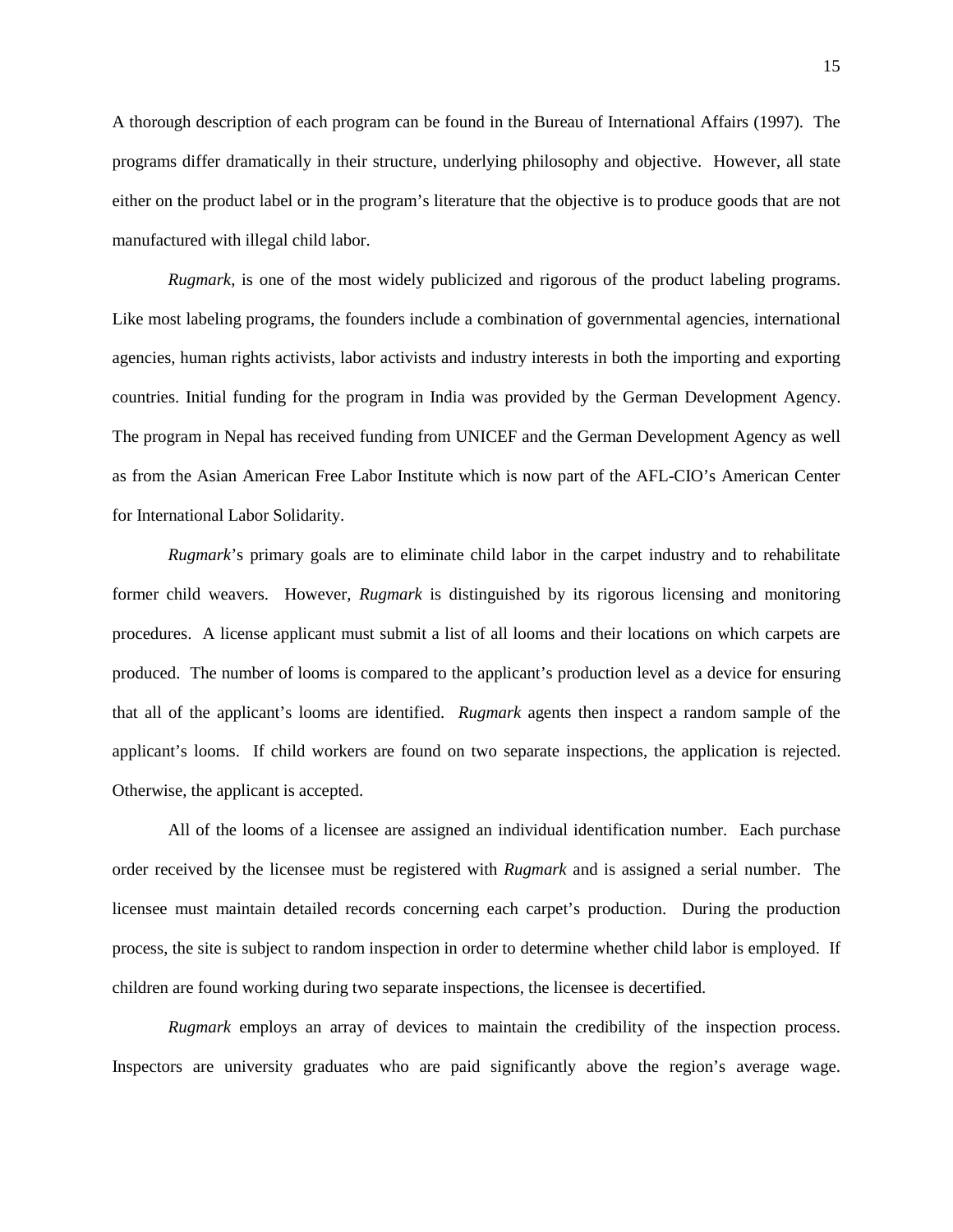Inspectors work in pairs that are changed daily and are not informed of each day's inspection assignments until the morning of the inspection. As of June 1997, *Rugmark* India had 18,400 registered looms.

During the preceding year, *Rugmark* had conducted 22,800 inspections, finding 1,060 children on 635 looms. Of the children found, 15 to 30 percent were bonded child laborers. Typically, inspectors find a child worker on one out of every thirteen looms inspected.

Funds garnered from importer licensing fees are used to educate and support former child weavers and the children of adult weavers. *Rugmark* maintains a primary school in Bhadohi which enrolls 250 weaver's children and a rehabilitation center for former child weavers. The latter program provides education, vocational and human rights awareness training, shelter and medical care to 37 former child weavers (21 of whom are former bonded laborers).

# *Welfare of Former Child Workers*

Labeling as a strategy for reducing child labor is of course not without its critics. Some elements of the *Rugmark* program have been designed to address various potential weaknesses. First and foremost, any campaign that removes a child from the workplace is vulnerable to the charge that the welfare of the child has not necessarily been improved. For example, the decline of the carpet industry appears to have eliminated jobs for children in Kathmandu. Technological change and changing comparative advantage are two possible explanations. However, the consequences for at least some children are quite negative. According to UNICEF (1995, p. 7) there are some reports that 5,000-7,000 young girls have been trafficked from carpet factories in Kathmandu into the Indian sex trade. More generally, work may simply be the difference between life and death for some children. Eliminating jobs could easily leave child workers with greatly worsened choices.

Some of the labeling programs that appear to have the greatest success in credibly eliminating child workers have in fact the worst record in demonstrating that children's lives have been improved. The recent public outcry over child labor used to stitch soccer balls has led some soccer ball retailers to make changes in their production practices. It appears that firms such as *Reebok* and *Baden Sports* have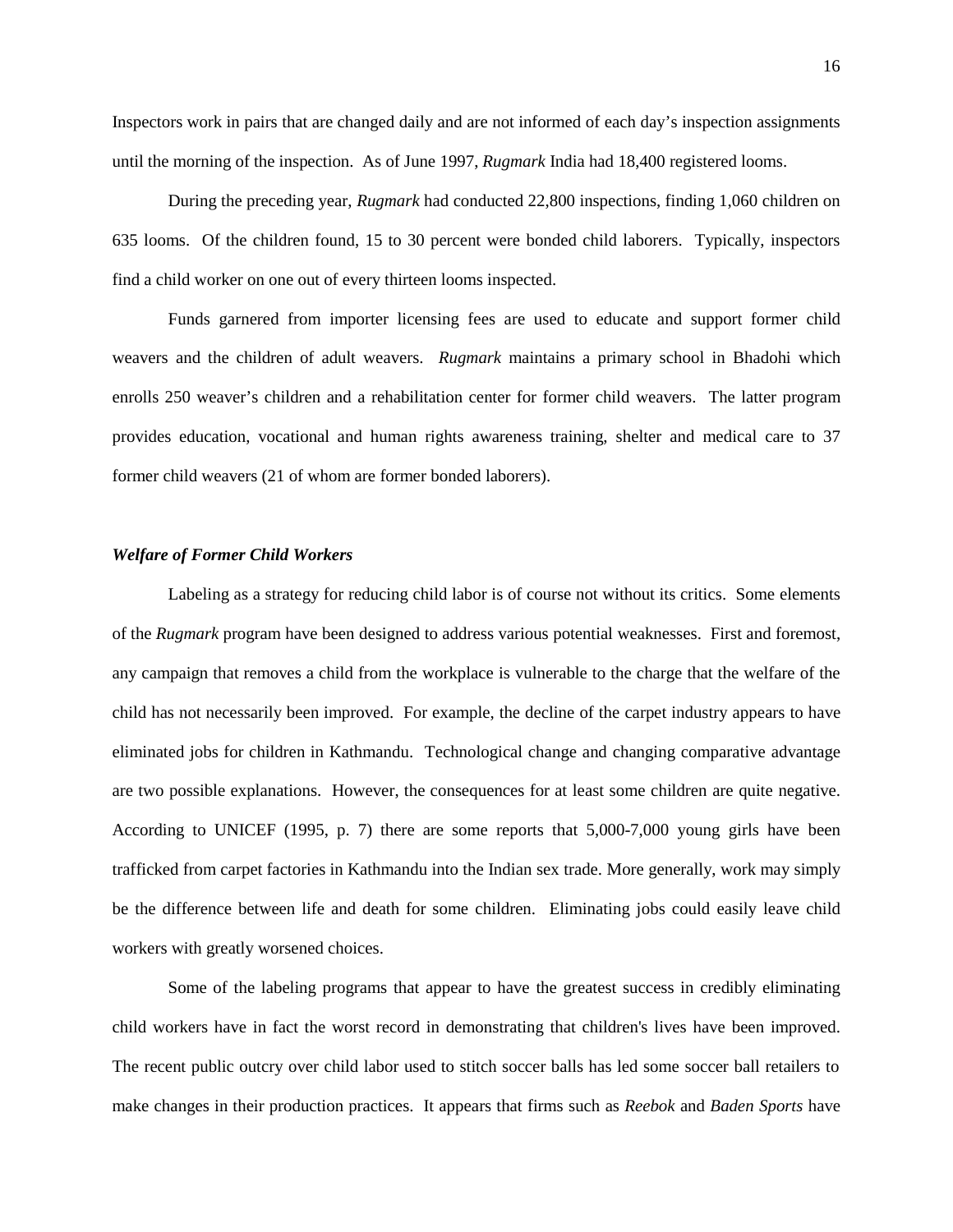earnestly set about to eliminate children from their suppliers' facilities. *Reebok* has worked with its Pakistani supplier and is planning an educational project for children in the Sialkot region. The program will target displaced child workers.

However, *Baden Sports*, exasperated with the inability to gain a credible commitment to use only adult labor from its Pakistani suppliers, moved production to China and substituted machine-stitched balls for hand-stitched ones. While *Baden Sports* can quite credibly claim that their soccer balls are not sewn by children, the relocation of their production facility undoubtedly did nothing for their former child workers and their families. Arguably, the former Pakistani workers and their families have been made worse off by the switch in location and the change in the production process.

Furthermore, the outcry against child labor in soccer ball manufacturing was glibly caught in the concern that American children were playing soccer with balls sewn by children. However, of the array of possible employment in which impoverished children might engage, soccer ball stitching is probably one of the most benign. In 1996, 75 percent of the world's hand-stitched soccer balls were made in Sialkot, Pakistan. This is a region that has been known for over 80 years for its skilled sporting goods craftsmen. Children generally work alongside other family members in the home or in small workshops. Bonded child labor is not considered to be an issue. Nor are the children exposed to toxic chemicals, hazardous tools or brutal working conditions. Rather, the only serious criticism concerns the length of the typical child stitcher's work-day and the impact on formal education. Seventy percent of these children work 8 to 9 hours a day and some work as much as 10 to 11 hours per day. Many have never attended school.

Centralizing the production process in a single facility can also adversely impact families. Some soccer balls are sewn by mothers in between other household tasks and thus provide supplemental income to the family. However, such practices are not tenable when stitching is centrally located at some distance from the family home. In addition, since children are not permitted in the factories, mothers must obtain child-care which may be costly.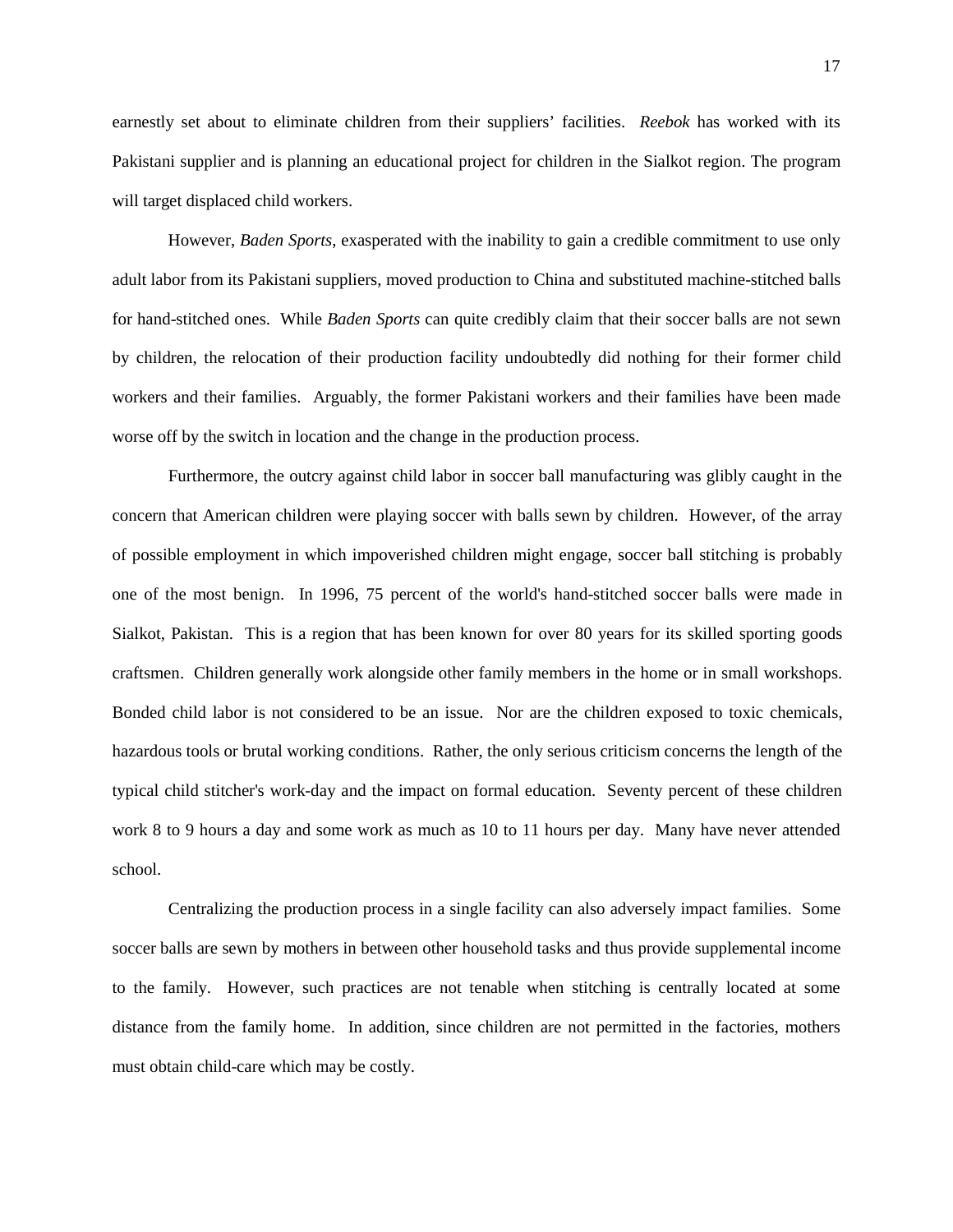It thus appears to us that the case for eradicating child labor in soccer ball stitching is not compelling. A more appropriate policy response would be improvement of educational opportunities and/or a subsidy paid for children who attend school that can replace the child's earnings as a contribution to family income.<sup>15</sup>

The rehabilitation programs maintained by *Rugmark* for child carpet weavers are clearly an attempt to increase the likelihood that the options for children are improved while eliminating or reducing work. However, many child-welfare projects associated with labeling programs have encountered difficulties in providing services to children. *Rugmark* officials acknowledge that many former child laborers are not placed in transition and rehabilitation facilities. In the case of *Rugmark*, the agency has been unable to locate the child's parents and obtain permission to remove the child from work. In addition, both of *Rugmark*'s facilities have a waiting list that equals the current enrollment. Many children reach the legal age to work before a space in the facility becomes available.

Rehabilitation projects for other labeling programs face even greater difficulties. For example, the Kaleen labeling program in India imposes a fee on licensees equal to 0.25 percent of their carpet export value that is contributed to a Child Welfare Fund. Only 12 percent of licensees consistently pay the fee. Furthermore, as of 1997, the fund had accumulated approximately \$500,000 of which only 6.3 percent has been spent on child welfare programs. A similar problem plagues Care and Fair, a Hamburgbased association of carpet importers. During the program's first year of operation, 1995, \$700,000 was collected for child welfare programs. Currently, the fund has \$2.5 million in unspent funds. The culprit in this case appears to be India's strict regulation of foreign contributions to welfare programs.

 $\overline{a}$ 

<sup>&</sup>lt;sup>15</sup> An educational subsidy program targeted at the children of Brazilian orange pickers has produced very suggestive results. Citrovita Agro Industrial Ltd., the largest juice producer in the town of Catanduva, funds an educational center for underprivileged youth. In addition, the local government gives needy parents whose children maintain a specified school-attendance record a stipend of \$45 per month per child. The stipend roughly equals the child's foregone earnings as an orange picker while in school. In the year since the program has been in effect, truancy in Catanduva has dropped from 18% to less than 1%. The success of the program in Catanduva clearly stems from two characteristics. First, the subsidy is paid only *in lieu* of work by the child. And, perhaps more importantly, the program designers are willing to accept the parents' decision as to how the subsidy is spent. As a consequence, the community has replaced work with school as a way for the child to bring resources into the household.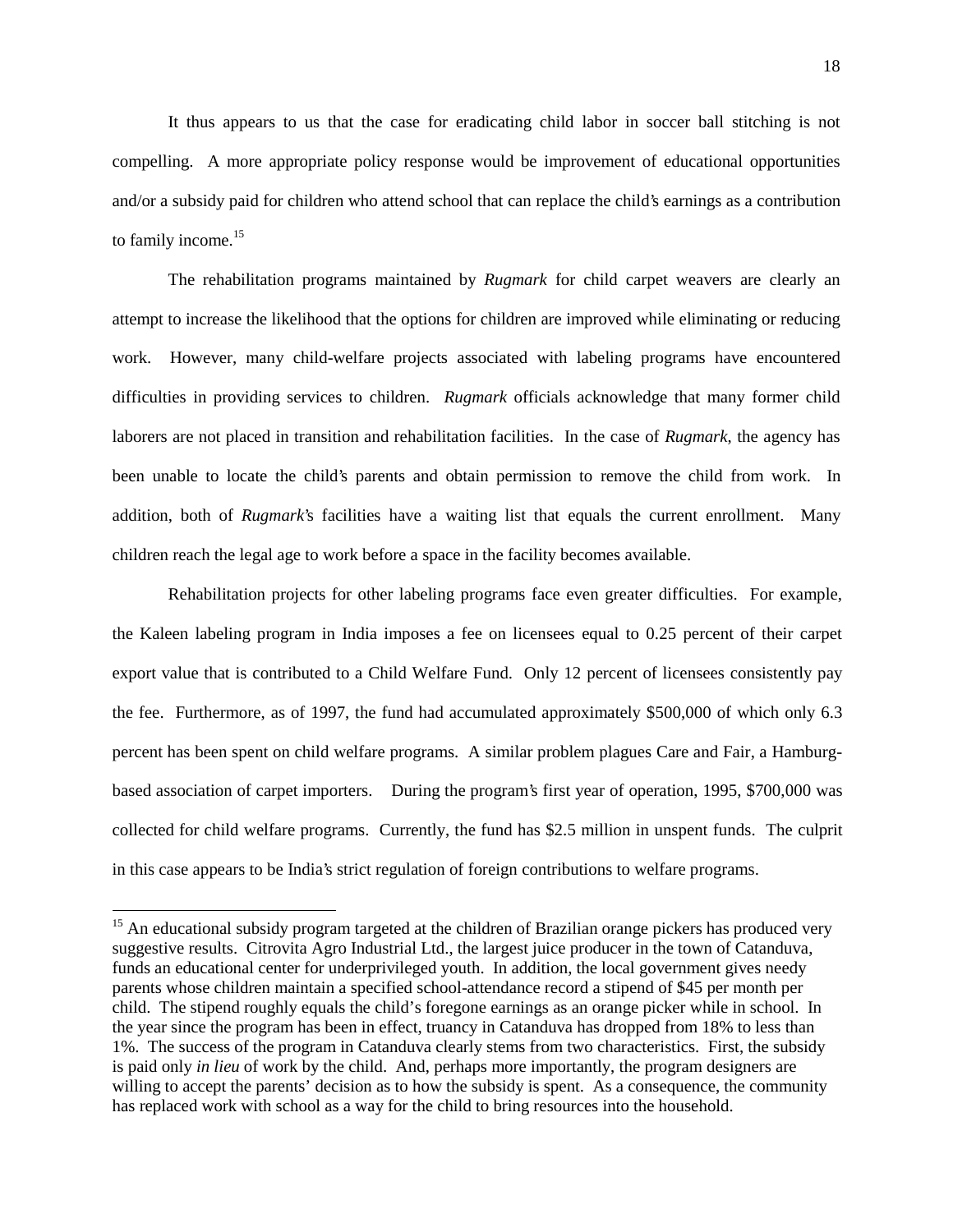# *Label Credibility*

Product labeling programs have also been criticized on grounds of the credibility of the claims made on their labels. In order to address these criticisms, elaborate monitoring procedures have been adopted. *Rugmark*, for example, has endeavored to design a monitoring scheme that at least makes a good faith effort to monitor its licensees. The evidence suggests that their efforts have had some effect. *Rugmark* executives argue that when the program was first put in place, children were found on one out of every six or seven looms inspected. Currently, child workers are found on one in twelve or thirteen looms. Hence, the credibility of their monitoring program has had a positive impact on licensee compliance.

However, other organizations believe that credible monitoring is simply an impossible task. For example, the Secretary General of *Care and Fair*, argues that there are "…280,000 looms in India spread over 100,000 square kilometers…" (U.S. Department of Labor, 1997, p. 46.) Thus it is argued that credibly monitoring such a large number of geographically dispersed looms is simply not tenable. To the extent that these efforts succeed, they do so by raising awareness of the plight of child workers locally and in the west.

In fact, there is some evidence that *Rugmark* has had some difficulty with effective monitoring in spite of the great care put into their monitoring program. Difficulties have been noted by U.S. Labor Department observers during site visits. In one village, *Rugmark* inspectors were unable to find any of the looms or loom owners listed by a *Rugmark* licensee. It is also frequently the case that a loom targeted for inspection is unattended, making it impossible for the inspector to determine whether the weaver is an adult or a child. (U.S. Department of Labor, 1997, p. 34.)

Monitoring carpet weaving in Nepal is considerably more straightforward. Most carpet manufacturing is undertaken in large centrally located facilities.

The nature of the soccer ball also lends itself well to credible monitoring. *Reebok* has had considerable success concentrating all of its soccer ball manufacturing into a single facility. *Reebok* has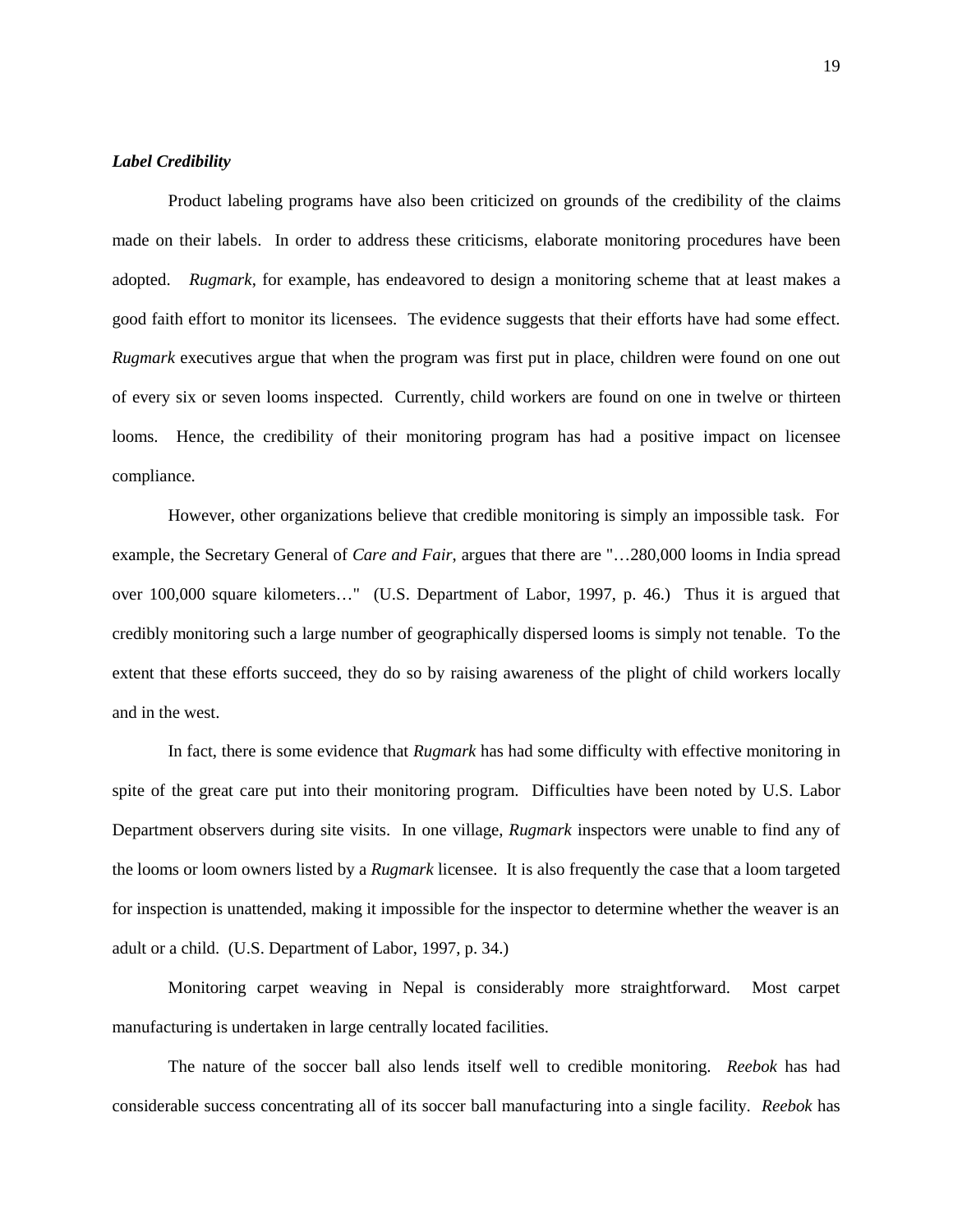enlisted the services of two human rights activists to monitor their subcontractors conduct with regard to child labor. *Reebok* has gone so far as to hire a guard who searches employees entering and leaving the facility in order to guarantee that no soccer ball kits are removed for stitching in locations where children might be working. In nine inspections over a five-month period, no child workers were found at the *Reebok* plant.

Reebok also employs what is sometimes referred to as *natural* monitoring. Large posters printed in the local language stating *Reebok*'s policy on child labor are posted in the plant. Reebok estimates that the cost of benefits and transportation will increase the stitching cost by 15%, or about 10 cents per ball. (U.S. Department of Labor, 1998, pp. 104-105.)

In some cases, however, a poorly designed or absent monitoring scheme appears largely to have the intent of distorting the product quality signal provided by the more rigorous labeling efforts. For example, the Carpet Export Promotion Council (CEPC) of India sponsors the *Kaleen* label and has a monitoring procedure that resembles that employed by *Rugmark*. However, the outcome is quite different. The CEPC retains the Academy of Management Studies to undertake monitoring. They inspect 10-11 percent of looms each year. This is in stark contrast to the monitoring intensity maintained by *Rugmark*. Virtually all of *Rugmark*'s looms will be inspected once or twice a year.

The outcome of the monitoring efforts is also uninspiring. During the first year of *Kaleen* inspections (October 1995 - October 1996), 22 percent of the looms targeted for inspection were either sold or could not be found by the inspectors. Of the looms inspected, 43% were idle. As a consequence, the inspector could not determine whether the operator was typically an adult or a child. Therefore, the actual annual inspection rate is only about 4.5%. Finally, out of 9,400 *Kaleen* inspections, only 100 illegal child weavers were found. By contrast, 22,800 inspections by *Rugmark* monitors located 1,060 children, which is about five times the discovery rate achieved by *Kaleen*.

Other programs have provisions for de-certification of licensees but no monitoring program at all. For example, the *Abrinq Foundation for Children's Rights* in Brazil has no formal monitoring procedure. Rather, they rely on reports of violations by employees, subcontractors, suppliers, buyers or other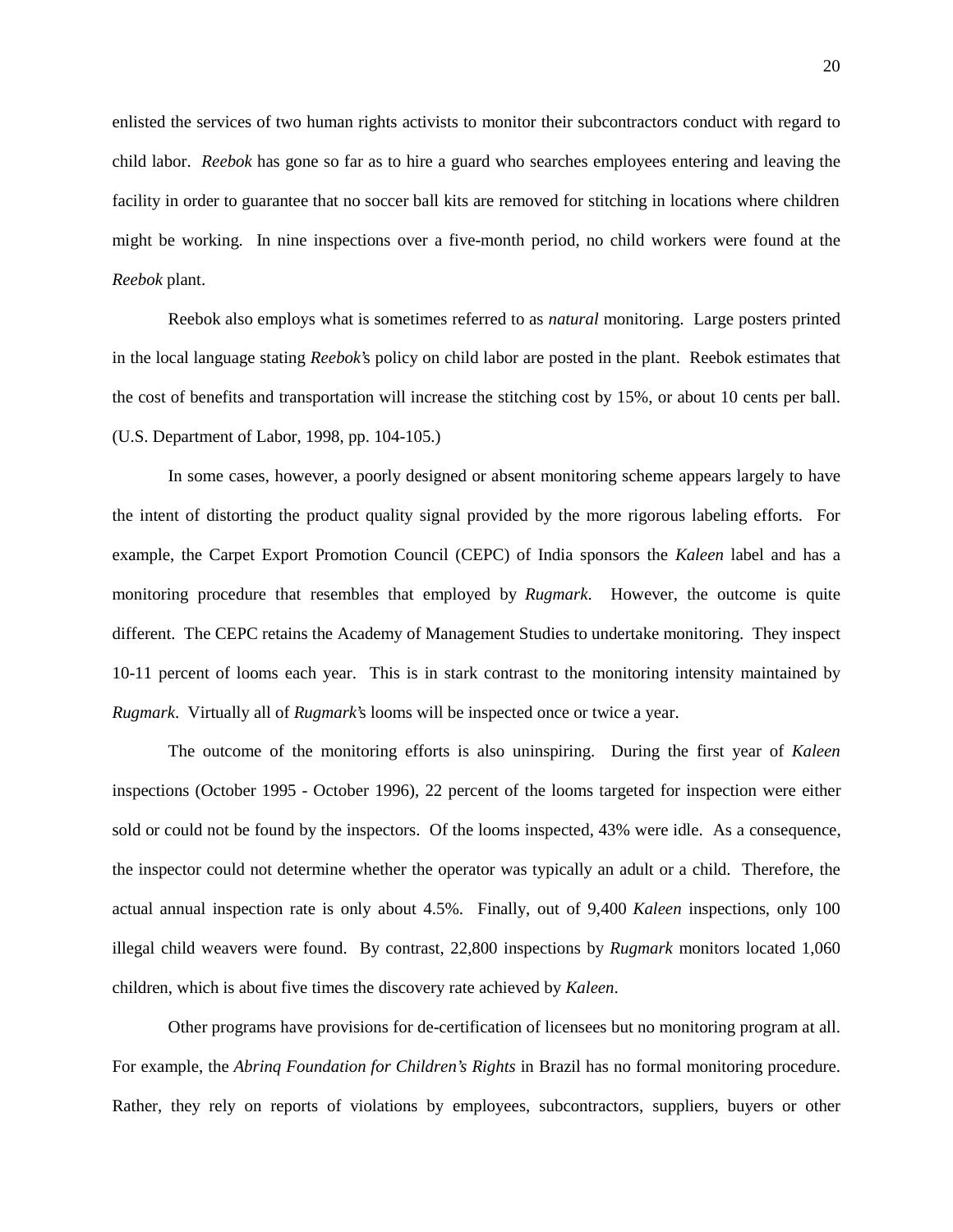affiliates. However, it was generally found that *Abrinq* licensees do not publicize their policies regarding child labor. Not surprisingly, no reports have been made and no licensees have ever been decertified.

## *Monitoring in Labeling Programs*

The intensity with which labeling programs are monitored and enforced is the single greatest source of disagreement among labeling program architects. The central issue generally debated turns on whether or not monitoring can be carried out credibly. In some cases the answer appears to be a qualified "yes" as with the soccer ball industry. In other cases, monitoring is characterized by some as "a joke" as with the geographically dispersed rug-making industry.

However, it may be more interesting to evaluate the issue of monitoring from the point of view of the welfare of the children involved. As we discussed above, programs that remove children from work without addressing the alternatives available to the displaced child workers are unlikely to actually improve the welfare of children. The only case in which one can feel confident that a displaced child has been made better off is one that forecloses options chosen by parents which reflect the low standing that the child has in the household. As a consequence, a program that seeks to remove children from work must have a feature that raises revenue that can be used to replace the child's lost income or at least to improve the educational opportunities available to the family. With a few exceptions, most labeling programs have such a child-welfare component.

In this connection, then, it is useful to evaluate monitoring in light of the implications for the revenue raised by a monitoring program. Without exception, labeling programs generally follow a trigger-strategy as a punishment device for licensees who are found to have violated agency rules governing child workers. Generally, if after one or two inspections, children are found working, the licensee is decertified and no longer permitted to use the agency's label.

Consider a very simple two-period model of the labeling and employment choices facing a firm. The set of decisions and payoffs facing a prospective licensee are depicted in Figure 1. At the initial node, a firm must chose whether or not to join a labeling program. In the event that the firm chooses not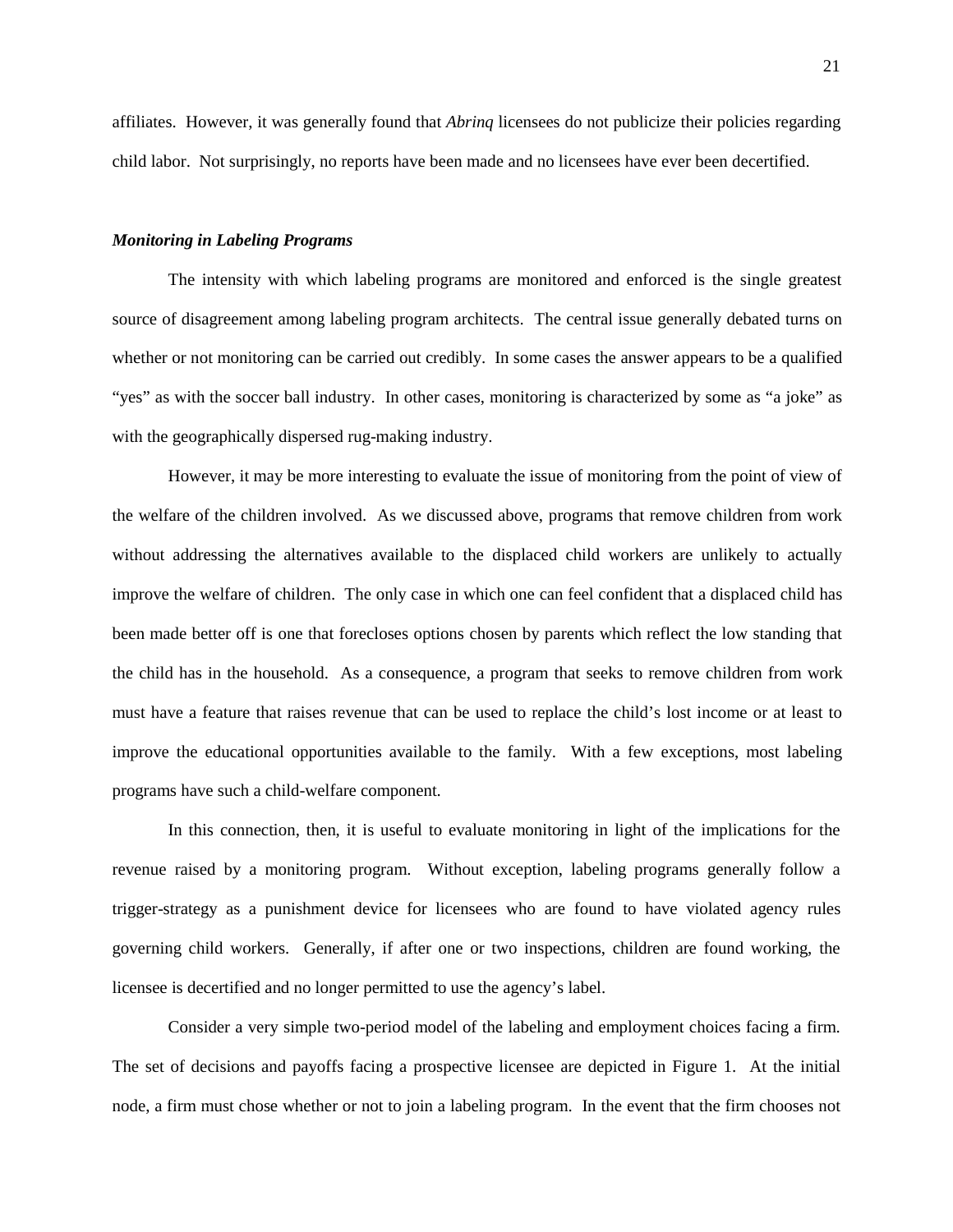to label, the firm sells into a perfectly competitive market of non-labelers. Hence, the price received, P, equals the average total cost of producing with child labor,  $ATC<sub>C</sub>$ , and the payoff is zero.

Alternatively, the firm may choose to join a labeling program. Once accepted, the firm must decide whether to comply with the terms of the label, hiring only adult labor, or to cheat and continue to employ children. In the event that the firm chooses to hire only adults, it receives the going price of a labeled good,  $P_L$ , but must pay a certification fee of T to the labeling agency and must bear the additional cost of hiring adult labor. Therefore, the payoff is given by  $2(P_L - T - ATC_A)$  where  $ATC_A$  is the average total cost of the adult-only production process. Here, we have ignored discounting which needlessly complicates the analysis.

In the event that the firm chooses to cheat, continuing to employ children, the payoff depends on whether the cheating is detected. With probability  $1-\pi$  the cheating will go undetected so that the firm will receive the price for a labeled product,  $P_L$ , but at a production cost of  $ATC_C$ . Hence the payoff from undetected cheating is given by  $2(P_L - T - ATC_C)$ . However, with probability  $\pi$  the cheating will be detected. The firm will receive the cheating profits in the first period, but will subsequently be decertified. At this point, the firm will simply revert back to employing both adults and children and receive the unlabeled price, P. Hence, the firm receives the cheaters payoff in the first period but the payoff in the second period is zero.

The optimal monitoring regime adopted by the labeling agency, and, therefore, the behavior of the firm, depend on the size of the labeling premium offered by the customer. Three cases are depicted in Figure 2. Here we have drawn a unit-value isoquant showing the various combinations of adult and child labor that are technologically feasible. The isoquant intersects the adult labor axis indicating that it is feasible to produce with adult labor only.

In the absence of labeling, cost-minimizing firms will chose to produce at a point like N, in Figure 2, where the unit-value isoquant is tangent to the unit value isocost line, "n." If, alternatively, the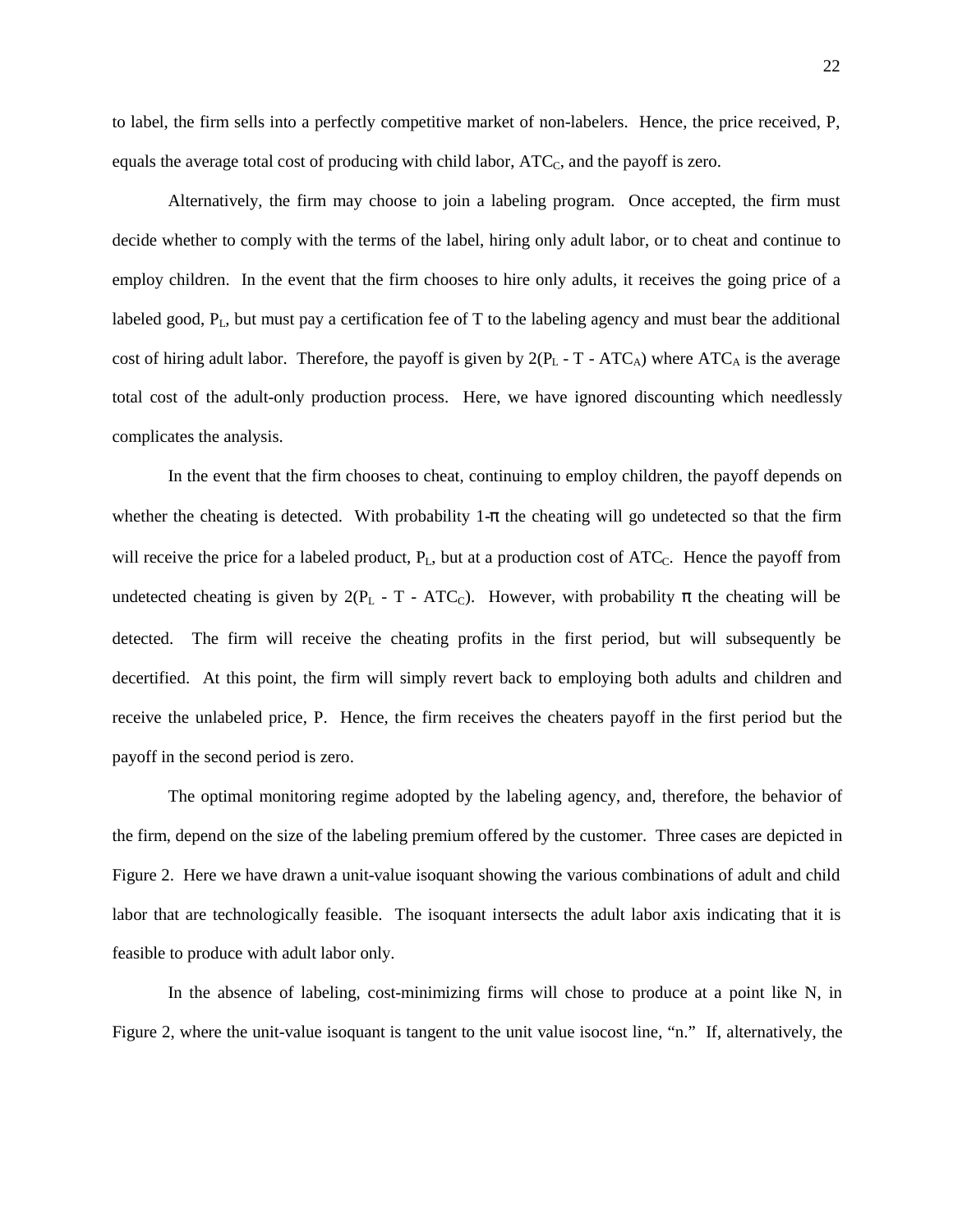firm chooses to use adult labor only, then it must produce at a point like A, the cost of which is given by the isocost line denoted by "a."

**Case 1:** First, suppose that the labeling premium falls short of the additional cost of hiring adult labor only. In this case we have  $P_L$  - ATC<sub>A</sub> < 0. That is, the firm cannot break even using adult labor only. Clearly, we cannot satisfy the participation constraint with compliance. The certifying agency will have to live with certain cheating.

Therefore, the firm will earn labeling profits in both periods,  $2(P_L - T - ATC_C)$ , with probability 1-π and labeling profits in only one period,  $P_L$  - T - ATC<sub>C</sub>, with probability π. Since we know that  $ATC<sub>C</sub> = P$ , the participation constraint becomes  $T < P<sub>L</sub> - P$ . That is, the certifying agency can collect nearly all of the labeling premium which can then be directed toward child welfare programs.

The revenue earned by the certifying agency is given by Revenue =  $nT + (1-\pi)nT$  where n is the number of certified firms. The second period revenue is smaller than the first period revenue since the cheaters detected in the first period have been decertified and are no longer labeling. Clearly, the only effect of monitoring in this case is to reduce the number of firms contributing to the child welfare fund in the second period. Therefore, there should be no effective monitoring. That is,  $\pi=0$ .

Equilibrium in this case, therefore, is characterized by monitoring which has no credibility. The consumer may respond to the lack of credibility of the certifying agency by setting  $P_L=P$ . But there is actually no real reason for them to do so if their true interests lie with the welfare of child workers. Virtually all of the labeling premium paid is contributed to a child welfare fund.

**Case 2:** Consider next the possibility that the labeling premium is just barely sufficient to cover the additional cost of employing adults only. In this case,  $P_L$  - ATC<sub>A</sub> = 0. Clearly, cheating with labeling will continue to be the equilibrium outcome. Firms that do not label will just break even. This is the case as well for firms that label and comply with rules regulating the employment of children. However the expected payoff to cheating will be  $[2(1-\pi)+\pi](P_L - ATC_C)$  which is positive. Even with intensive monitoring, all firms will earn a higher payoff by hiring adults and children.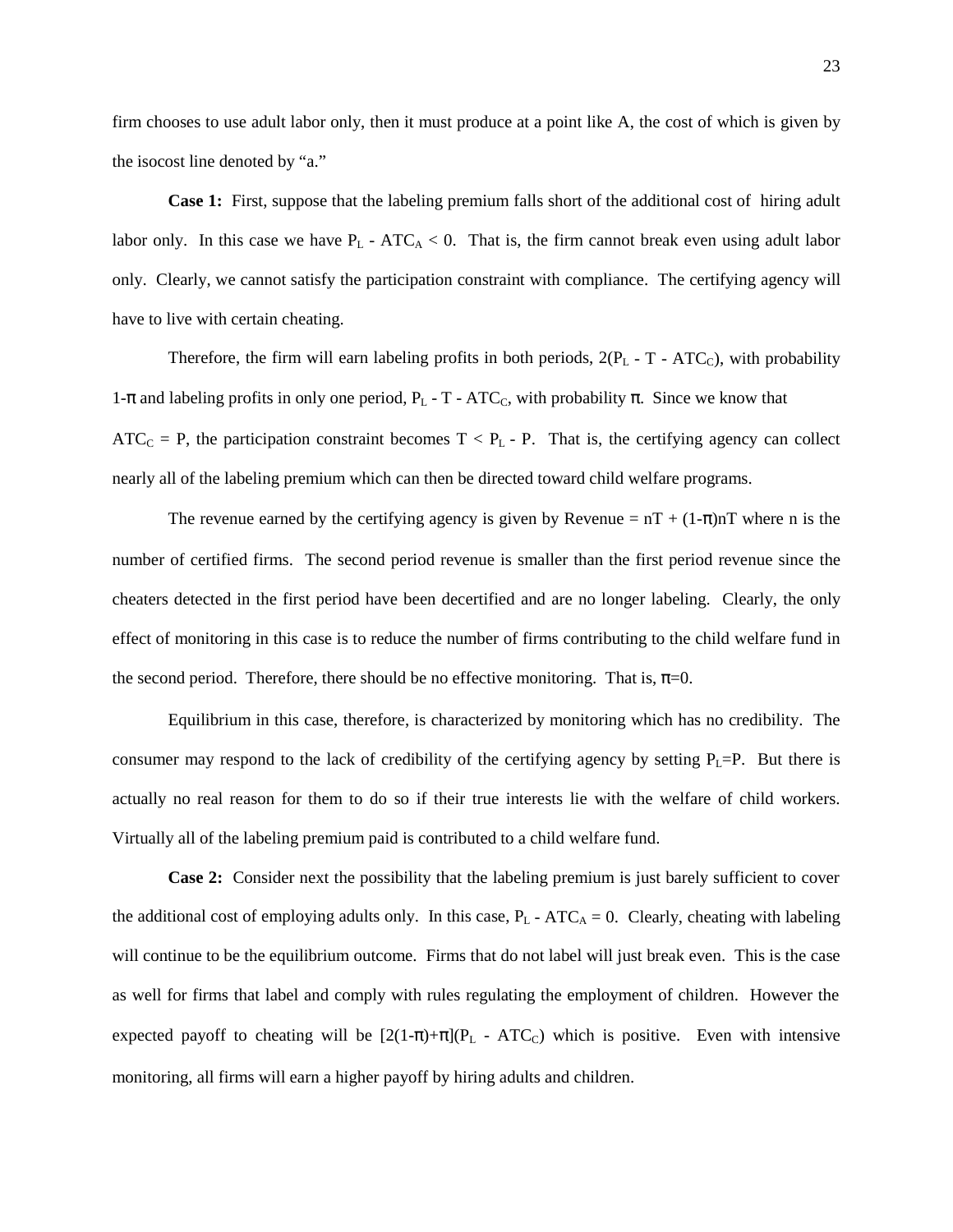**Case 3:** This brings us to the final case. In order to satisfy the incentive compatibility constraint that induces a firm to comply with child labor restrictions, the expected value of lost profits due to decertification in the second period must be larger than the gains from cheating in the first period. That is

$$
2(P_{L} - T - ATC_{A}) > 2(1-\pi)(P_{L} - T - ATC_{C}) + \pi(P_{L} - T - ATC_{C})
$$

$$
\geq (2-\pi)(P_L - T - ATC_C)
$$
.

It is worth noting that even with intensive monitoring, the certifying agency will be unable to tax away all of the extra normal profits earned by the compliant firms generated by the labeling premium. Solving for the certifying fee, T, under the assumption that monitoring is perfect we have

$$
T < (P_L - ATC_A) - (ATC_A - ATC_C).
$$

The first term on the right is the extra-normal profit that the labeling firm receives above and beyond the cost of using the adult-only technology. This is the payoff that a compliant firm receives in the second period if it does not cheat in the first period. The second term on the right is the payoff from cheating in the first period. In order to deter cheating, the certifying agency must allow the compliant firm to retain enough of the extra-normal profits in the second period in order to compensate the firm for the foregone profits from cheating in the first period.

In terms of figure 2, compliant firms must earn revenue given by the isocost line l. That is, the extra-normal profits given by the line segment L must be as large as the gain from cheating given by the line segment K.

It remains to be determined, however, whether any monitoring is desirable. Once again, it turns out the equilibrium will be characterized by zero monitoring and universal cheating. If the certification fee is set sufficiently low to satisfy the incentive compatibility constraint then revenue raised from each firm is less than L in Figure 2. However, if cheating is tolerated, then the certification fee can be set just short of L+K and the firms will still chose to label.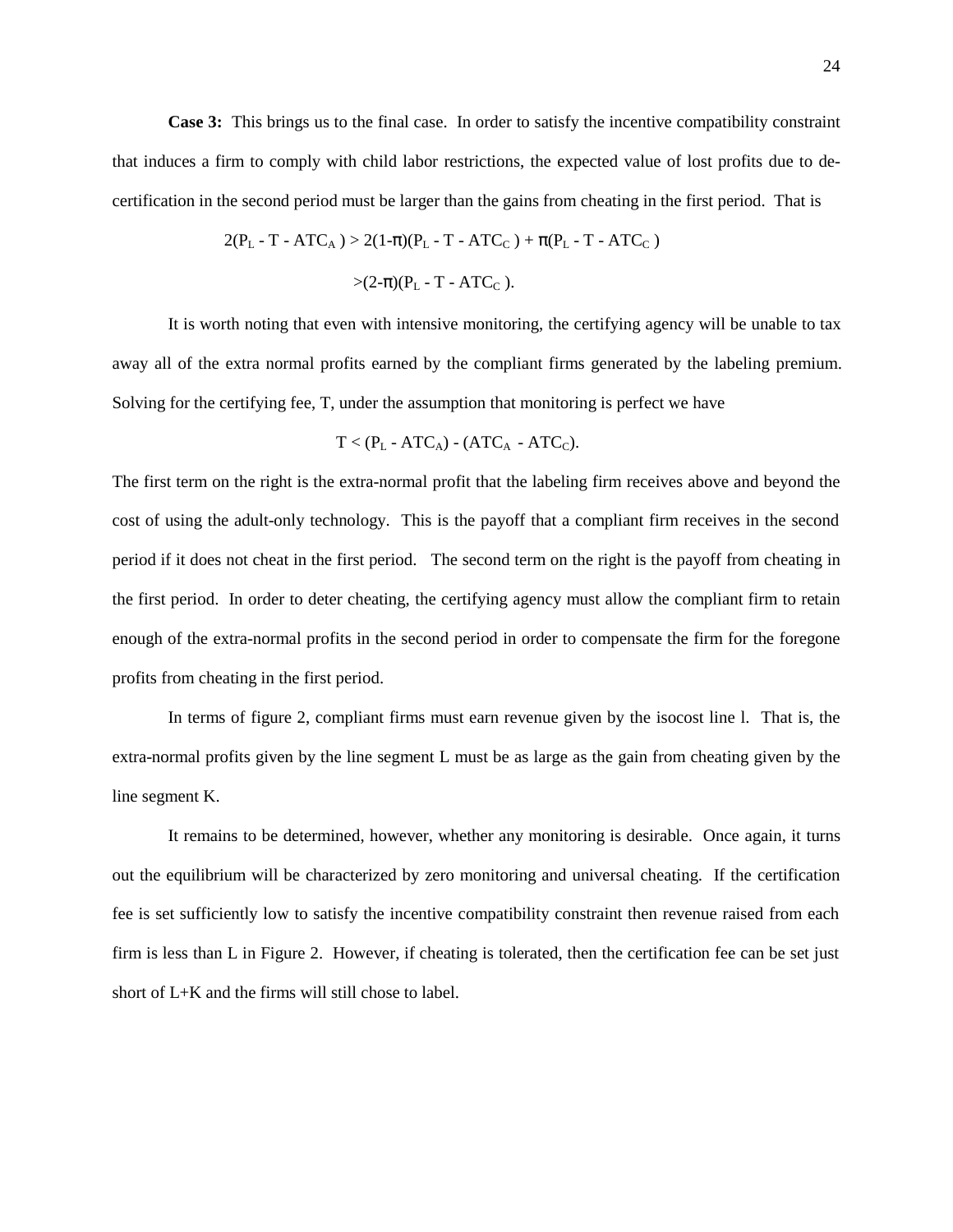The results obtained from this simple model suggest that zero monitoring and universal cheating is optimal from the point of view of the welfare of children when the certifying agency adopts a trigger strategy as a punishment device.

## *Monitoring Reforms*

The foregoing analysis suggests that labeling as a strategy for raising revenue for former child workers will be hampered by two effects. First, some of the labeling premium paid by consumers must be captured by the firm in order to defray the more expensive and less efficient use of adult labor. Second, an additional part of the labeling premium can be captured by the firm in order to prevent firms from cheating, thereby creating extra-normal profits.

There is nothing to be done about the need to compensate firms for higher production costs when no children are employed. However, from a theoretical point of view, at least, it is possible to reform the labeling program to eliminate much or all of the extra-normal profits earned to deter cheating.

The choice to set the certification fee to be equal to  $P_L$  - ATC<sub>C</sub> guarantees that a participating firm will not be able to break even employing only adults, thereby undermining the ultimate objective of reducing the number of working children. Therefore, the certifying agency may want to constrain the certification fee T to be smaller than  $P_L$  - ATC<sub>A</sub>. That is, the labeling agency is only trying to capture the line segment L in Figure 2 for the child welfare fund.

With labeling programs as currently configured, the extra-normal profits given by L must be retained by the firm in order to deter cheating. However, if an applicant is required to post a bond equal to L which it forfeits if caught employing children, then the certifying agency can retain the extra normal profits L for the child welfare fund.

Introducing a bond into the licensing procedure addresses the problem raised by the need to pay compensation in order to deter cheating by licensees. However, it does not address the second problem that bedevils labeling agencies: the entry of labeling agencies that purport to monitor the employment of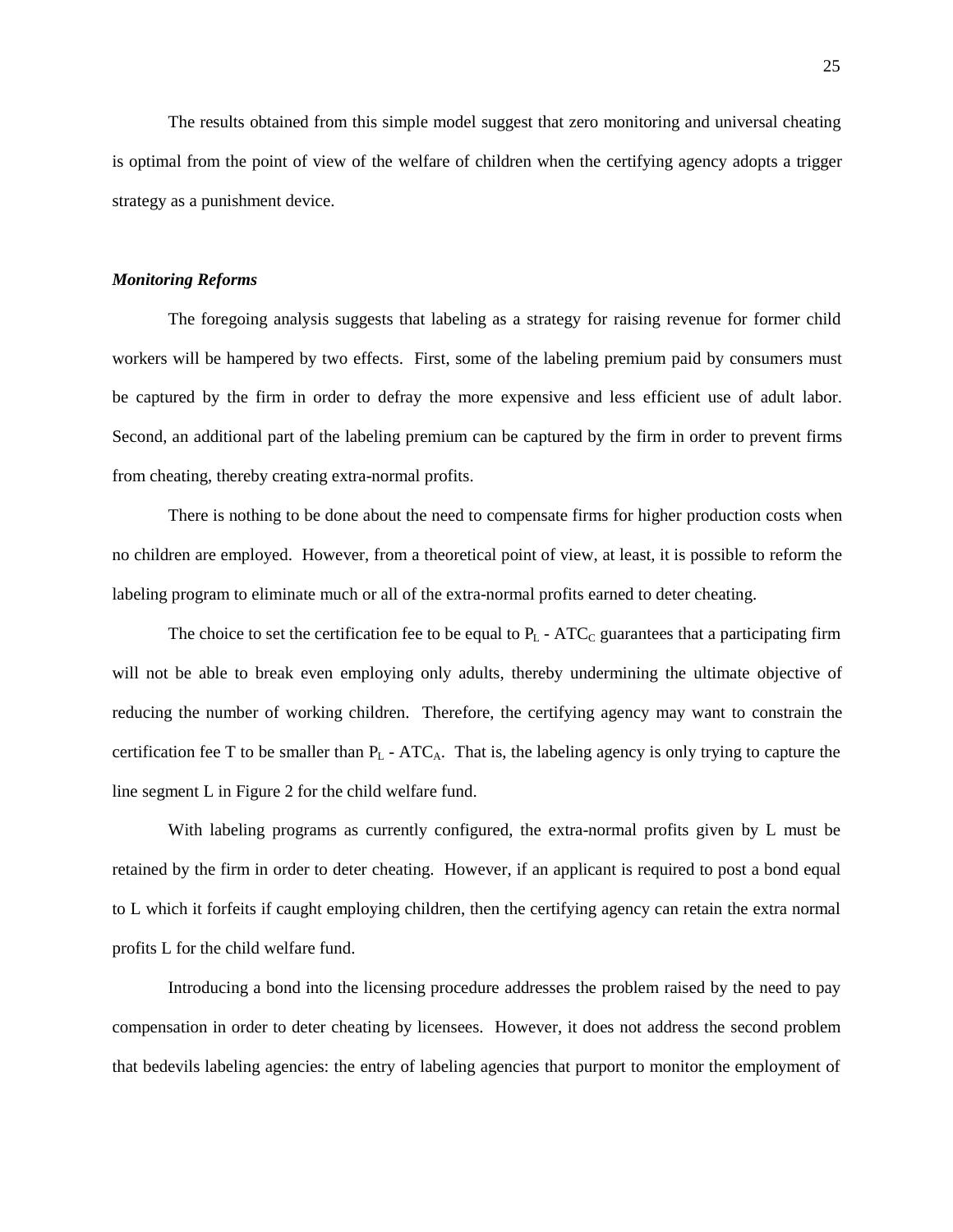children but, in fact, do not. Legitimate certifying agencies such as *Rugmark* have had difficulty distinguishing themselves from their less meticulous competitors.

There is a substantial literature on self-regulation, of which product labeling is an example.<sup>16</sup> In all cases the regulating agency arises due to the lack of information that consumers have concerning product quality. Consumers are able to acquire information concerning the reliability of the regulating agency by evaluating the quality of previously certified products. However, it is difficult to apply such logic to the labor practices of foreign firms since the consumer never has an opportunity to gain information on the labor quality characteristics by consuming goods produced. For this reason, producers employing children may be unable to regulate themselves. It seems inevitably the case that legitimate certifying agencies such as *Rugmark* will have to acquire credibility from an international or governmental agency.

# **IV. Conceptual Considerations and Analysis of Alternative Measures to Reduce Child Labor**

In order to shed some light on what the effects of various policies regarding child labor might be, we use this section of the paper to examine the issue in the context of a theoretical model. The model consists essentially of a microeconomic model of a family – parent and child – labor supply that is imbedded in a standard Heckscher-Ohlin (H-O) general equilibrium model of production and trade. For both, we draw upon more detailed work that has been done elsewhere, contenting ourselves here with giving only the flavor of some of the results that can be obtained together with the intuition behind them.

# **The H-O Model**

 $\overline{a}$ 

We use a "two-cone" version of the H-O model as most closely and simply capturing the large differences that exist between the developed and developing parts of the world.<sup>17</sup> That is, while we

<sup>&</sup>lt;sup>16</sup> See, for example, Donabedian (1995), Donnenfeld, Weber and Ben-Zion (1985), Gehrig and Jost (1995), Bagwell and Staiger (1989), and Palma and Deneckere (1995).

 $17$  See Deardorff (1979).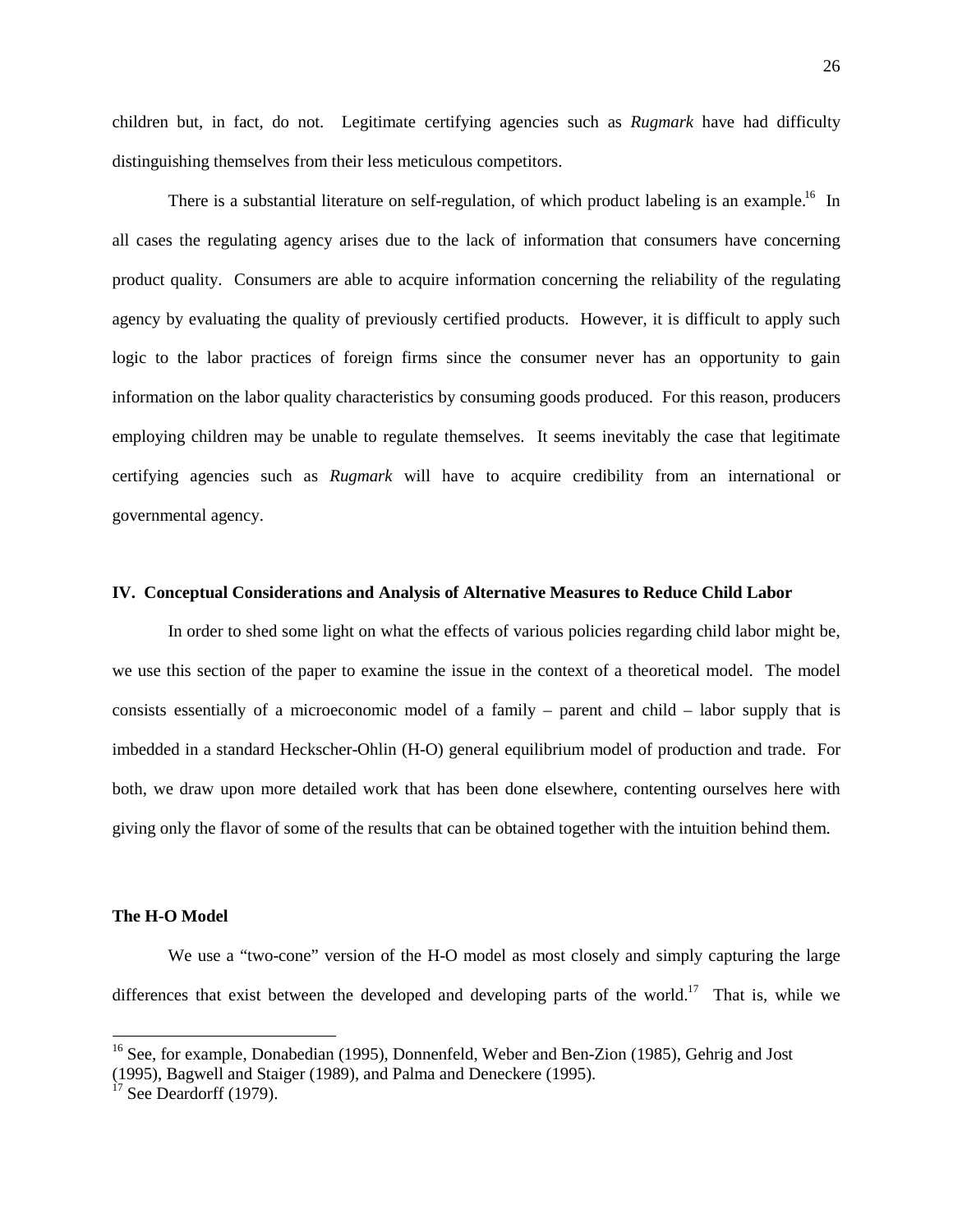assume that countries everywhere share the same constant-returns-to-scale technologies for several goods from primary inputs of capital and labor, the factor endowments of countries are sufficiently diverse as to prevent factor price equalization (FPE) among all of them. Instead, the world is divided into two "cones" of factor proportions. In the more capital-abundant cone of the "North," we find the factor endowments of the rich developed countries. Within that cone, these countries have FPE among themselves, and they produce and collectively export goods from the capital-intensive end of the factor-intensity spectrum. At the same time, the less capital-abundant countries of the "South" occupy a more labor-abundant/intensive cone. They too have FPE among themselves, and they specialize in labor-intensive goods. Factor prices can differ markedly between these two parts of the world, with the South having much lower wages (and higher returns to capital) than the North.

For the most part, too, the South produces different goods than the North, while within the South countries specialize further among the various labor-intensive goods depending on their factor endowments relative to other countries in the southern cone. The countries with the smallest endowments of capital per worker, which will be the focus of our attention here, will pay the same wages as other countries in the same cone, due to FPE among them. However, they will tend to produce and export a different selection of goods, concentrating on the most labor-intensive of the larger group of laborintensive goods produced in the South.

For simplicity and concreteness of results, we allow only two factors in our discussion, capital and labor. Implicitly one may think of human capital as being present in the model but aggregated together with capital. One could also allow some exogenous variation in the amount of "effective" labor per worker, especially across countries. More importantly, we explicitly allow the labor factor in the South to encompass both adult and child labor as perfect substitutes, with children contributing only a constant fraction of the effective labor input of an adult.

Before moving on to the micro model of labor supply, several familiar properties of this H-O trade model may be noted. First, as long as world prices of all goods remain unchanged, factor prices of countries within a cone will not change with their factor endowments or factor supplies. This is the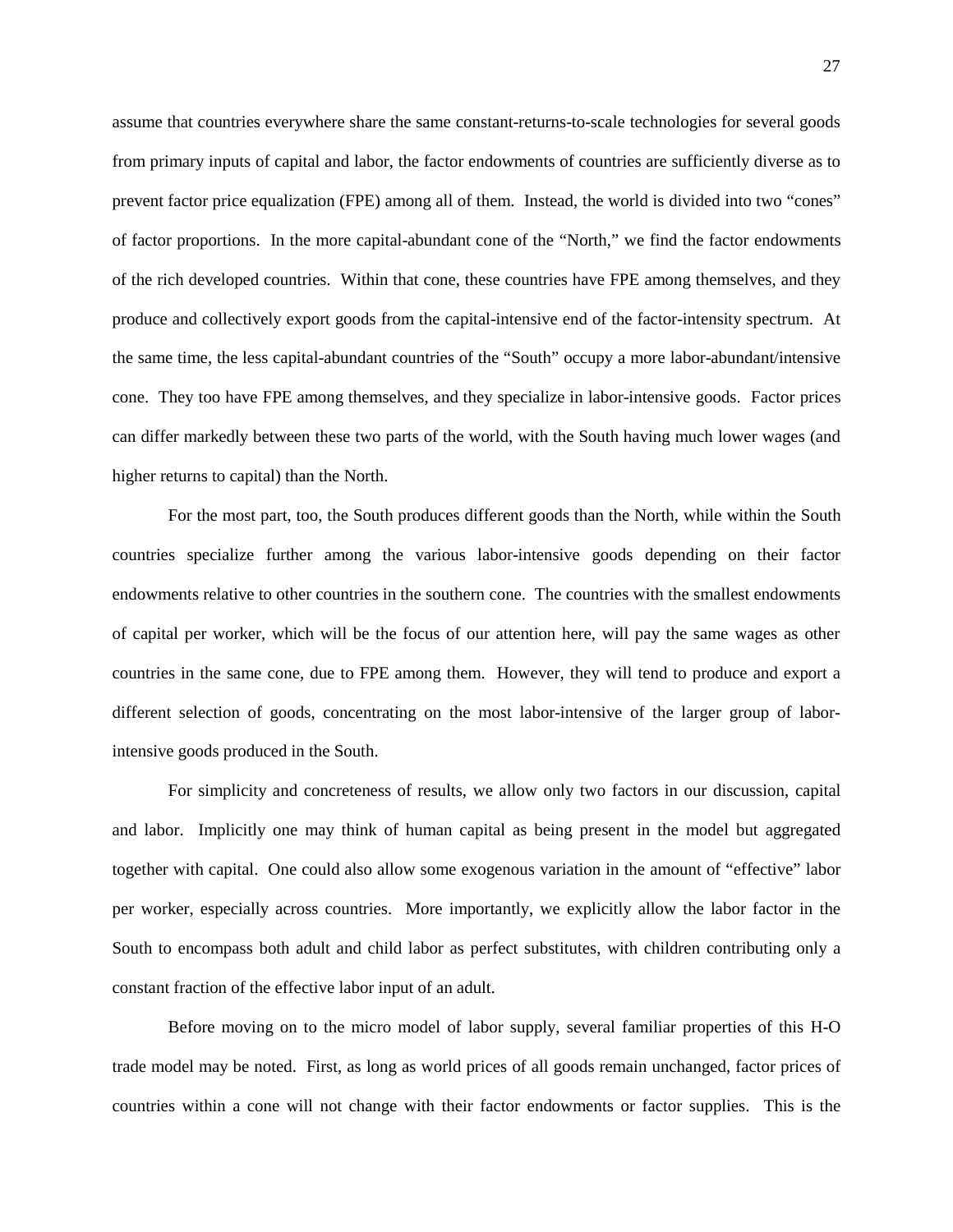lesson of FPE,<sup>18</sup> and it applies within a cone of a multi-cone model as much as in the more familiar textbook model with a single cone. Second, if prices of goods change, as they will when large changes in factor supplies cause changes in world supplies of goods, then factor prices change in accordance with the Stolper-Samuelson Theorem. However, that Theorem must be interpreted within the context of a cone of specialization. That is, when the relative price of a good goes up, the effect on factor prices in a cone – the South, say – depends on whether that good is produced there at all, and, if it is produced, on the factor intensity of the good relative to others in the same cone.<sup>19</sup> If the good is not produced, then its higher relative price simply lowers the real wages of all factors in the cone. But if it is produced, then it raises the real return to the factor used intensively in its production, relative to other goods in the same cone.

These familiar properties of the H-O model, in their perhaps unfamiliar guises appropriate to the multi-cone model, will be useful later on as we discuss the general equilibrium and world-market implications of various policies for dealing with child labor.

#### **Parent and Child Labor Supply**

Unlike most applications of the H-O trade model, ours will assume variable labor supply, and in particular we will make a distinction between supply of adult labor and supply of child labor. Our model of a family has just two people, a parent and a child, with a single utility function that is intended to reflect the interests of both. Both members of the family can potentially contribute to that utility by three means: leisure, home work, and market work. The model is static, but the leisure of the child can be taken to include time spent in school, and the contribution of the child's leisure to family utility can therefore implicitly encompass the future return to education. Home work represents whatever the family member can contribute directly to the family's welfare by working in the home (or implicitly on the family's land) to produce goods and services for their own consumption. It does not include work they may do at home to produce goods for sale or in a subcontracting arrangement with a firm. Such work,

l

 $18$  Causing Leamer and Levinsohn (1995) to call it the "Factor Price Insensitivity Theorem."

 $19$  See Davis (1996).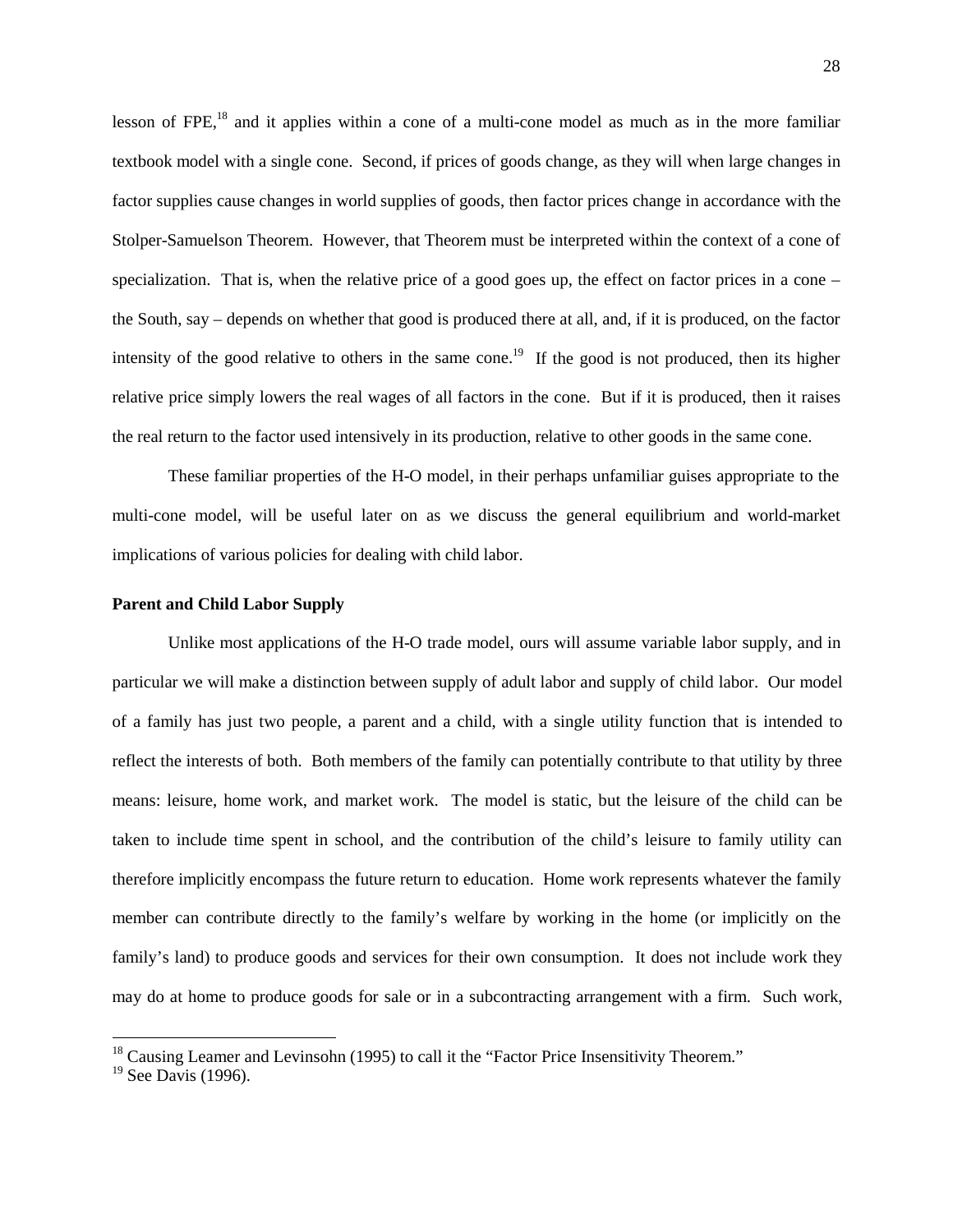although done at home, is part of market work, which of course may also be done elsewhere in a factory or on a plantation.

Family utility depends on these three arguments, leisure, home consumption, and market consumption, each of which may be contributed by one or both family members. These three arguments in the utility function are not, in general, perfect substitutes, and indeed we will further specify the pattern of substitution among them below. The contributions of parent and child to each of these arguments, however, are taken to be perfect substitutes for each other, though not one-for-one. Thus, each hour of home work by the parent will yield some fixed amount of home consumption, while each hour of home work by the child will yield a similarly fixed, but presumably smaller, amount of home consumption. Likewise, working in the market, each family member earns a fixed wage, again the child's wage presumably being smaller than the parent's. The contributions of each family member's leisure time to family utility are similarly fixed per hour, although here we presume (and hope) that the family places a higher value on the child's leisure than on the parent's. If they do not, then we may get what we take to be the pathological (but perhaps all too common) case of true exploitation of child labor.

We will not attempt in this paper to explore this model in full detail and rigor, but it is perhaps useful in spite of that to lay it out formally.

# **The Model:**

*Notation:*

| $C_h, C_m$                       | $=$ Consumption of home-produced and market-purchased goods                                       |
|----------------------------------|---------------------------------------------------------------------------------------------------|
| $T_i$ , $H_i$ , $L_i$            | $=$ Time allocated to leisure, home production, and market labor supply                           |
|                                  | by family member $i=p$ , c for parent and child respectively                                      |
| $V_i$ , $a_i$ , $W_i$            | $=$ Productivity of time allocated to leisure (in terms of utility), home                         |
|                                  | production (in terms of home-produced consumption), and market                                    |
|                                  | labor (the wage) for family member $i$ .                                                          |
| C, T                             | $=$ Effective total consumption (CES aggregate) and leisure                                       |
| $\overline{T}_p, \overline{T}_c$ | $=$ Time available for parent and child respectively (excludes biologically                       |
|                                  | necessary leisure)                                                                                |
|                                  | $\rho_j = \frac{\sigma_j - 1}{\sigma_j}$ = CES utility parameters, <i>j</i> = <i>U</i> , <i>C</i> |

## *Equations:*

The family is assumed to choose  $T_i$ ,  $H_i$ ,  $L_i$ ,  $i=p$ ,  $c$ , to solve the following maximization problem: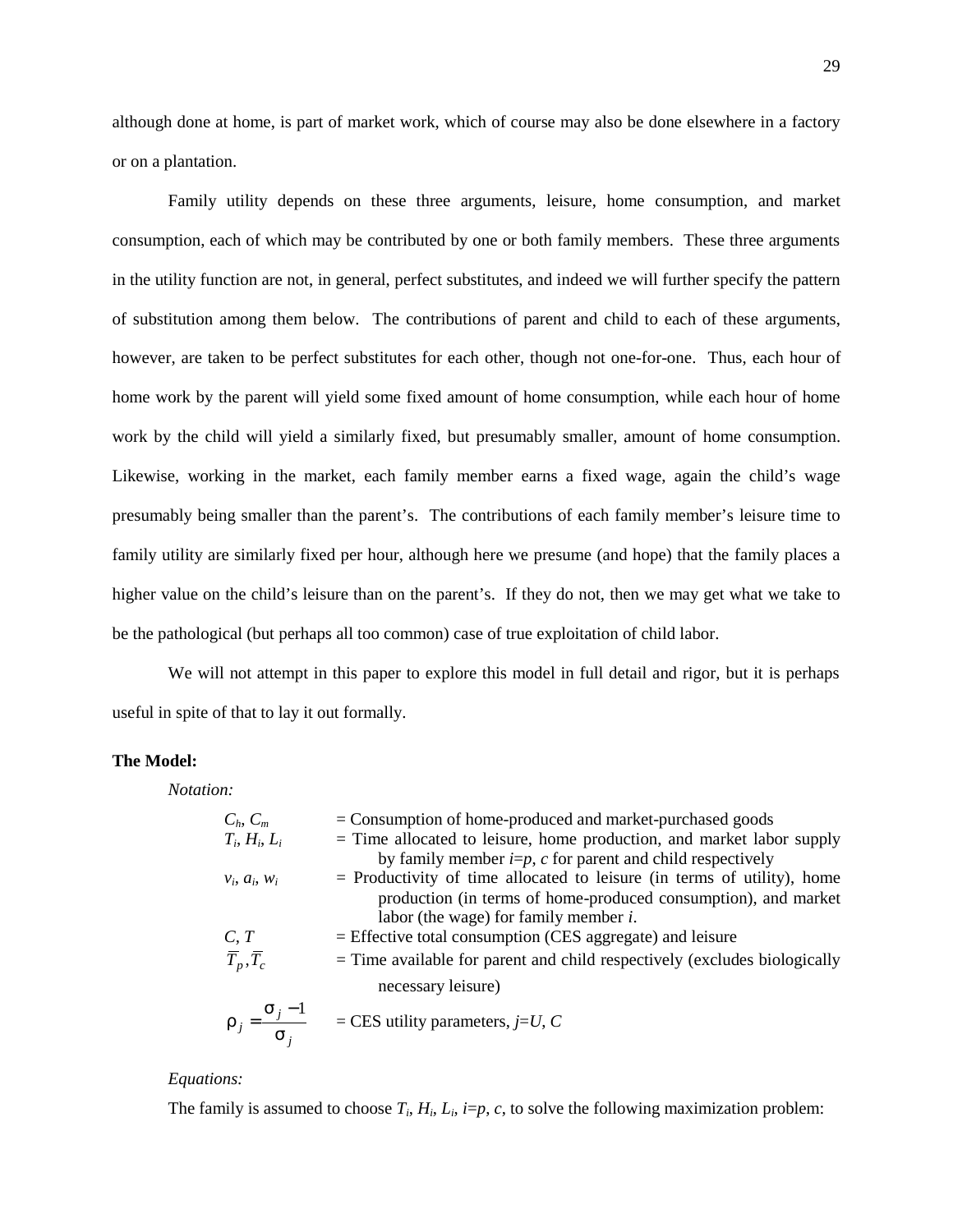$$
\max \left[ C^{\rho_U} + T^{\rho_U} \right]_{\rho_U}^{\frac{1}{\rho_U}} \tag{1}
$$

$$
\text{s.t.} \qquad C = \left[ C_h^{\rho_C} + C_m^{\rho_C} \right]^{\frac{1}{\rho_C}} \tag{2}
$$

$$
T = v_p T_p + v_c T_c \tag{3}
$$

$$
C_h = a_p H_p + a_c H_c \tag{4}
$$

$$
C_m = w_p L_p + w_c L_c \tag{5}
$$

$$
H_p + L_p + T_p = \overline{T}_p \tag{6}
$$

$$
H_c + L_c + T_c = \overline{T}_c \tag{7}
$$

If home and market consumption are relatively close substitutes, such that  $\sigma_C > 1$  as we assume, and if consumption and leisure are not close substitutes, such that  $\sigma_U < 1$  as we also assume, then this formulation yields a backward-bending supply curve of labor. That is, if we raise both wages keeping their proportions fixed, total labor supply first rises with the wage for low wages but falls thereafter with further increases in wages.

Exactly who does what within this family depends both on the level of the wages and on the productivities of the parent and child in satisfying their various needs. Because the formulation here is linear, it is convenient to think in terms of parents and children each having comparative advantage in one or another activity, very much like a Ricardian trade model with three goods. That is, we can order the three activities – leisure, home production, and market work – by the ratio of the parent's and the child's productivity, to get a chain of comparative advantage. It follows, exactly as in a Ricardian trade model, that neither family member will engage in any activity in which it has a comparative disadvantage unless the other family member is already devoting all of their time to it as well.

To illustrate, we will assume throughout most of our discussion that the following ordering prevails: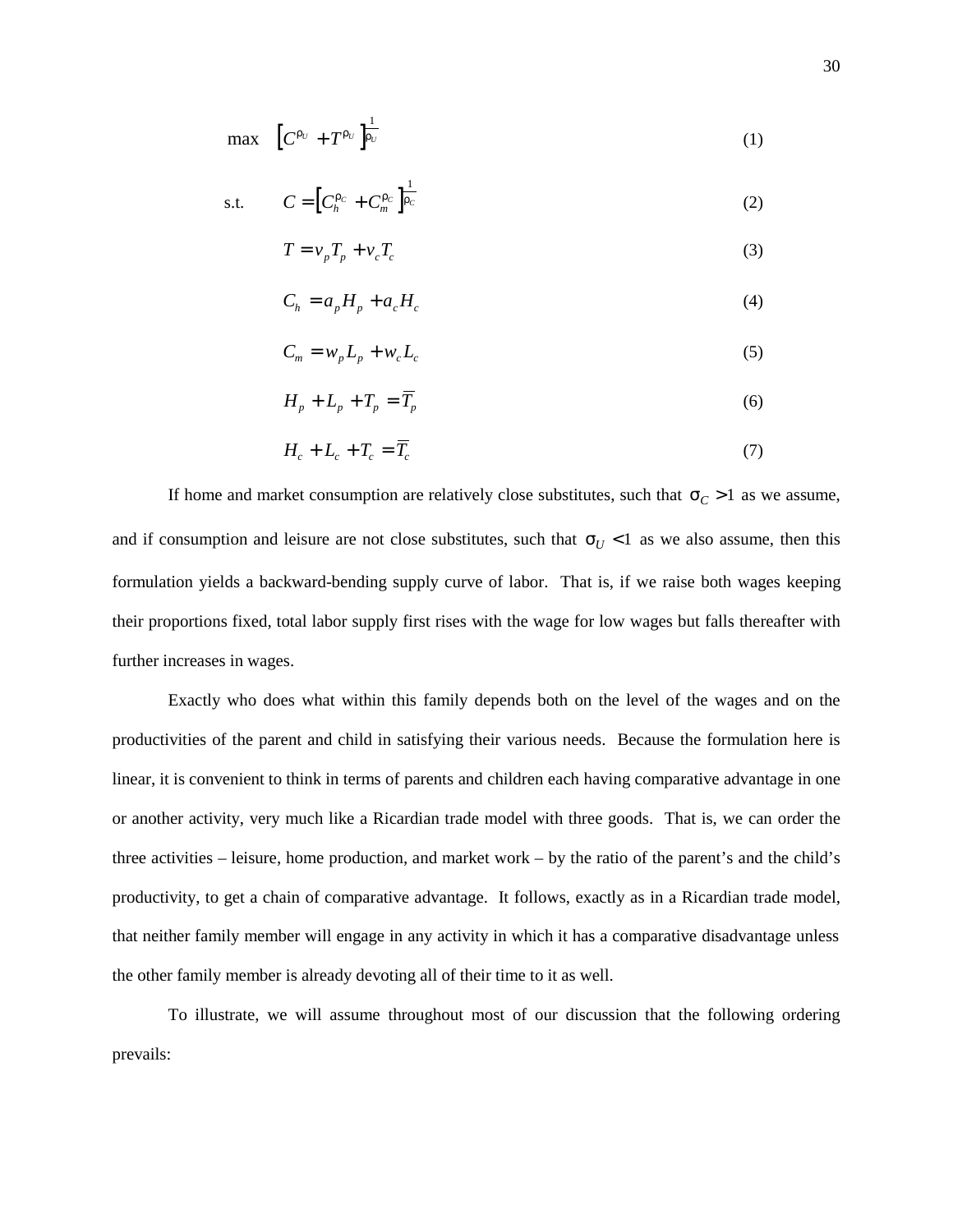$$
\frac{v_c}{v_p} > \frac{a_c}{a_p} > \frac{w_c}{w_p} \tag{8}
$$

The motivation here is: (1) that the child is less productive than the adult at both home production and market work, so that the second and third ratios are both less than one; (2) that the family sees greater value in the child's leisure than in the parent's, partly out of care for the child and partly because the child's leisure includes the benefits of education; and (3) that the child's greatest comparative disadvantage is in market work. With this assumed ordering, the child will never engage in market work unless the parent is already devoting all of its time to market work as well. But this can happen, if wages of both are low and productivity of home production is even lower.

In general, under the assumption in (8), the only patterns of intra-family specialization that can be observed are those depicted in the table below.

|                   | H                           |             |
|-------------------|-----------------------------|-------------|
| Leisure           | Home                        | Market Work |
|                   | Production                  |             |
| C, P              |                             |             |
| $\mathsf{\Gamma}$ |                             |             |
| $\subset$         | C, P                        |             |
| $\mathsf{\Gamma}$ | $\mathcal{C}_{\mathcal{C}}$ |             |
|                   |                             |             |

Which of these patterns is chosen then depends upon all of the parameters, including the market wage rates.

For our purposes here, we care most about the implications of the model for labor supply. There are two aspects of this that will be of interest: how the total labor supply of the family varies when wages of parent and child move together; and how they vary when the wage of only one family member changes while the other is fixed. The first case is depicted in figure 3.

Here it is assumed that the parent's and child's wages move together, as they would (and will below) if the child's productivity in market work is some fixed fraction of an adult's while both become more or less valuable with varying market conditions. Letting  $\alpha = w_C / w_P < 1$  be that fraction, we graph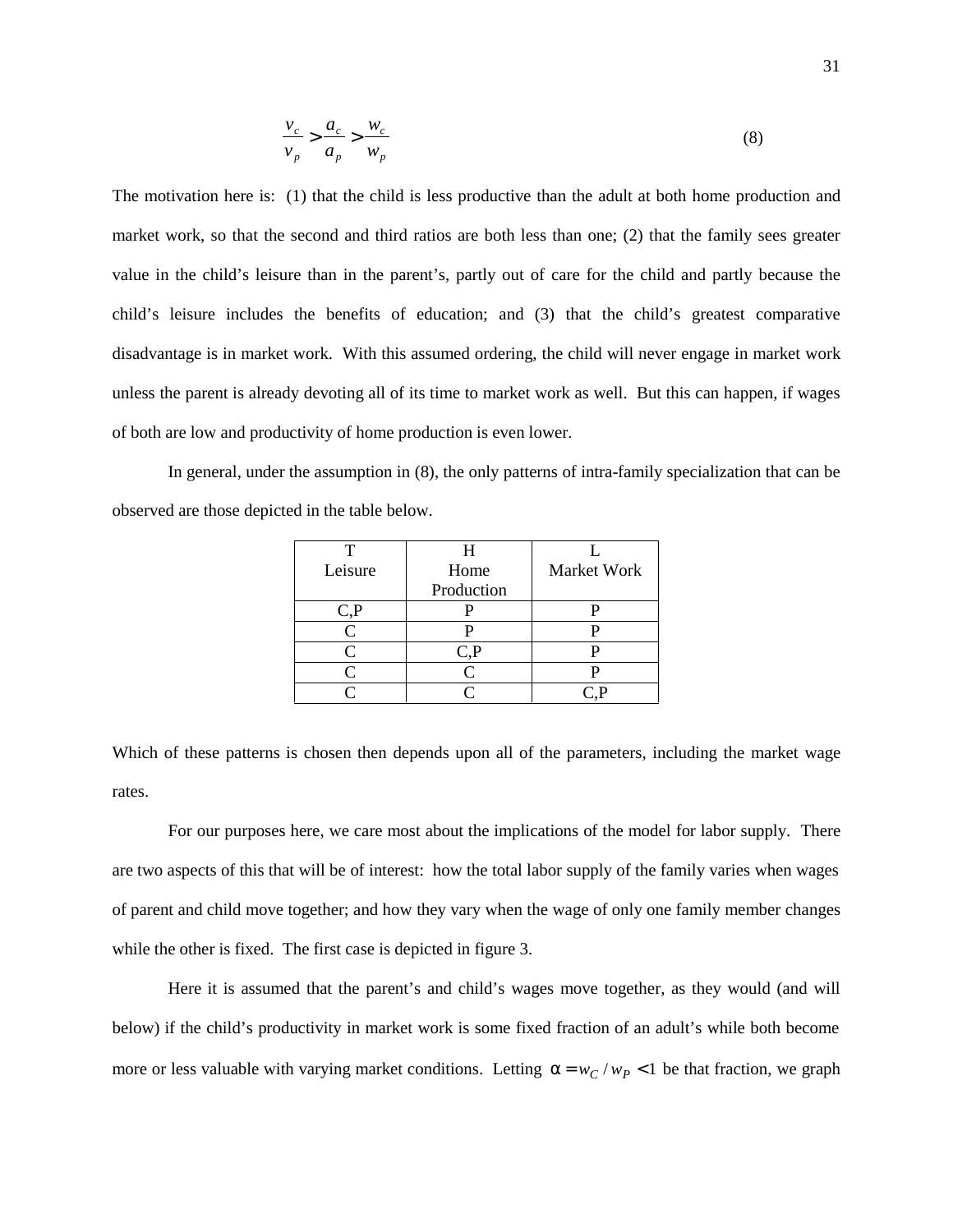the family's total effective labor supply in units of the parent's labor,  $L_S = L_P + \alpha L_C$ , as a function of the parent's wage. For both wages very low, even the parent provides very little market labor, since they can use their time more productively at home. As the wages rise, the parent increases its labor supply, but because of the child's comparative disadvantage in market work, the child remains at home, engaged in leisure and probably home production. Only when the rising wage has drawn the parent into market work full time does the family even consider putting the child to work as well, and even then the wages must rise a bit more before that happens. Now as wages rise further, we finally do see child labor, its amount increasing, for a time, with the wage.

With the assumed elasticities of substitution, however, there comes a point at which further increases in (both) wages cause the family to reduce labor supplied to the market, and with the assumed pattern of comparative advantage it is the child's labor that is withdrawn first. Only when the wages have risen to the point that the child no longer works in the market does the parent's labor supply begin to decline as well.

We can also ask how labor supplies vary if we change one wage holding the other fixed. Of greatest interest below will be changes in the child's wage, so that is the case we consider here. Suppose, starting from some point on the labor supply curve in figure 3, that the child's wage now changes while the parent's does not. Of course, if the child is not working initially, then a small change in the child's wage will not change that. Most interesting therefore are cases in which we start with the child working. Two such cases are shown in figure 4.

Here we have magnified the portion of the family labor supply curve along which the child works, shown as the solid curve *LS*. Then for two points selected on this curve, marked A and B, we draw portions of the labor supply curves that would be observed if only  $w<sub>C</sub>$  were then to change. In both cases, the broken curves show what would happen if  $w_C$  were to vary as it does along  $L_S$  but  $w_P$  were to remain fixed at  $w_A$  and  $w_B$  respectively. In both cases, because a fall in the child's wage is now not accompanied by the income loss of a fall in the parent's wage as well, the family cuts back more on the child's labor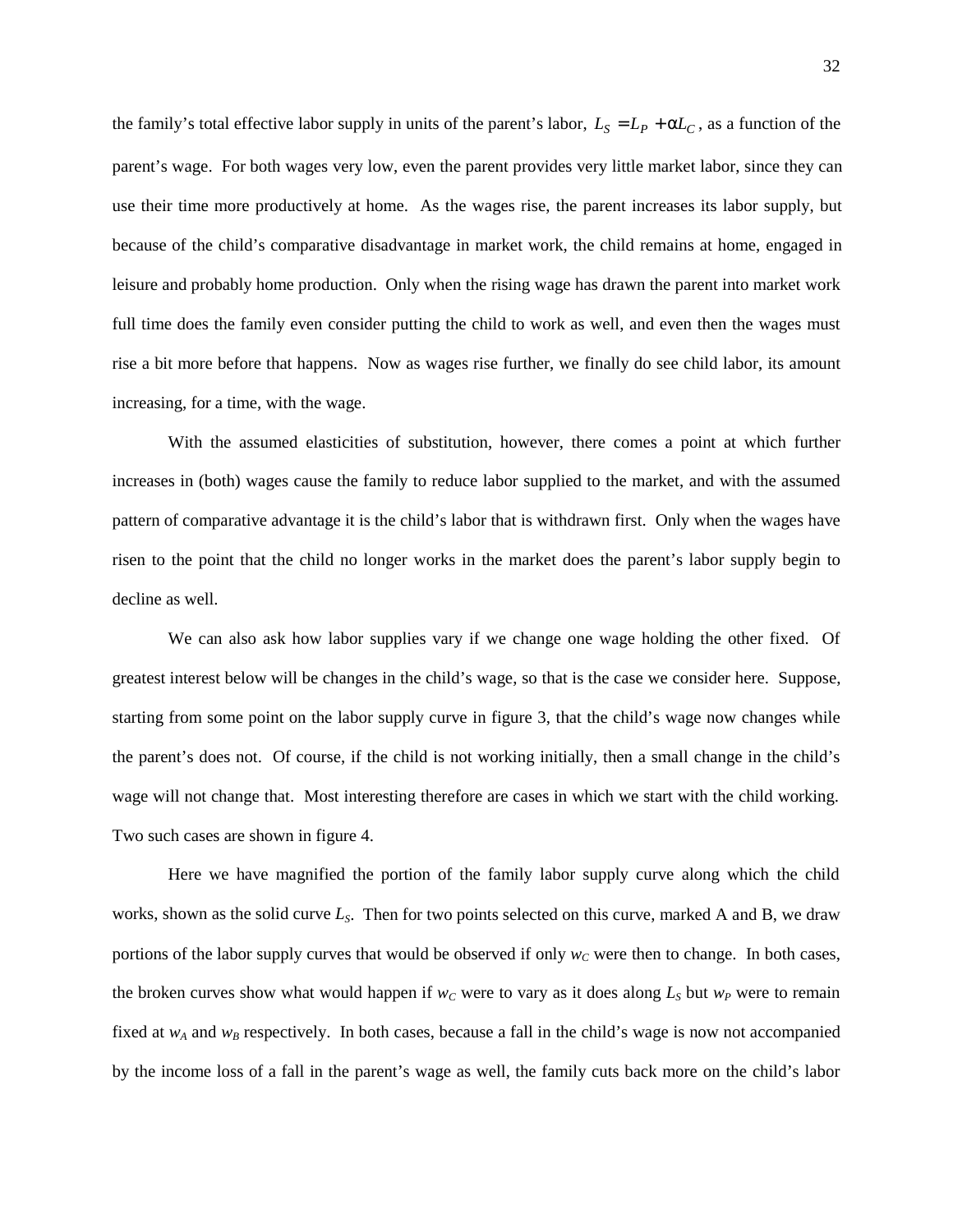supply than it does along  $L_s$ . Thus, where the labor supply was positively sloped at A, its response to a fall in only the child's wage is more elastic than if both wages fall together. If the labor supply was negatively sloped at B, the response become less elastic.

From this we see something like a tradeoff between the income of the family and the effect that can be obtained on child labor by changing the wage. If the family is very poor, as at point A, then a reduction in the child's wage rate will discourage the family from having the child work, at the cost, of course, of reducing the family's income still further. On the other hand, if wages are somewhat higher to start with, as at B, so that the family has reached the point where further wage increases will reduce child labor, a fall in the child's wage will have the perverse effect of causing it to work more. As we will see, this case may have some relevance for policy.

Not depicted above but always true under the assumed pattern of comparative advantage is the effect of a change in the parent's wage on child labor. Starting again from a situation in which the child is working, a rise in the parent's wage has the same effect on the family as an increase in its wealth, since it simply raises the income from the maximum number of hours that the parent is already working. Because the utility function is homothetic in consumption and leisure, this can only reduce the amount of market labor that the family asks the child to provide, and increase the child's leisure. By the same token, a fall in the parent's wage will increase child labor supply if it is already positive, and may well put the child to work if it was not already there.

What our model cannot tell us very clearly is the effect of any of these changes on the welfare of the child alone. We have chosen to model the utility only of the family unit, not of the individuals within it. Certainly a rise in either wage benefits the family as a whole, even though a rise in the child's wage may put the child to working longer hours. That this may nonetheless benefit the child, however, is quite possible, since the family enjoys greater market consumption as a result.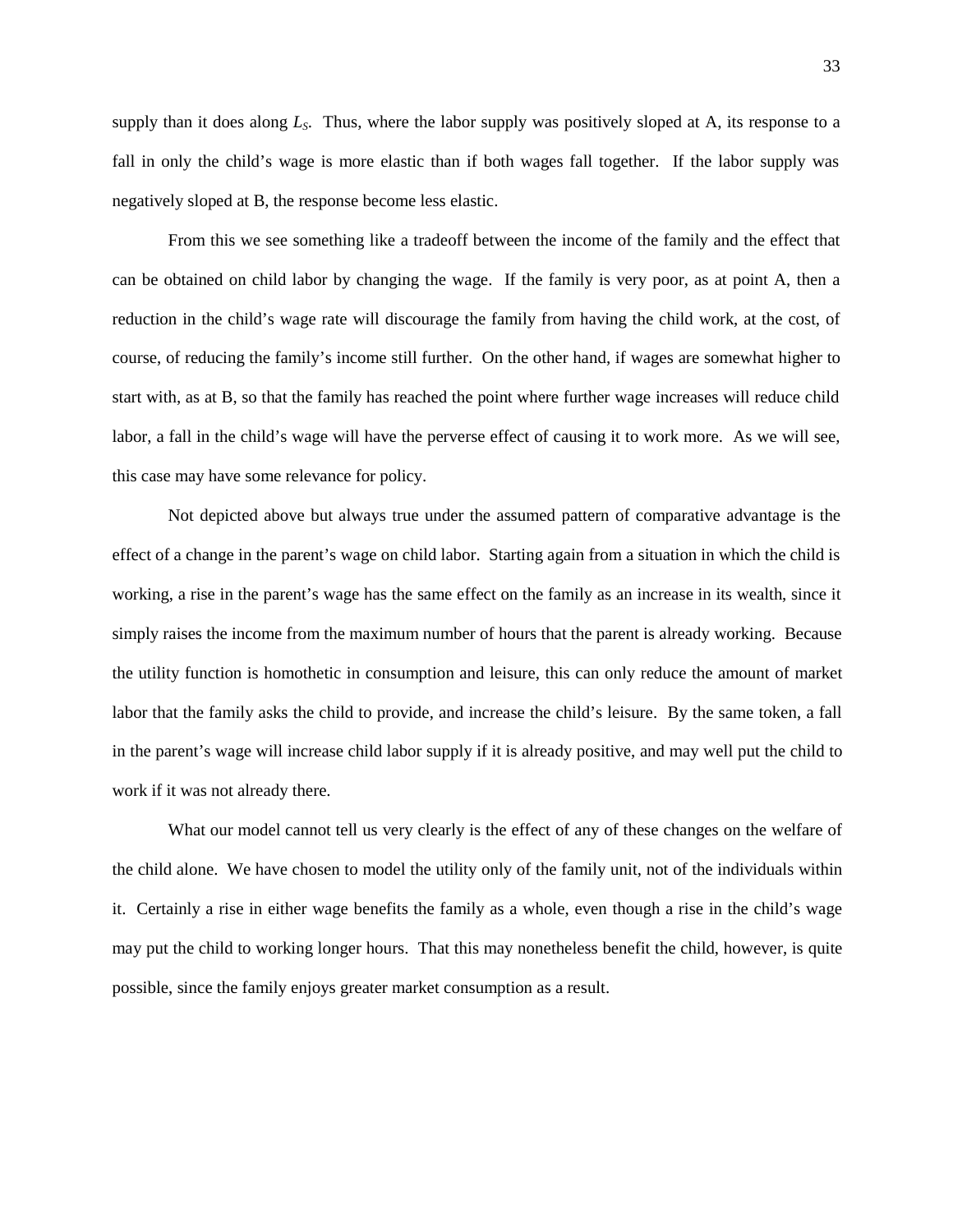## *The Bad Parent*

The case we have considered so far, with assumption (8), provides the most favorable interpretation of child labor. Here, children work only if their parents are already working the maximum that they biologically can, and the family acknowledges the high cost to the child of working, in foregone leisure. It nonetheless sends the child to work if the need for what it can earn is large enough due to low wages overall and a low productivity at home. Based on the evidence we have described earlier in the paper, we believe that this captures reasonably well a large fraction of the child labor observed in the world.

But it does not capture all of it. As we have discussed above, many children are trapped in situations so harsh that it is implausible that they are benefiting at all from the arrangement. When children are essentially sold, as bonded laborers or in other similar arrangements, and when they live apart from their families with their wages given to the family, not to them, then it seems clear that the parents are benefiting at their expense.

Our model can capture at least an aspect of that behavior by simply reducing the value that the family unit places on the child's leisure, *vc*. Reduced sufficiently, this will alter the ordering in equation (8), putting the child's comparative advantage in leisure below that of both kinds of work. The patterns of specialization that one may observe are now altered from those laid out above. It is now easy to generate a scenario in which it is the child who works the maximum that is physically possible, either at home (Cinderella) or in the market (as essentially slave labor). Indeed, if we completely reverse the ordering of equation (8), the same graphs of labor supply that we used above will apply, but with the identification of parent and child labor supply reversed. It is worth noting that, even in this case, a reduction in the wage of the child worker may cause its parent to make it work more, not less, though only if it is not already working the maximum.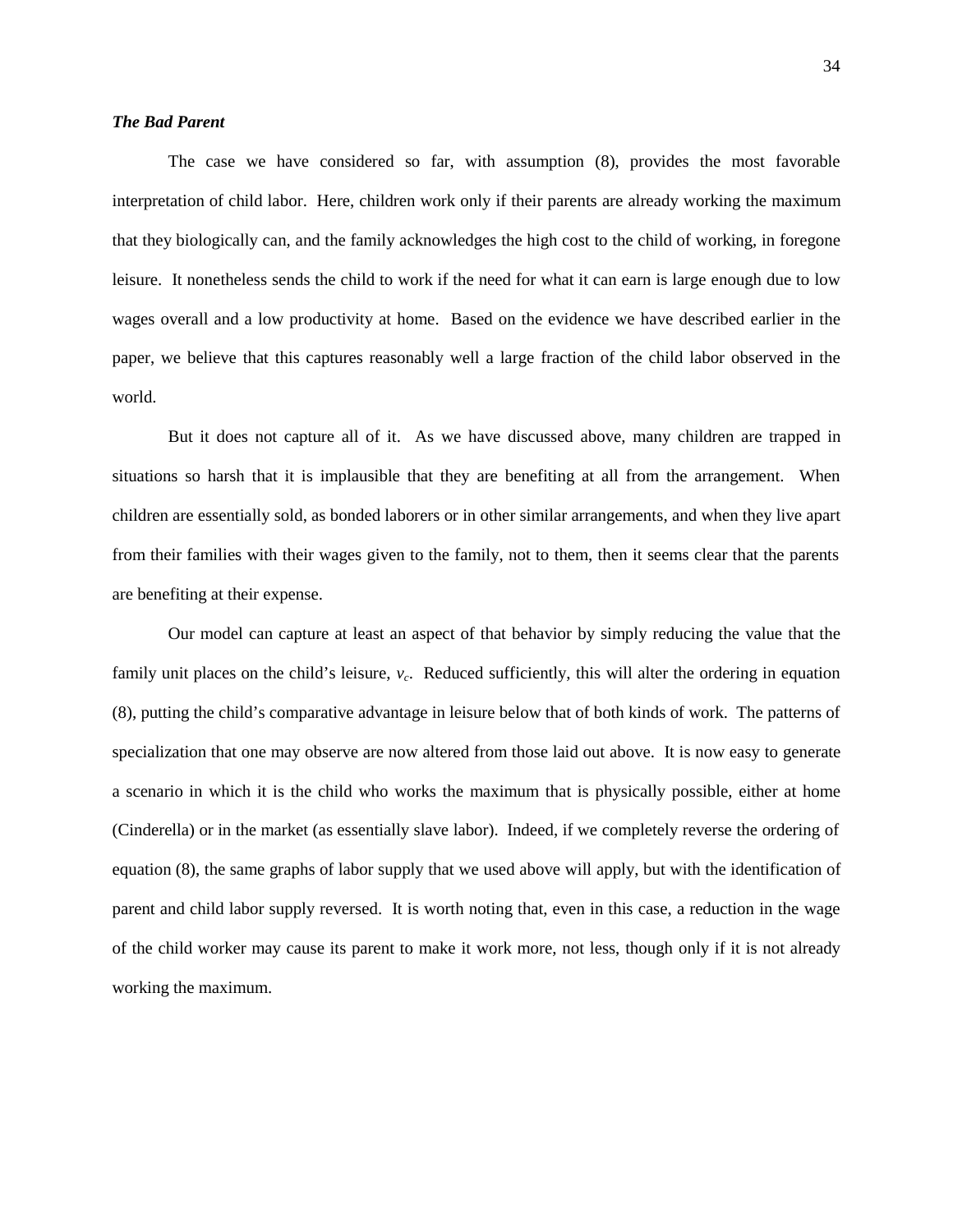## **Policies toward Child Labor**

We turn now to a discussion of several policies that might be used to discourage child labor, in the hope that our model may help to illuminate their effects. We will consider three policies: a complete ban on child labor; a non-prohibitive tax on child labor; and a subsidy to education. In each case we consider first the effects if the policy is applied "in the small," to a small enough part of the developing world that it will not change world prices, and second if it is applied "in the large," to all LDCs as a group.

#### *Ban on Child Labor*

Suppose first, then, that child labor is simply and effectively banned within a single small LDC. If that does not alter wages of parents, then under the assumptions of our model the families of child workers are unambiguously made worse off. They lose the income of the children, and we know from their choice to put the children to work in the first place that they view the benefits of that income as outweighing its costs. We can question whether the children themselves are worse off, of course, but only if we doubt the goodwill of the parents.

But won't the ban in fact alter the parent's wage? With less labor supplied by children, then one might expect the wages of the remaining workers to be driven up. That would be true in a closed economy, but in the small open economy assumed here it is not. As long as factor price equalization holds, the wages of parents – which are determined by unchanged world prices of goods – will not be changed by the ban on employing their children.

Thus it is only when we expand the ban on child labor to much or all of the developing world that we can expect to find this effect. In that case, the ban reduces labor supply in enough of the world to reduce the supply on world markets of the most labor-intensive goods, and the prices of these will rise as a result. It is through this mechanism – the Stolper-Samuelson Theorem in action – that we can expect to see the ban on child labor improving the wages of their parents. This is hopeful, but there is still no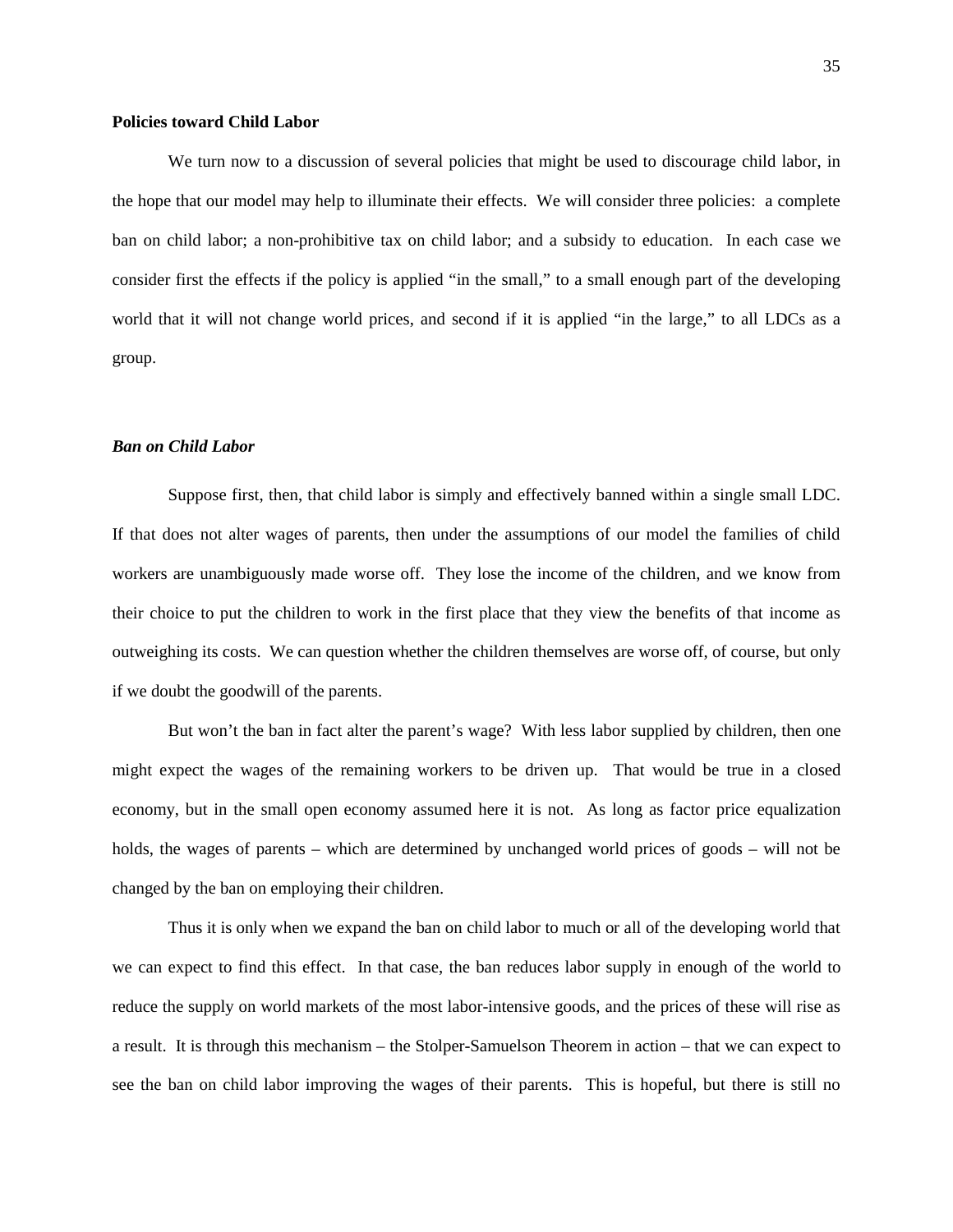assurance that families or their children will be made better off. This will depend on many things, including the elasticity of demand for labor-intensive goods.

### *A Non-Prohibitive Tax on Child Labor*

We next consider a non-prohibitive tax on child labor, not because anyone has proposed this as a desirable policy, but because many policies that have been proposed and used have effects similar to such a tax. A campaign of opprobrium, for example, leveled against employers of child labor, implicitly raises the cost to them of that employment, but it may not raise it enough to stop them doing it. A well advertised program of labeling can have a similar effect, by causing unlabelled merchandise to sell at a discount.

Suppose then that such a tax is implemented, again, to start with, in the small. The productivity of child labor is not altered by the tax, and therefore potential employers will continue to be willing to employ them for a wage equal to that productivity minus the tax. In other words, the effect of the tax is simply to lower the wage received by child workers. Since it does not alter the wage of their parents (FPE again), the scenario is exactly that of figure 4. The tax may therefore either increase or decrease the hours worked by children, depending on which portion of the labor supply curve they were in. But unambiguously the welfare of the children's families is reduced. Thus the tax almost certainly does not make the children better off (except perhaps in the case of the bad parent), and it may even cause them to work more.

As in the case of the ban on child labor, the tax may possibly become beneficial if it is levied in the large, on enough of the developing world to alter world prices. But note in this case that labor supply may rise, not fall, in which case the effect on world prices would be the opposite of a ban, and could lower prices of unskilled-labor-intensive goods and the implied unskilled wage.

Of course, the analysis of a tax is not complete without accounting for how the revenue from it is used, but that is an issue only if it really is a tax. If costs are increased by other means, as suggested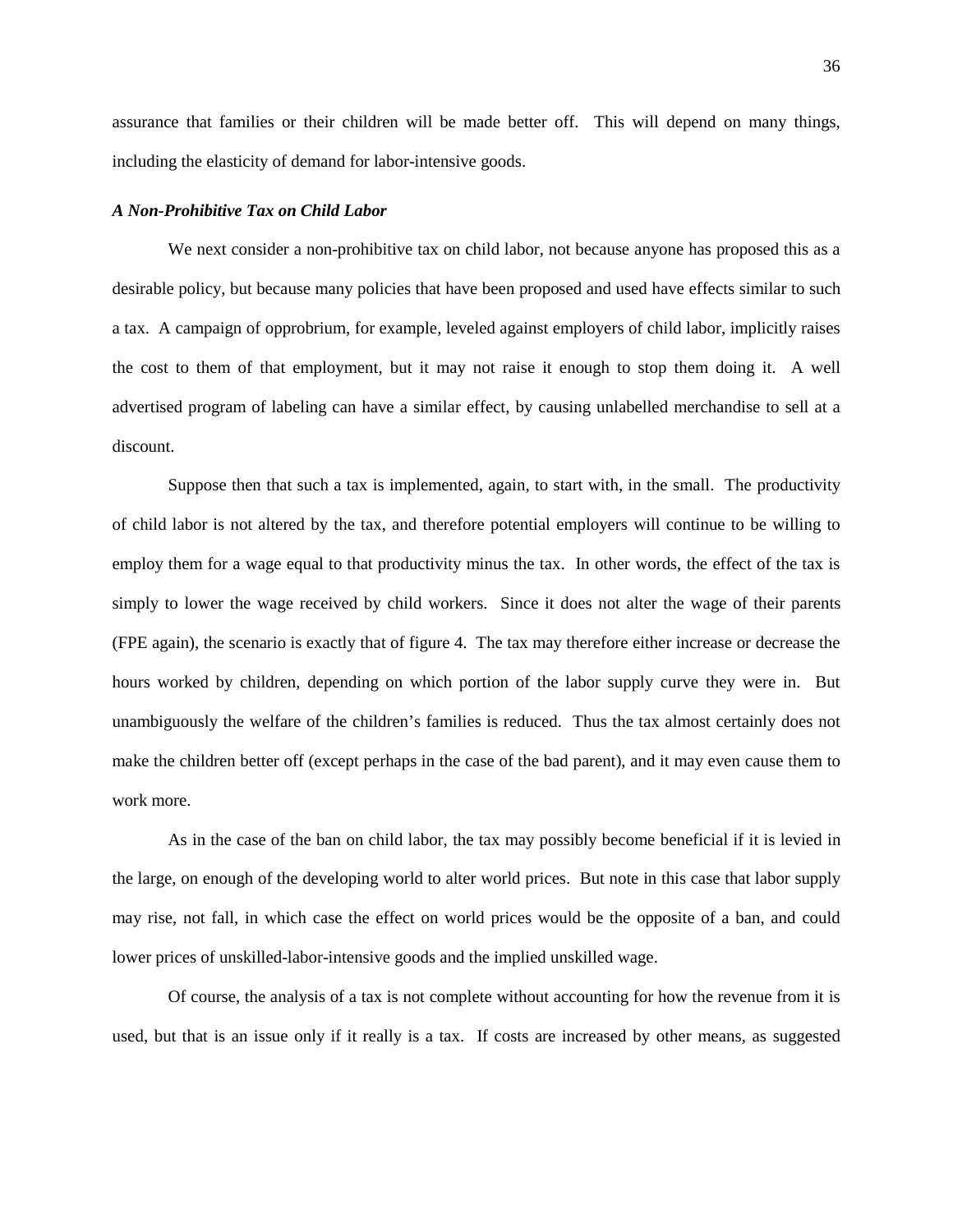above, then there is no revenue, even potentially, to offset the adverse effects on the child workers and their families.

### *A Subsidy to Education*

We have noted earlier in the paper and, with approval, the recent moves that have been made toward pulling children out of work instead of pushing them into work. By offering families a cash subsidy to send their children to school, one can obviously alter in an important way the calculus of their decision making. In the model above, this would alter equation (5) to include the market consumption that can be financed by the subsidy:

$$
C_m = w_p L_p + w_c L_c + s_e T_c \tag{5'}
$$

where  $s_e$  is the education subsidy. If  $s_e > w_c$ , then the effect is extreme, since the family would never then send the child to work. Even with a smaller subsidy, however, the change in incentives can have important effects, and it seems clear that this can only reduce child labor. Furthermore, and unlike the other policies, this subsidy can only benefit the families, not harm them.

This is true in the small, when wages are fixed by FPE, and it is equally true in the large. For once again, by reducing the supply of child labor, the education subsidy has the potential, if used broadly enough, of reducing the overall supply of unskilled labor and raising the world prices of goods these workers produce, as well as their wage.

This all sounds fine, but of course we have not accounted for the very real cost of financing the subsidy. As usual in matters of this sort, unless there is a market failure being corrected, a subsidy will itself distort markets and cause a net reduction in economic welfare. In this case, since the gains to the poor families of the child workers seem clear, this means that these gains are smaller than the cost of the subsidies. It probably would not be hard to dream up market failures to justify this cost, but we do not view that as necessary. Redistribution of world income toward the poor is sufficiently difficult that one should not condemn a policy like this on the grounds of a little economic inefficiency. On the contrary, if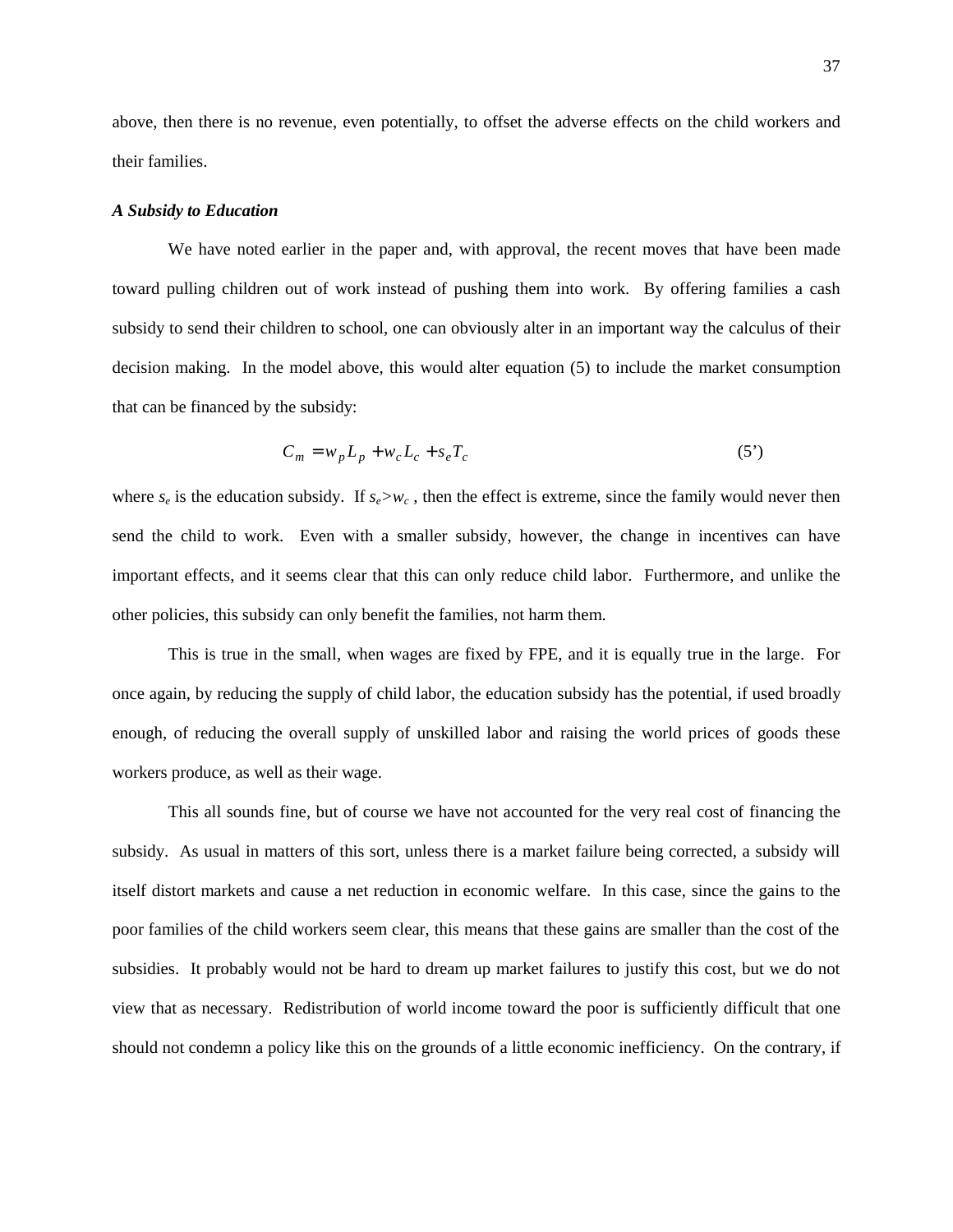the world can harness the righteous indignation over child labor to the cause of truly helping these children and their families, the effort seems to us to be truly worthwhile.

#### **V. Conclusions and Implications for Policy**

In section III we noted five kinds of policies and programs that have been suggested or used for deterring the employment of children. We conclude by revisiting them, providing our assessment of their desirability from the perspectives both of our analysis in section IV and from broader considerations. To avoid repetition, we address the policies and programs in three groups.

# **Trade Policies**

As might be expected from trade economists, we have a very low opinion of the use of trade restrictions to deter exploitation foreign child labor. Our objections arise only partly from the usual distortions that trade intervention brings about, or from our concern that the real motivation for such policies is the protection of domestic interests in the developed countries rather than the welfare of the exploited children. As usual, if such protection is the real aim of policies, then there are better ways for all concerned to achieve it than by restricting trade.

More importantly, however, is the welfare of the exploited children themselves, and whether they are truly helped by, say, a boycott of the goods they are employed to produce. If such a boycott were truly complete, then the effect would be that of a ban on child labor, as discussed above. Such a ban would indeed reduce the employment of children, but except perhaps in the case of bad parents, it would hurt the children rather than helping them. Furthermore, if trade restrictions effect only a partial boycott – being implemented by only some importing countries rather than all – or if they merely lower the net prices of imported goods that continue to be produced with child labor, then the effect will be similar to a tax on child labor that we also discussed. Here, as we saw, the children are hurt while their employment may actually rise.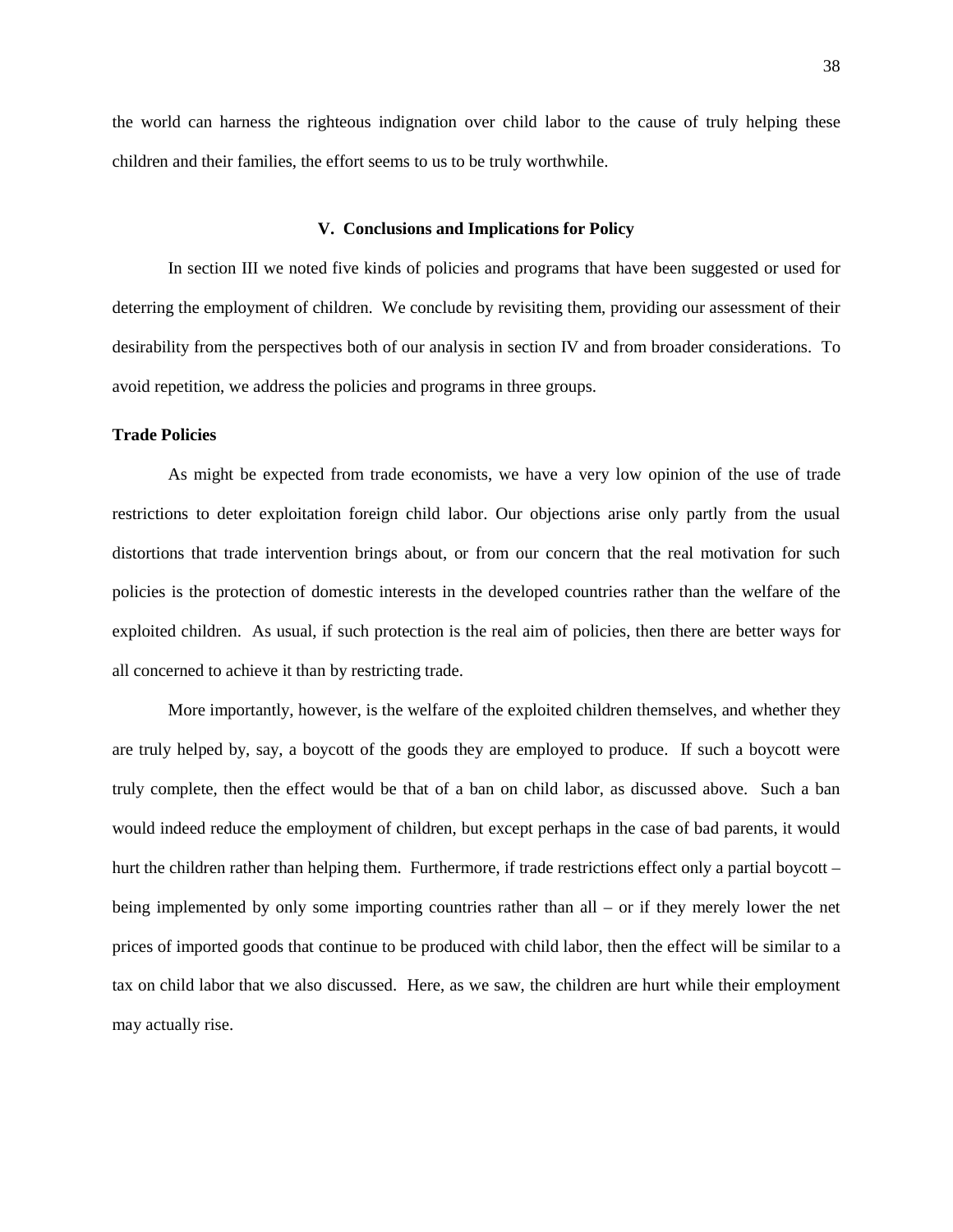## **ILO Assistance and Other Supra-national Measures**

We already noted with approval the funds that have been contributed by the United States and other developed countries to the ILO's IPEC for improving labor standards. These funds can be used in a variety of ways, and they are not without their pitfalls, as we have noted along the way. But they provide the best means we have seen for truly alleviating the plight of working children, and not just removing them from view. To the extent that such funds are used to subsidize education among poor youth, and in particular to provide them and their families an incentive to remove them from more arduous activities, these programs act much like the subsidy to education that we discussed above. The gains are clear and unambiguous, and we strongly recommend that such efforts be expanded. It is notable that the amount of money contributed to these programs by the United States, though laudable, is miniscule compared to what the U.S. contributes to many other domestic and even international initiatives.

# **Codes of Conduct and Labeling**

Both codes of conduct and consumer labeling (which in effect simply help producers to gain a marketing advantage from their codes of conduct) are not, in our view, unambiguously desirable. To the extent that they only reduce the demand for child labor or, equivalently, raise its perceived cost to potential employers, these initiatives cater more to the sensitivities of western firms and their customers than to the children that are said to be their focus. Indeed, simply to stop employing an impoverished child should be viewed in many cases as a greater form of exploitation than employing them – again, however, with perhaps the exception of children of bad parents in forced or bonded labor.

The focus of a code of conduct and of any labeling that results should not be the negative one of not employing children, but the positive one of actually helping them. As we have discussed, the better codes and labeling schemes have in fact devoted some of their revenues to educating children, and that is the truly positive role that they can play. So far, this role has been a very limited one, limited by the licensing fees that labelers can collect and by the generosity of corporations. What is really needed, we believe, is for the public to recognize the true problems of child poverty, not child labor, and for them to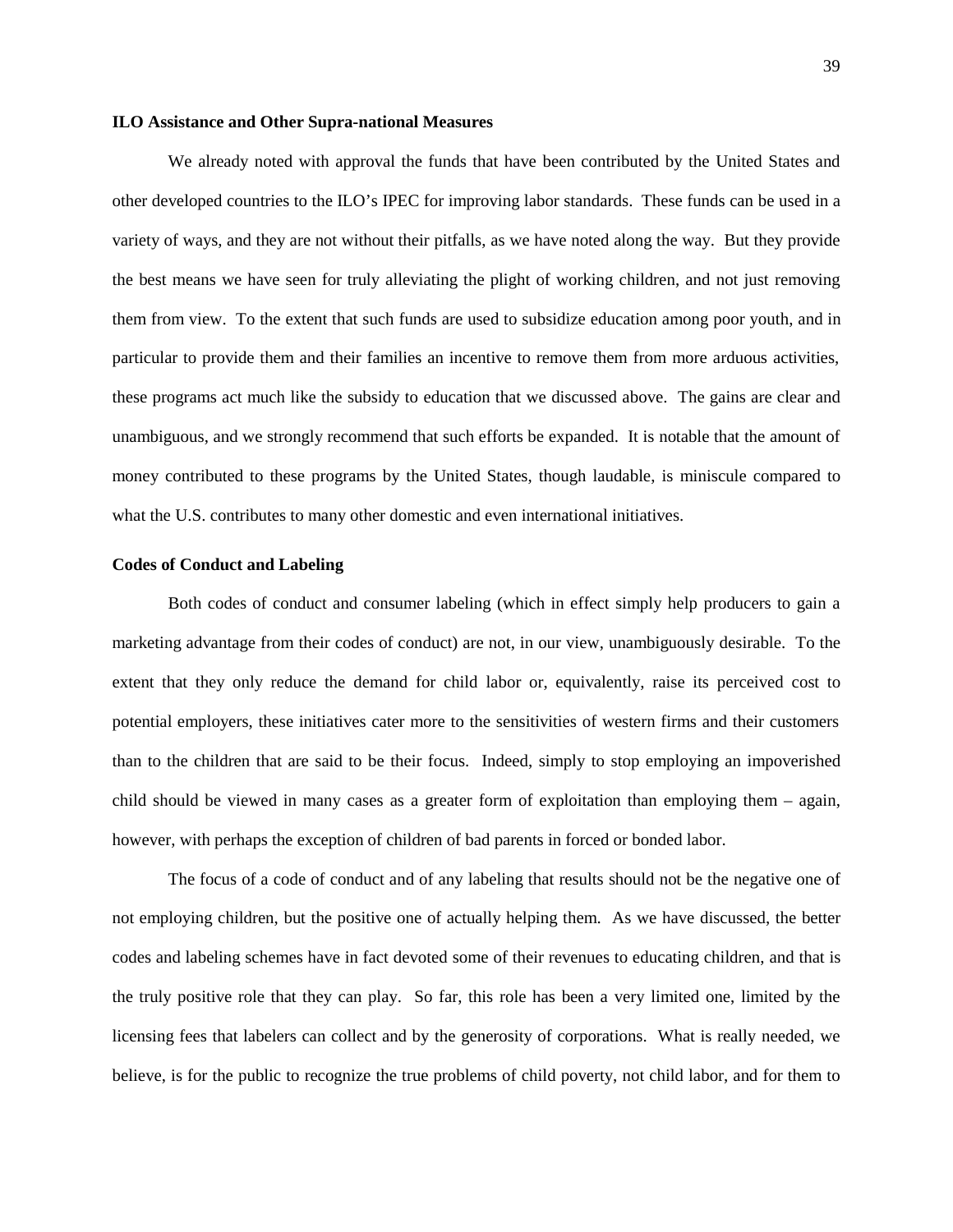contribute, in whatever ways can be designed, to programs that will help children in poverty. If the desire for profits by corporations can be harnessed to this end, that is all to the good, but the focus *must* be on getting resources from those who have them, to those who have not.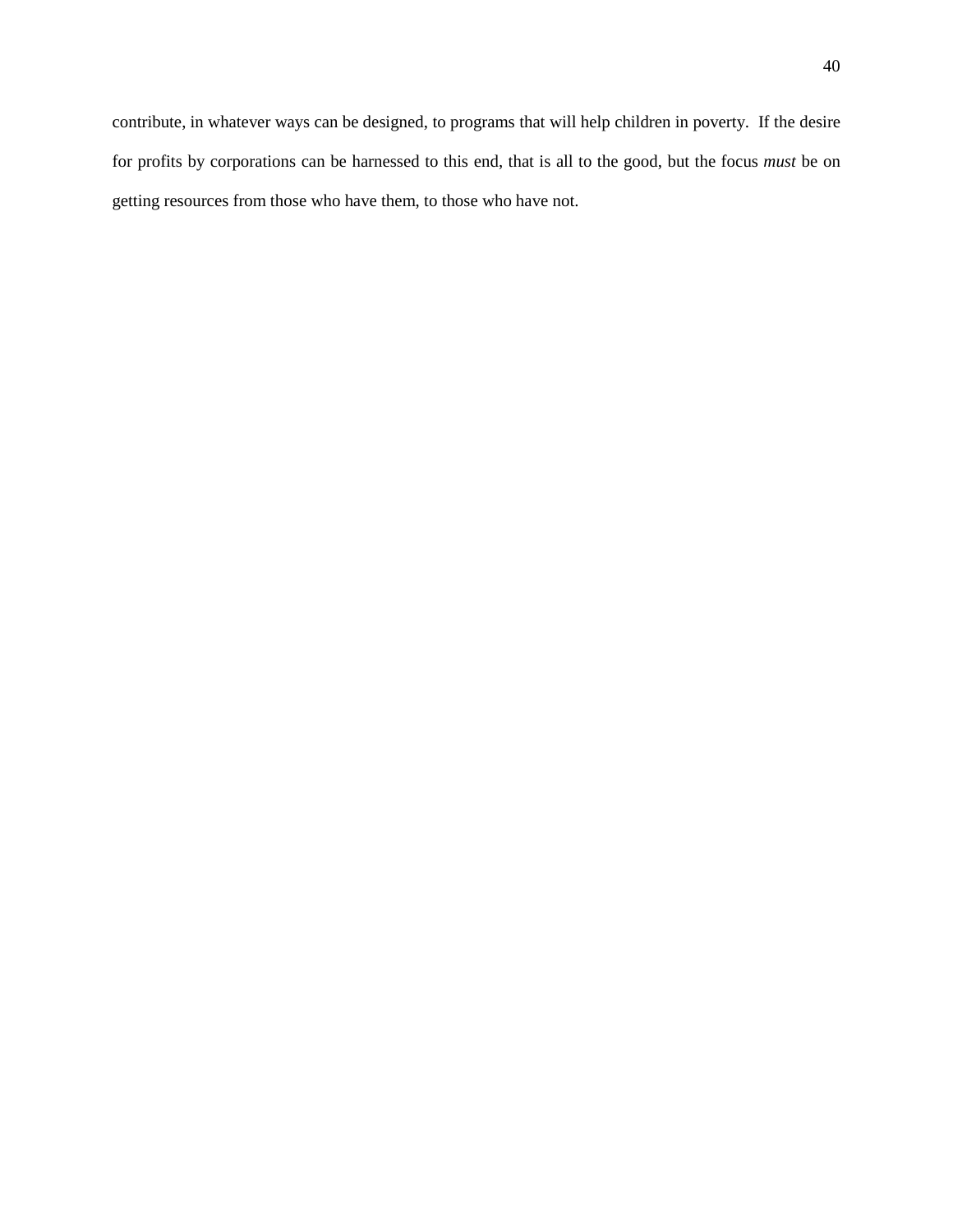#### **References**

- Alam, Asad. 1992. *Labor Standards and Comparative Advantage.* Unpublished doctoral dissertation, Columbia University.
- Ashagrie, Kebebew. 1993. "Statistics on Child Labour," *Bulletin of Labour Statistics* 3:11-24.
- Bagewll, Kyle and Robert W. Staiger. 1989. "The Role of Export Subsidies When Product Quality is Unknown," *Journal of International Economics*, 27: 69-89.
- Bagwell, Kyle and Robert W. Staiger. 1998. "The Simple Economics of Labor Standards and the GATT," in Alan V. Deardorff and Robert M. Stern (eds.), *Social Dimensions of U.S. Trade Policies*. Ann Arbor: University of Michigan Press, forthcoming.
- Basu, Kaushik. 1998. "Child Labor: Cause, Consequence and Cure, with Remarks on International Labor Standards," *Journal of Economic Literature*, forthcoming.
- Basu, Kaushik and Pham Hoang Van. 1998. "The Economics of Child Labor," *American Economic Review* 88:412-427.
- Brown, Drusilla K. 1998. "A Transactions Cost Politics Analysis of International Child Labor Standards," in Alan V. Deardorff and Robert M. Stern (eds.), *Social Dimensions of U.S. Trade Policies.* Ann Arbor: University of Michigan Press, forthcoming.
- Brown, Drusilla K., Alan V. Deardorff, and Robert M. Stern. 1996. "International Labor Standards and Trade: A Theoretical Analysis," in Jagdish Bhagwati and Robert Hudec (eds.), *Harmonization and Fair Trade: Prerequisites for Free Trade?* Cambridge: MIT Press.
- Brown, Drusilla K., Alan V. Deardorff, and Robert M. Stern. 1998a. "Issues of Environmental and Labor Standards in the Global Trading System," in Stanley W. Black (ed.), *Globalization, Technological Change, and Labor Markets.* Amsterdam: Kluwer Academic Press.
- Brown, Drusilla K., Alan V. Deardorff, and Robert M. Stern. 1998b. "Trade and Labor Standards," *Open Economies Review* 9:171-194.
- Bureau of International Labor Affairs, U.S. Department of Labor. 1994. *By the Sweat and Toil of Children*, Volume I, *The Use of Child Labor in American Imports*, A Report to the Committee on Appropriations, United States Congress. Washington, D.C.: U.S. Department of Labor.
- Bureau of International Labor Affairs, U.S. Department of Labor. 1995. *By the Sweat and Toil of Children*, Volume II, *The Use of Child Labor in U.S. Agricultural Imports & Forced and Bonded Child Labor*, A Report to the Committee on Appropriations, U.S. Congress. Washington, D.C.: U.S. Department of Labor.
- Bureau of International Labor Affairs, U.S. Department of Labor. 1996. *By the Sweat and Toil of Children,* Volume III, *The Apparel Industry and Codes of Conduct: A Solution to the International Child Labor Problem?* Washington, D.C.: U.S. Department of Labor.
- Bureau of International Labor Affairs, U.S. Department of Labor. 1997. *By the Sweat and Toil of Children*, Volume IV, *Consumer Labels and Child Labor.* Washington, D.C.: U.S. Department of Labor.
- Freeman, Richard B. 1994. "A Hard-Headed Look at Labor Standards," in *International Labor Standards and Global Economic Integration: Proceedings of a Symposium.* Washington D.C.: U.S. Department of Labor, Bureau of International Labor Affairs.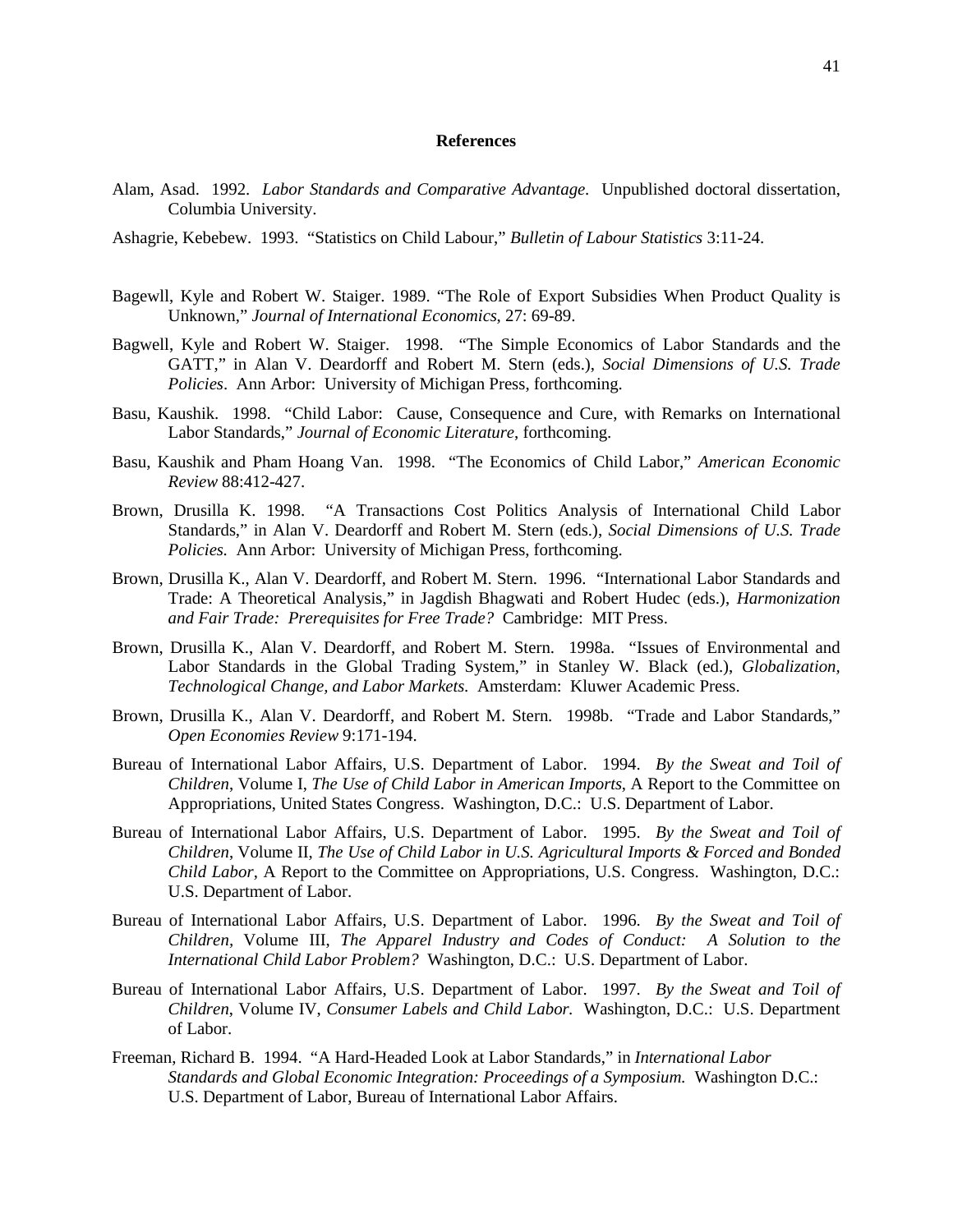Davis, Donald R. 1996 "Trade Liberalization and Income Distribution," in process, July.

- Deardorff, Alan V. 1979 "Weak Links in the Chain of Comparative Advantage," *Journal of International Economics* 9, (May), pp. 197-209.
- Donabedian, Bairj. 1995. "Self-Regulation and the Enforcement of Professional Codes," *Public Choice*, 85:107-118.
- Donnenfeld, Shabtai, Shlomo Weber and Uri Ben-Zion. 1985. "Import Controls under Imperfect Information," *Journal of International Economics* 19(3/4): 341-354.
- Galasso, Emanuela. 1998. "Intra-Household Allocation and Child Labor in Indonesia," manuscript.
- Gehrig, Thomas and PeterJ. Jost. 1995. "Quacks, Lemons and Self Regulation: A Welfare Analysis," *Journal of Regulatory Economics,* 7:309-325.
- Grootaert, Christiaan. 1998. "Child Labor in Côte d'Ivoire: Incidence and Determinants," in Christiaan Grootaert and Harry Patrinos (eds.), *The Policy Analysis of Child Labor: A Comparative Study*, The World Bank, in process.
- Grootaert, Christiaan and Ravi Kanbur. 1995. "Child Labour: An Economic Perspective," *International Labour Review* 134:187-203.
- Human Rights Watch. 1995. *Contemporary Forms of Slavery in Pakistan*. New York: Human Rights Watch.
- Human Rights Watch. 1996. *The Small Hands of Slavery: Bonded Child Labor in India*. New York: Human Rights Watch.
- International Labour Organization (ILO). 1996a. Directorate of Labour Welfare and the International Programme for the Elimination of Child Labour (IPEC), *Child Labour in the Football Manufacturing Industry*. Geneva: ILO.
- International Labour Organization (ILO). 1996b. *Economically Active Populations: Estimates and Projections, 1950-2010.* Geneva: ILO.
- International Labor Organization. 1996c. *International Programme on the Elimination of Child Labor (IPEC) Brochure*. Geneva: ILO.
- Khan, Fawad Usman. 1996. *Child Protection from Exploitative and Hazardous Labour*. Kasur, Pakistan.
- Kruse, Douglas and Douglas Mahony. 1998. "Illegal Child Labor in the United States: Prevalence and Characteristics," Working Paper 6479, National Bureau of Economic Research.
- Leamer, Edward E. and James Levinsohn 1995 "International Trade Theory: The Evidence," in Grossman and Rogoff, eds., *Handbook of International Economics*, Vol. III, Amsterdam: North-Holland.
- Organization for Economic Cooperation and Development (OECD). 1996. *Trade, Employment and* Labour Standards: A Study of Core Workers Rights and International Trade. Paris: OECD.
- Palma, Andre de and Raymond Deneckere. 1995. "The Market for Audit Services and Mandatory Rotation," manuscript.
- Rodrik, Dani. 1996. "Labor Standards in International Trade: Do They Matter and What Do We Do About Them?" in Robert Lawrence, Dani Rodrik, and John Whalley (eds.), *Emerging Agenda for Global Trade: High Stakes for Developing Countries*. Washington, D.C.: Overseas Development Council.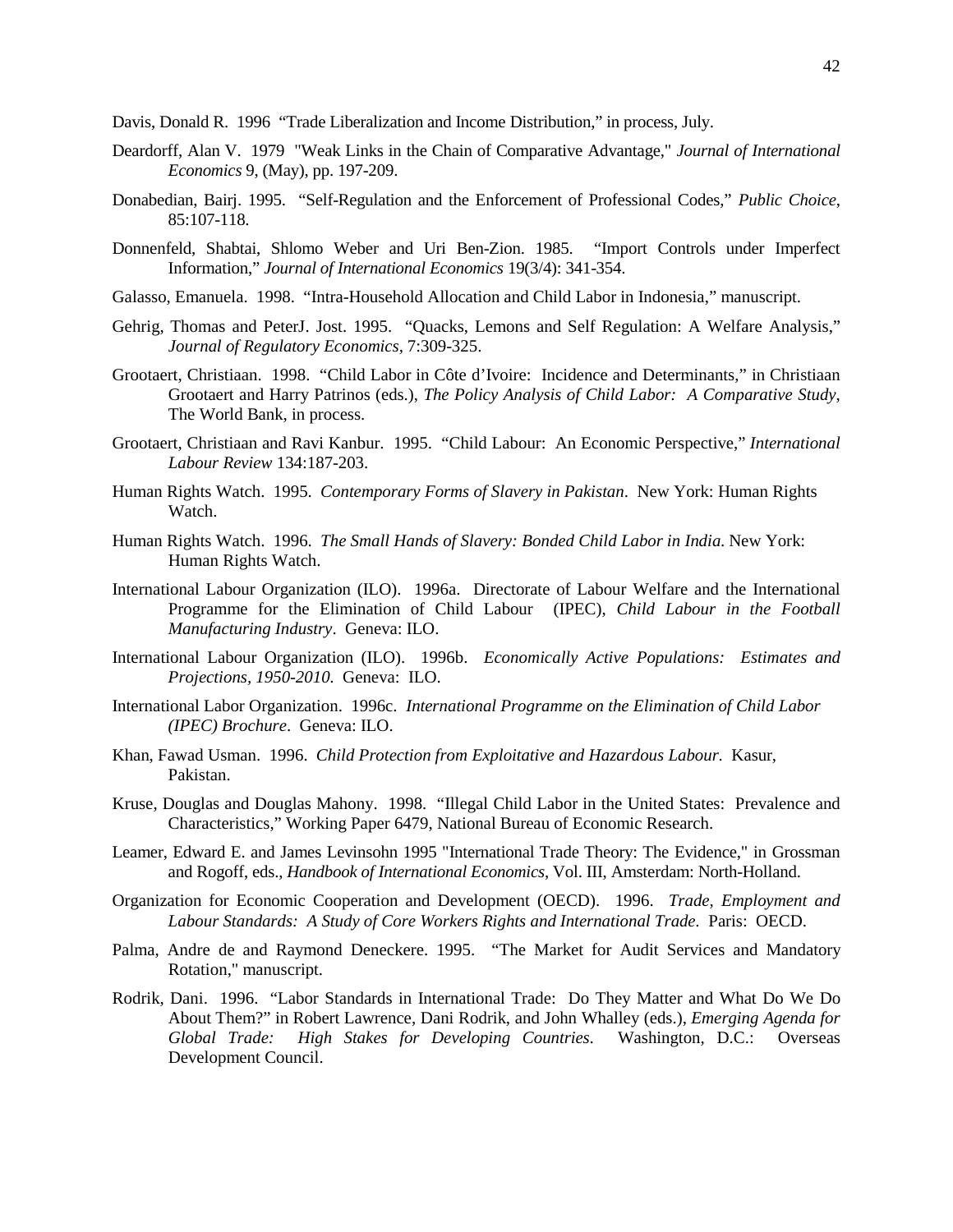- Stern, Robert M. 1997. "Issues of Trade and International Labor Standards in the WTO System," in Symposium on "The Emerging WTO System and Perspectives from East Asia, *Joint U.S.-Korea Academic Studies*, Vol. 7. Washington, D.C.: Korea Economic Institute of America.
- Stern, Robert M. 1998. "Labor Standards and International Trade," INTAL, *Integration and Trade*, forthcoming.
- UNICEF. 1995. *Girls in Especially Difficult Circumstances: An Action Research Report*. Kathmandu: UNICEF.
- U.S. Department of Labor (US-DOL). 1998. "The Role of Governments and Non-Governmental Organizations in Combating Child Labor: ILO-IPEC Experience," Public Hearing, February 13, processed.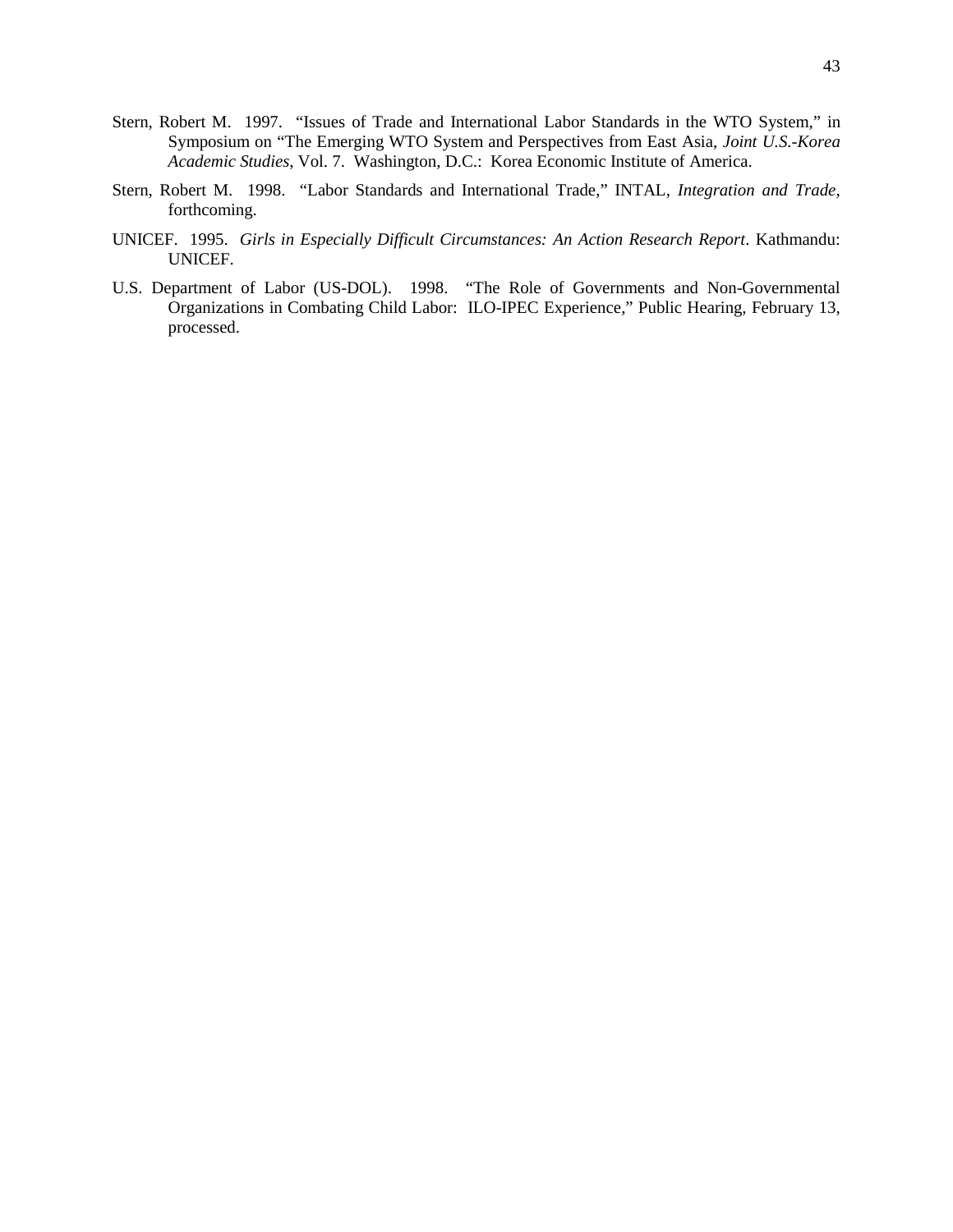



Figure 2

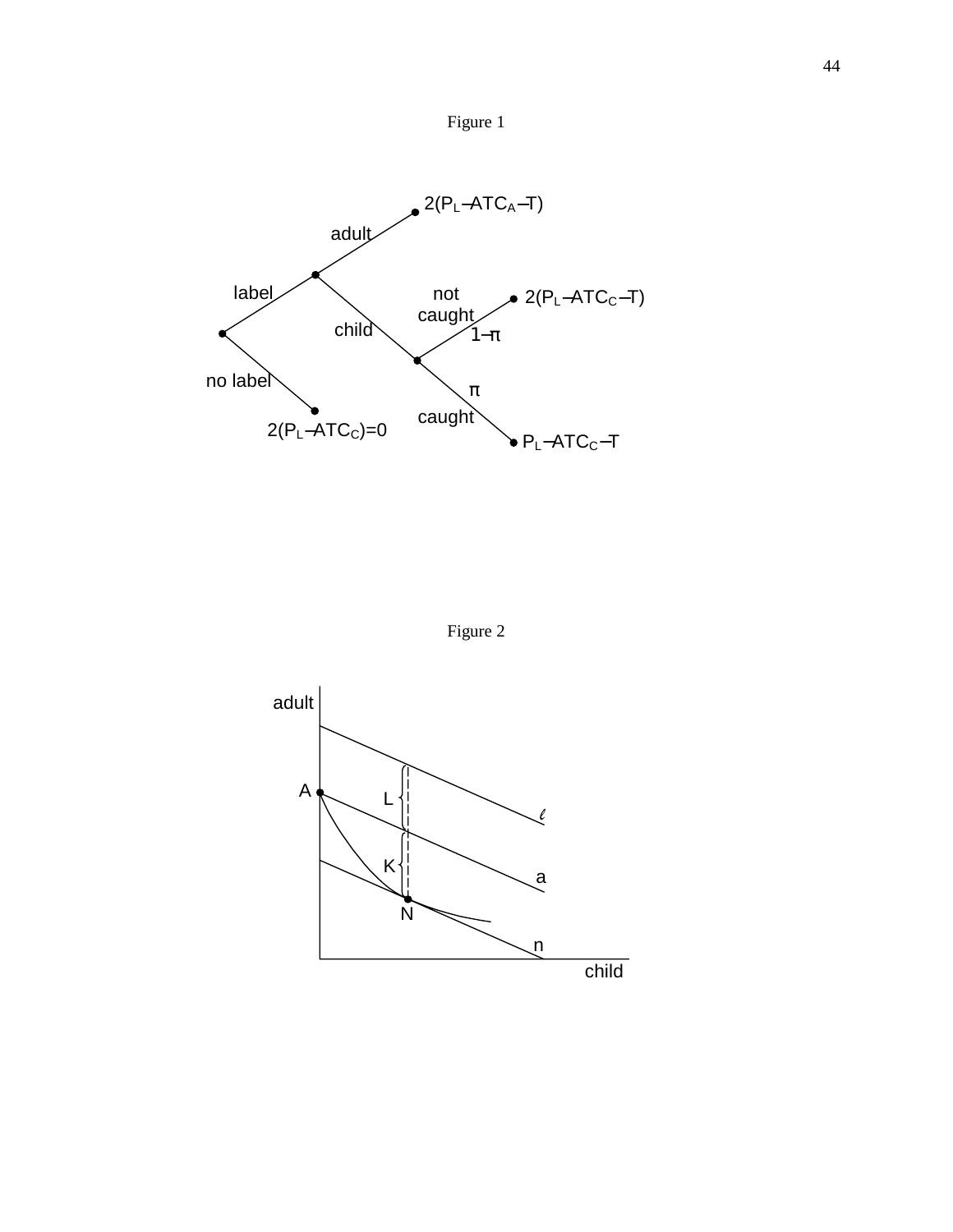



Family labor supply as wages vary together





Family labor supply as child's wage varies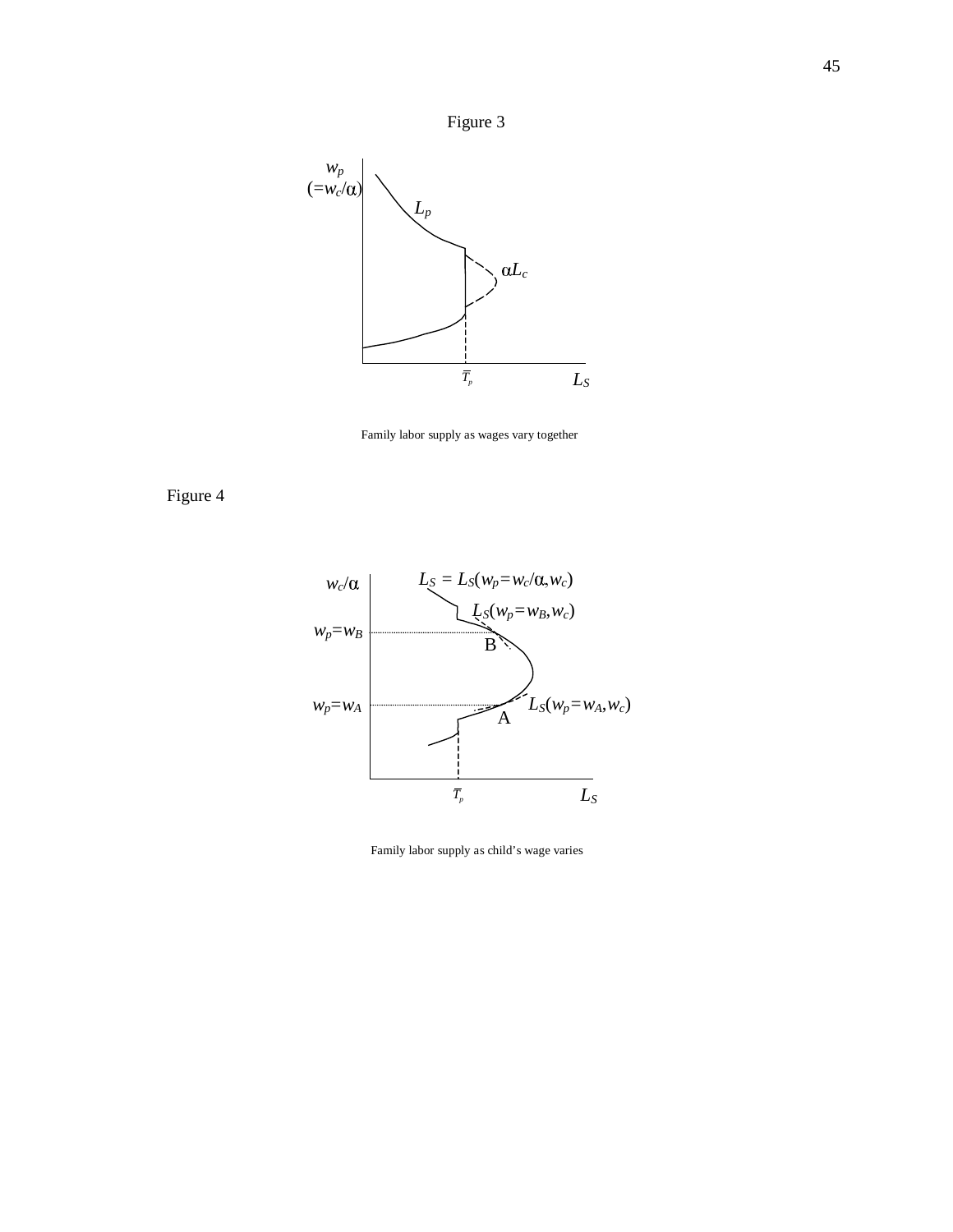| Table 1                                                              |
|----------------------------------------------------------------------|
| <b>Evolution of Labor Standards in U.S. Trade Policy Legislation</b> |

| Year | Act                                                                                            | <b>Labor Standards Provisions</b>                                                                                                                                                                                                                                                                                                                                                                                                                                                                  |
|------|------------------------------------------------------------------------------------------------|----------------------------------------------------------------------------------------------------------------------------------------------------------------------------------------------------------------------------------------------------------------------------------------------------------------------------------------------------------------------------------------------------------------------------------------------------------------------------------------------------|
| 1890 | McKinley Act                                                                                   | Prohibited imports made by convict labor.                                                                                                                                                                                                                                                                                                                                                                                                                                                          |
| 1930 | Tariff Act, Section 1307                                                                       | Prohibited imports of goods made by convict labor, forced<br>labor, or indentured labor under penal sanction.                                                                                                                                                                                                                                                                                                                                                                                      |
| 1933 | National Industrial Recovery Act<br>(judged unconstitutional by U.S.<br>Supreme Court in 1935) | Imports permitted only if produced according to U.S. domestic<br>fair labor standards, including the right to organize and bargain<br>collectively, limits on maximum hours of work, and minimum<br>wages.                                                                                                                                                                                                                                                                                         |
| 1974 | <b>Trade Act</b>                                                                               | Directed the President to seek the adoption of fair labor<br>standards in the Tokyo Round of GATT negotiations.                                                                                                                                                                                                                                                                                                                                                                                    |
| 1983 | Caribbean Basin Economic<br>Recovery Act                                                       | Criteria for eligibility as a beneficiary country extended to<br>include the degree to which workers are afforded reasonable<br>workplace conditions and enjoy the right to organize and<br>bargain collectively.                                                                                                                                                                                                                                                                                  |
| 1984 | Generalized System of Preferences<br>Renewal Act                                               | Criteria for eligibility as a beneficiary country extended to<br>include whether or not the country has taken, or is taking, steps<br>to afford its workers internationally recognized worker rights<br>defined as including freedom of association, the right to<br>organize and bargain collectively, freedom from forced labor,<br>minimum age for the employment of children, and acceptable<br>conditions of work with respect to wages, hours of work and<br>occupational safety and health. |
| 1985 | <b>Overseas Private Investment</b><br><b>Corporation Amendments Act</b>                        | The Corporation is to insure, reinsure, guarantee or finance a<br>project in a country only if the country is taking steps to adopt<br>and implement internationally recognized worker rights as<br>defined for GSP purposes above.                                                                                                                                                                                                                                                                |
| 1986 | Anti-Apartheid Act                                                                             | Made it incumbent on U.S. firms employing more than 25<br>persons in South Africa to follow a Code of Conduct that<br>includes fair labor standards.                                                                                                                                                                                                                                                                                                                                               |
| 1987 | U.S. participation in Multilateral<br>Investment and Guarantee Agency<br>of World Bank         | Made U.S. participation conditional on countries affording<br>internationally recognized worker rights to their workers.                                                                                                                                                                                                                                                                                                                                                                           |
| 1988 | <b>Trade Act</b><br>(Omnibus Trade and<br>Competitiveness Act)                                 | Made the systematic denial of internationally recognized<br>worker rights (as defined above) by foreign governments an<br>unfair trade practice and liable for U.S. countermeasures where<br>such denials cause a burden or restriction on U.S. commerce.                                                                                                                                                                                                                                          |
| 1997 | Sanders Amendment to 1930 Tariff<br>Act, Section 1307                                          | Merchandise manufactured with forced or indentured child<br>labor falls within the prohibition of this statute.                                                                                                                                                                                                                                                                                                                                                                                    |

Source: Adapted in part from Alam (1992, p. 25)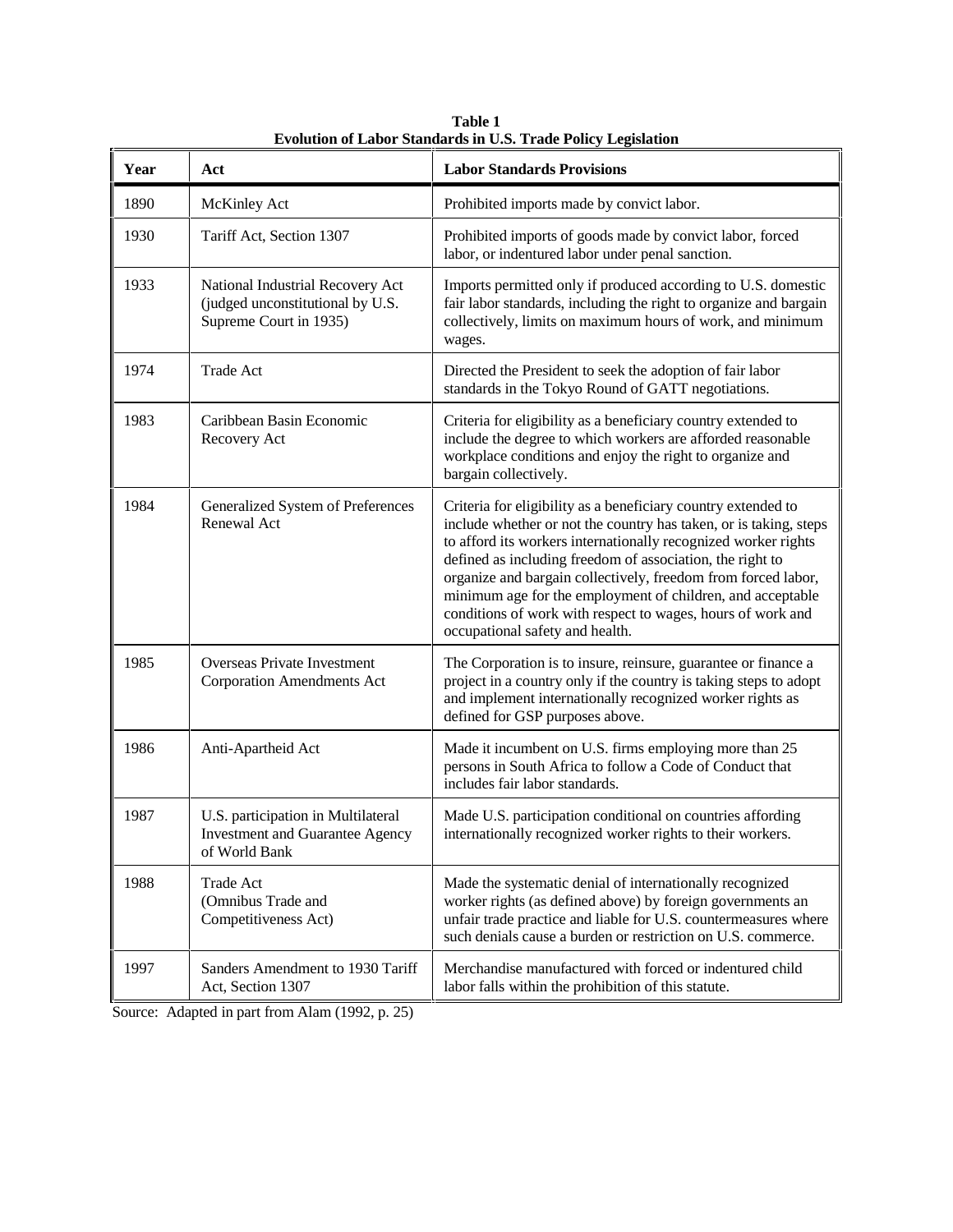| Country         | Program                                                                                                                                        | $\mathbf{0}$ . Contributions/I leages to 11 EC as of March 1990<br>Amount | <b>Comments</b>                                                  |
|-----------------|------------------------------------------------------------------------------------------------------------------------------------------------|---------------------------------------------------------------------------|------------------------------------------------------------------|
|                 |                                                                                                                                                |                                                                           |                                                                  |
| Bangladesh      | Project to phase children out of<br>garment factories and place                                                                                | \$867,273                                                                 | Approx. 10,000 children have<br>been phased out of factories and |
|                 | them in schools                                                                                                                                |                                                                           | placed in 315 schools.<br>Monitoring continues.                  |
|                 | Phase 2 of project: funding for                                                                                                                | \$840,779                                                                 |                                                                  |
|                 | continuation of monitoring and<br>verifications project                                                                                        |                                                                           |                                                                  |
| Philippines     | Statistical survey on child labor<br>in the Philippines                                                                                        | \$268,465                                                                 | Completed.                                                       |
| Africa          | Regional workshop on child<br>labor in commercial agriculture.                                                                                 | \$170,381                                                                 | Completed.                                                       |
|                 | Protection of children from<br>hazardous work in plantations in<br>selected countries in Africa<br>(pledged).                                  | \$1,000,000                                                               | Project Proposal Underway                                        |
|                 | Fund Uganda participation in<br>IPEC (pledged).                                                                                                | \$1,500,000 over 3 years                                                  |                                                                  |
| <b>Brazil</b>   | Combating child labor in the<br>shoe industry of Vale dos Sinos                                                                                | \$308,958                                                                 | Ongoing                                                          |
| Thailand        | Northern program to<br>1)<br>prevent children from being<br>lured into exploitative child<br>labor and prostitution<br>(Phase I)               | \$484,923                                                                 | Completed                                                        |
|                 | Phase II of program above<br>2)                                                                                                                | \$261,070                                                                 | Project Underway                                                 |
| Pakistan        | Soccer Balls: Phasing children<br>out of soccer ball industry;<br>providing educational<br>opportunities; internal and<br>external monitoring. | \$755,744                                                                 | Project Underway                                                 |
| Nepal           | Elimination of girls' trafficking                                                                                                              | \$192,809                                                                 | Project Underway                                                 |
|                 | and commercial sexual<br>exploitation of children. This<br>includes children trafficked into<br>India.                                         |                                                                           |                                                                  |
| Central America | Combating child labor in<br>selected Central American<br>countries (specifics TBD)<br>(pledged).                                               | \$1,000,000                                                               | <b>Awaiting Project Proposal</b>                                 |

**Table 2 U.S. Contributions/Pledges to IPEC as of March 1998**

Source: U.S.-DOL (1998).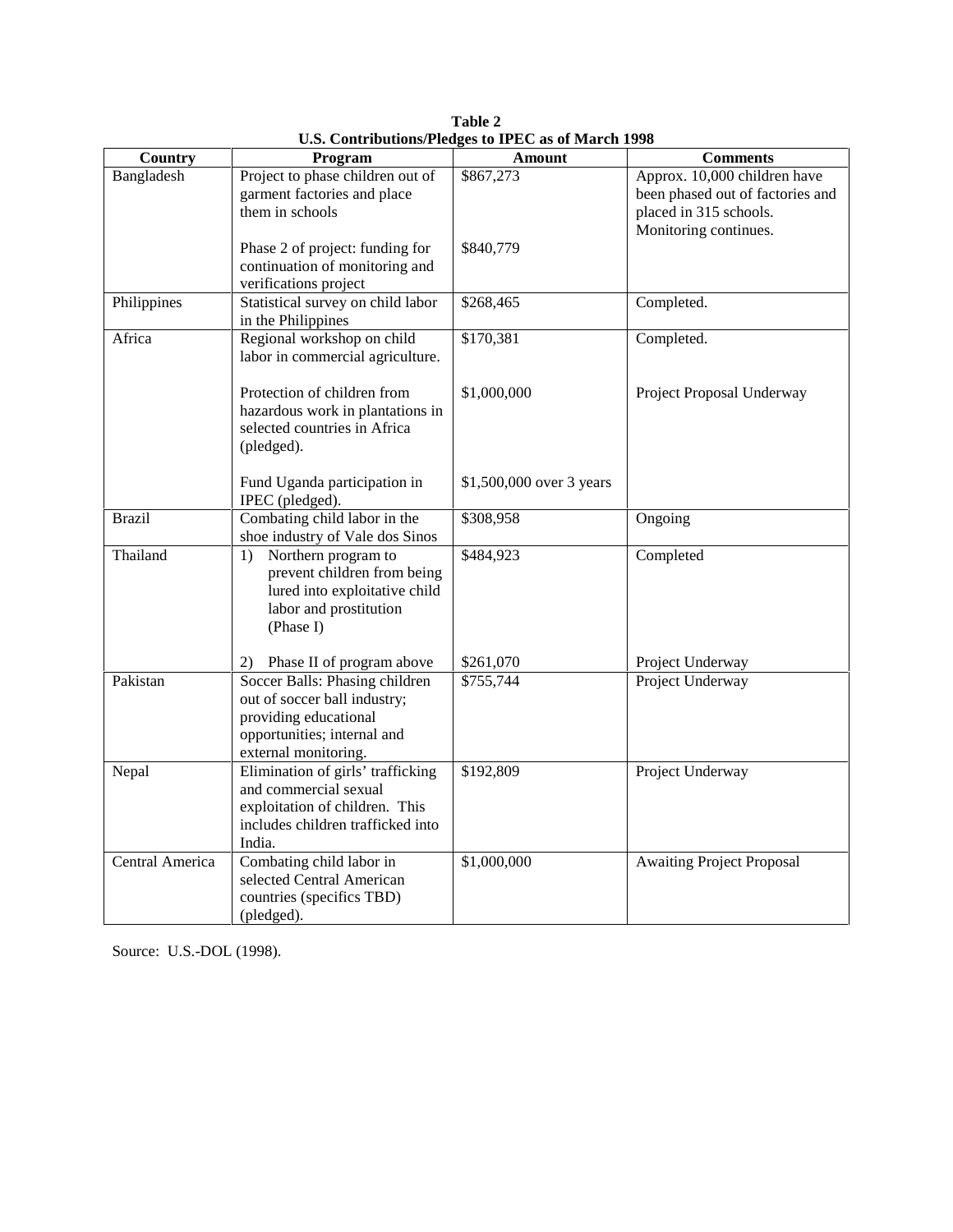Table 3 Product Labeling Programs Claiming Nonuse of Illegal Child Labor

| Program                                     | <b>Country</b>             | Year         | Fees                                                                            | <b>Monitoring</b>                                        | <b>Child Development</b>                                                | Label                             | <b>Penalty</b>                                             |
|---------------------------------------------|----------------------------|--------------|---------------------------------------------------------------------------------|----------------------------------------------------------|-------------------------------------------------------------------------|-----------------------------------|------------------------------------------------------------|
| <b>Hand-Knotted Carpets</b>                 |                            |              |                                                                                 |                                                          |                                                                         |                                   |                                                            |
| Rugmark<br>(private)                        | India<br>Nepal             | 1994<br>1995 | importers: 1-1.75%<br>exporters: 0.25%                                          | licensing<br>random inspection                           | 5 schools for weavers'<br>children and former                           | on carpet                         | license revoked<br>after second                            |
|                                             | Pakistan                   | in process   | of carpet value                                                                 | carpet tracking<br>loom registration                     | child weavers funded<br>from importer fees                              |                                   | violation                                                  |
| Kaleen<br>(quasi-gov't)                     | India                      | 1995         | exporters: 0.25%<br>of carpet value                                             | registration of carpet<br>and looms<br>random inspection | contributes to fund 12<br>schools in rugmaking<br>region                | on carpet                         | license revoked<br>after third violation                   |
| <b>STEP</b><br>(Swiss industry<br>group)    | India<br>Nepal<br>Pakistan | 1995         | importers: \$2.40 per<br>square meter                                           | none<br>few site visits                                  | support to child care<br>center, health ed., two<br>schools             | retailer<br>display               | deregistered after<br>one violation                        |
| Care and Fair<br>(German industry<br>group) | India<br>Nepal<br>Pakistan | 1994         | importers: \$125 +<br>1% of carpet value<br>exporters: 0.25%<br>of carpet value | self-monitoring                                          | support to 35 projects<br>in India and Nepal, one<br>school in Pakistan | retailer<br>display               | placed on list of<br>noncompliant<br>firms                 |
| Jackciss<br>(carpet weaving<br>collective)  | Pakistan                   | 1987         |                                                                                 | supervisors inspect                                      | builds or contributes to<br>schools where non-<br>existent              | on carpet                         |                                                            |
| <b>Leather Footwear</b>                     |                            |              |                                                                                 |                                                          |                                                                         |                                   |                                                            |
| Abring Foundation<br>(non-profit)           | <b>Brazil</b>              | 1990         | none                                                                            | commitment letter<br>background check<br>self-monitoring | individual members<br>undertake child devel.<br>projects                | on product<br>retailer<br>display | 30-day period to<br>correct followed<br>by decertification |